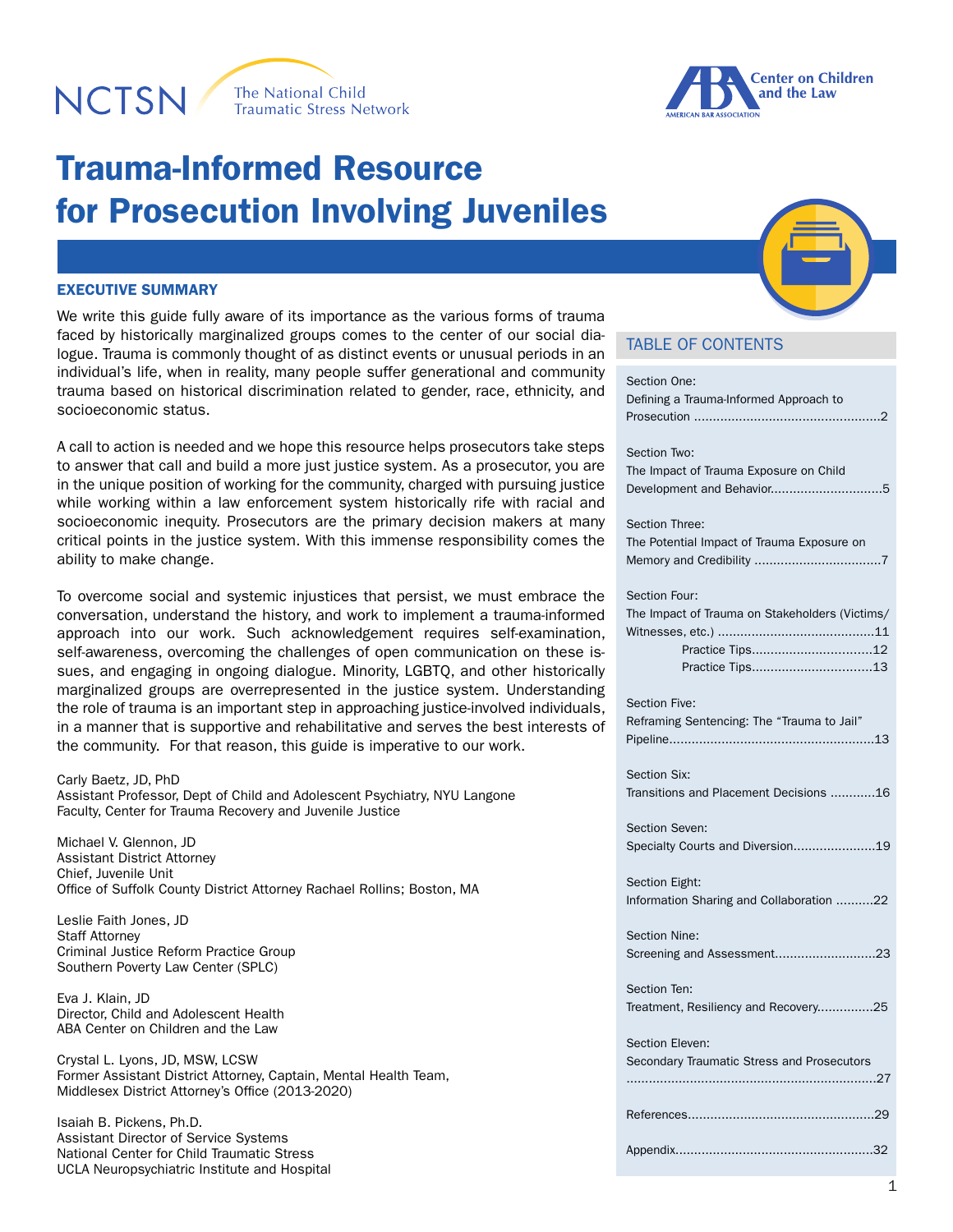## Defining a Trauma Informed Approach to Prosecution

#### Section Highlights: Initial Steps in Developing Trauma-Informed Prosecutions

**1**

- Understand that youth involved in the criminal-justice system, whether as victim, witness, or defendant, have often been impacted by trauma in many forms. This includes adverse community-based racial or socioeconomic experiences or systems-induced trauma, and youth may have previously been the subject of proceedings for neglect, abuse, or delinquency.
- Recognize that identifying the role of trauma allows prosecutors to better prepare for cases, better support those involved in cases, and achieve better outcomes.
- Realize that experiences of trauma may contribute to criminal behavior. However, treatment and justice system responses can help to prevent re-traumatization, minimize a defendant's likelihood of committing further crimes, and reduce future victimization.
- Use a trauma-informed approach to prosecution. This approach can achieve justice by promoting community reintegration, building resilience, reducing recidivism, removing barriers to success, and improving public safety.

The Attorney General's National Task Force on Children Exposed to Violence (2012) recommends that all professionals working within the juvenile justice system, including prosecutors, learn about trauma-informed care and trauma-focused services. $1$ 

Similarly, the American Bar Association has called for integrating trauma knowledge into daily legal practice and integrating and sustaining trauma awareness and skills in practice and policies.<sup>2</sup> As a prosecutor, your role spans beyond the courtroom and involves work with many stakeholders that are impacted by various forms of trauma. When working with victims, witnesses, or defendants, you play a critical role in bridging the gap between the justice system and the community. Implementing a trauma-informed approach will positively impact every person involved.3

As a prosecutor, you work on a daily basis with youth who have experienced various forms of trauma. Whether the youth are victims or witnesses in criminal cases, suffer from adverse community-based racial or socioeconomic experiences, or are juveniles who are the subject of proceedings for neglect, abuse, or delinquency, understanding the effect of a child's trauma history is essential for the prosecutor to obtain the best outcome.

While a juvenile prosecutor's role can be defined very generally as seeking "justice," the ultimate goals in juvenile justice are community safety and intervention to support youth as members of the community. Witnesses and victims may suffer trauma from the act that led to a criminal prosecution. Juvenile defendants may themselves be trauma victims. An approach that is not trauma-informed can compound the justice system experience and lead to further system-induced trauma, ultimately limiting the prosecutor's ability to achieve these goals on a specific case. It can also harm participants' views of the justice system, making them less likely to participate in the system in the future. Implementing trauma-informed practices increases a victim's or witness' likelihood to call the police, cooperate in an investigation, or give testimony in court. Using trauma-informed practices brings insight that, ultimately, serves long-term community safety through support of the victim, witness, accused, and those who experience secondary trauma.

All experiences of trauma, including system-induced trauma, are important considerations. Understanding that you as a prosecutor may not have access to all the information, whatever information is available to you should be considered at every stage of the process, from charging and arraignment decisions through disposition. Trauma history may be used to guide treatment and other services that work to achieve community reintegration, build resilience, and remove barriers to success, thereby reducing the risk for future criminal behavior and meeting the prosecutor's goal of ensuring public safety. An effectively implemented trauma-informed approach can accelerate recovery from the impact of trauma for victims, witnesses, and offenders—supporting their ability to reintegrate with the community as quickly as possible.

Although a defendant's history of trauma does not generally excuse conduct that breaks the law, the trauma history may help to understand why the behavior occurred, and may guide the development of the best means of making sure that the conduct does not happen again.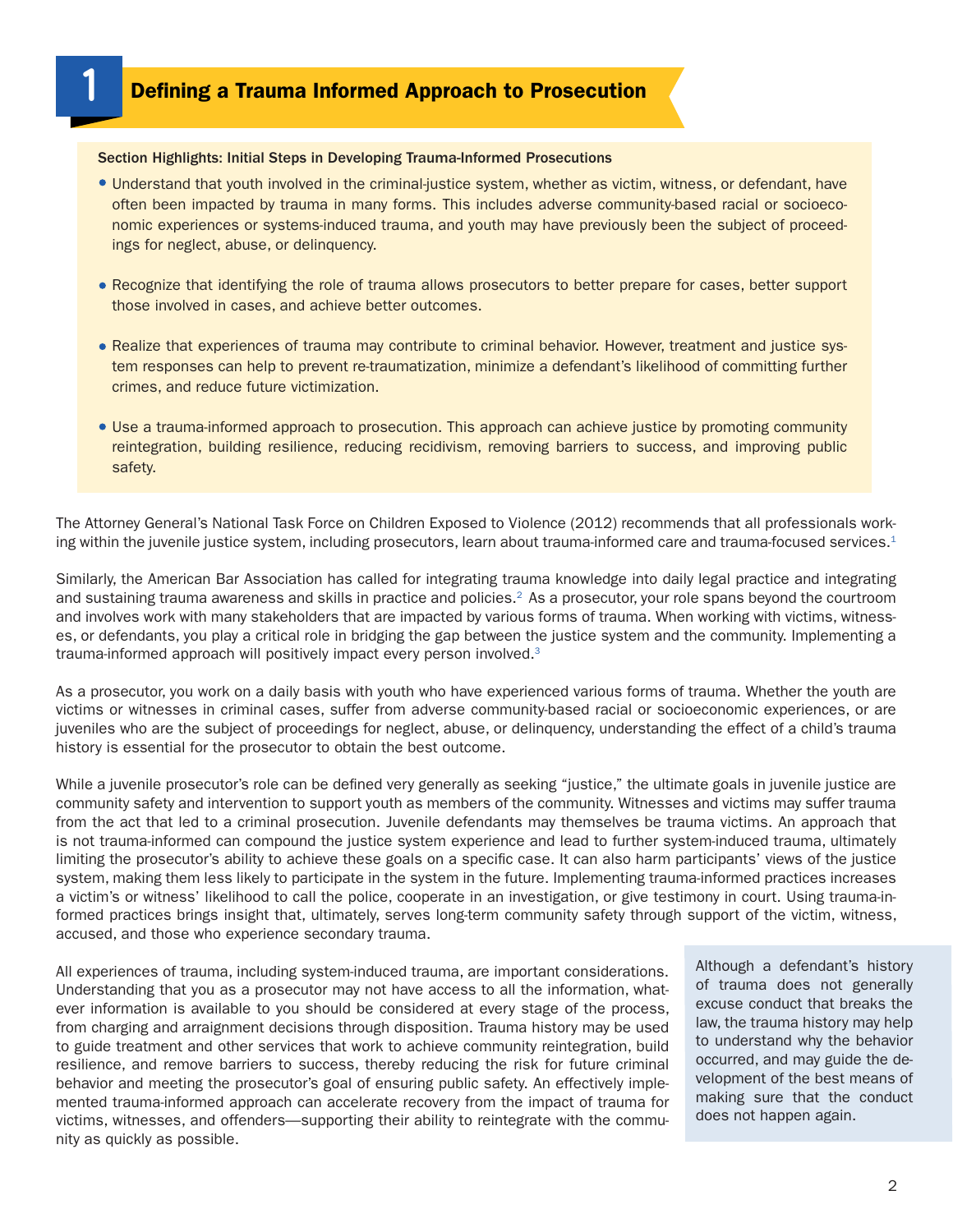A trauma-informed prosecution approach, at a minimum, requires the following skills:

- **•** Learning to recognize the signs and symptoms indicating the defendant, witnesses, or victims may have experienced trauma.
- Understanding that many participants in the justice system are victims of complex trauma, stemming from more than a single incident.
- Understanding that trauma victims often do not perceive or understand how they are affected by their traumatic experiences.
- Understanding that trauma victims are often unwilling, and/or unable to talk about their traumatic experiences, and that, for a myriad of complex reasons, many trauma victims will falsely deny having experienced trauma (especially if it involved sexual assault).
- Understanding that some trauma victims are more resilient than others.
- Being aware of the possibility of self-harm, recognizing indicators (such as cutting scars or new injuries), and knowing the appropriate steps and safeguards that need to be put in place.
- $\bullet$ Understanding that trauma only equates to an experience and is not a diagnosis.
- Understanding that victims' trauma and their response to that trauma can be very different depending on the type of crime (e.g., gang violence vs. sexual assault).
- Understanding that trauma caused by a victimizing event can extend beyond victims and witnesses to their families and communities.
- Understanding the role of internal and external victim and witness advocates and how to use their services.
- Knowing how to speak to victims and witnesses about the possibility they are suffering from trauma.
- Taking advantage of available screening tools and taking steps to ensure that they are free from bias.
- Working with advocates to find appropriate resources for traumatized victims and witnesses.
- Explaining the justice system process thoroughly so that victims and witnesses can begin to develop coping mechanisms for future events (e.g., testimony, impact statements, defendant's release).
- Working with advocates to make referrals for culturally sensitive, evidence-based assessment and treatment for traumatic stress and associated mental health symptoms.
- Advocating for resources on trauma exposure (e.g., psychoeducational books, victim assistance information), its impact, and treatment for children and families.
- Understanding and promoting resilience and protective factors for victims, witnesses and their families.
- Understanding parent and caregiver trauma and its effects on the juvenile case.
- Maintaining work environments for staff that increase staff resilience and address, reduce, and treat vicarious or secondary traumatic stress.
- Considering the impact of physical and psychological safety on victims and witnesses.
- Taking steps to help victims and witnesses cope with stressful court proceedings and recognizing when clients may be impacted by trauma.
- Understanding how trauma may contribute to criminal behavior, as well as which treatment and justice system responses can minimize a defendant's likelihood of committing further crimes and victimization.
- Engaging in continuing education about trauma to stay informed of new developments.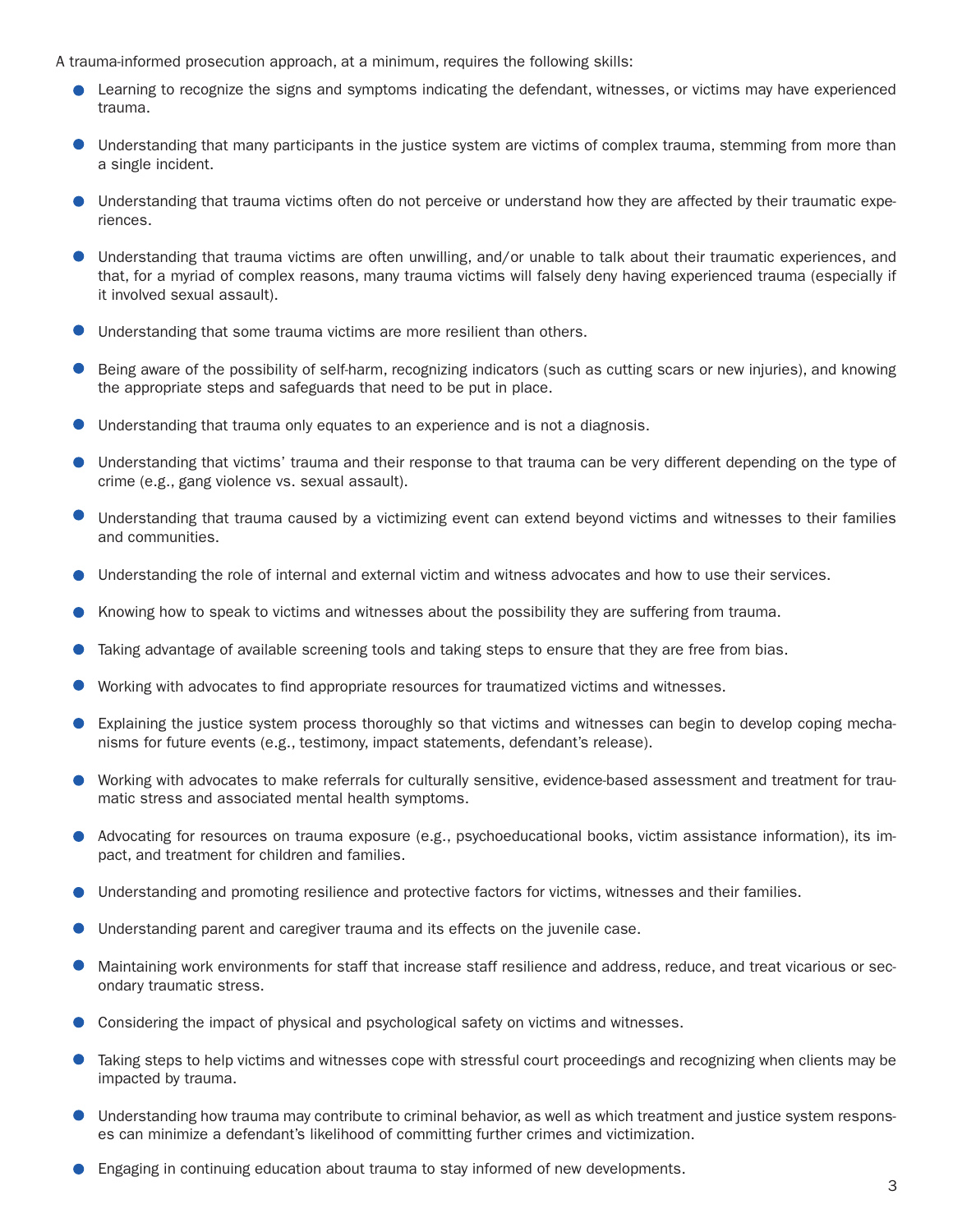

## GLOSSARY OF TERMS

#### Trauma

Exposure to actual or threatened death, serious injury, or violence in one of the following ways: (1) Directly experienced; (2) Witnessed; (3) Learning that a loved one experienced trauma; or (4) Repeated or extreme exposure to aversive details of traumatic events (e.g., attorneys working with trauma survivors). Traumatic events can include, but are not limited to, physical abuse, sexual abuse, psychological abuse, loss of a loved one, exposure to domestic violence, exposure to community violence, sexual exploitation, and exposure to war or a natural disaster.

#### Child Traumatic Stress Reactions

Occur when a child experiences a traumatic event or situation that upsets and overwhelms the child's ability to cope. A child exposed to trauma may experience a variety of traumatic stress reactions, including but not limited to nightmares, difficulty sleeping, hypervigilance, trouble concentrating, depressive symptoms (e.g., sadness, loss of interest in activities, changes in appetite), and exaggerated startle responses. These symptoms may interfere with daily life across multiple settings including home, work, school, and within relationships.

#### The Body's Alarm System

The part of the brain that scans the environment for danger and prepares us to act. When triggered, the alarm system sets off a cascade of immediate physiological changes that prepare one to *fight-flight-freeze* in order to stay safe. This is a complex response that involves multiple areas of the brain, including the sympathetic nervous system, the prefrontal cortex, and the amygdala.

#### Trauma Trigger (or Reminder)

A reminder of a past traumatic event that sets off the body's alarm system, making people feel as if they are once again in imminent danger. A trigger can be anything connected to a traumatic event, including an event, situation, place, physical sensation, or even people. It need not be inherently threatening.

#### Posttraumatic Stress Disorder

One of several mental health disorders often associated with trauma exposure. PTSD is characterized by problems in 4 areas: *Re-Experiencing* (e.g., flashbacks or nightmares of traumatic event); *Avoidance* of thoughts or reminders of past trauma; *Negative Changes in Thought or Mood* (e.g., persistent negative emotions, persistent or exaggerated negative beliefs about oneself, others, or the world); and *Hyperarousal* (angry outbursts, constantly "on guard" against potential threats). Some people may also experience *Dissociation* (See Appendix for additional information).

#### Complex Trauma

While not an official diagnosis, this term refers to exposure to multiple or prolonged forms of traumatic experiences and the wide-ranging, long-term impact of this exposure. Complex trauma disrupts normal child development and may lead to difficulties with attachment (e.g., ability to form trusting, meaningful relationships), managing emotions and behavior, and executive functioning (e.g., ability to focus attention, solve problems, plan or pursue long-term goals).

#### Survival Coping

Refers to the management of stressful situations and responses to trauma reminders following a traumatic experience.<sup>4</sup> Specifically, this involves coping strategies designed to relieve the anxiety brought on by feeling "victimized" while attempting to protect oneself. It includes behaviors such as hypervigilance (e.g., distrustful/on edge), aggression, hopelessness masked as indifference, and self-destructive behaviors (e.g., substance use, self-harm, eating disorders, unsafe sex). When unaddressed, it can become a chronic and default style of engaging others and addressing problems.

#### Psychological Safety

The belief that one is safe from emotional harm and has the ability to manage threats to safety. Psychologically safe environments encourage respect for others' feelings, even when there is disagreement. Individuals can also increase their sense of psychological safety in stressful situations by learning and using coping skills.

#### Resilience

Refers to the ability to adapt and function effectively despite exposure to trauma or other stressful life events.<sup>5</sup> Even youth and families who face extraordinary stresses have the capacity for resilience.

#### Adverse Childhood Experiences (ACEs)

A group of potentially traumatic experiences occurring in childhood (prior to age 18) that have been found to be detrimental to healthy development and increase the risk for court involvement, morbidity, and mortality. Higher number of ACEs correlate with increase of risk.<sup>6</sup> The ACE screening tool can be used to assess for ACEs. Note: several other screening tools are available to provide a comprehensive screen that includes traumatic experiences beyond items on the ACEs Questionnaire.

#### Traumatic Stress Response

Can occur when a child experiences chronic adversity beyond the mind and body's capacity for healthy coping without adequate external adult support to mitigate effects. Results in a prolonged biological stress response, which can be detrimental for healthy brain development and can result in degradation of DNA, which increases risk of illness and death.<sup>7</sup>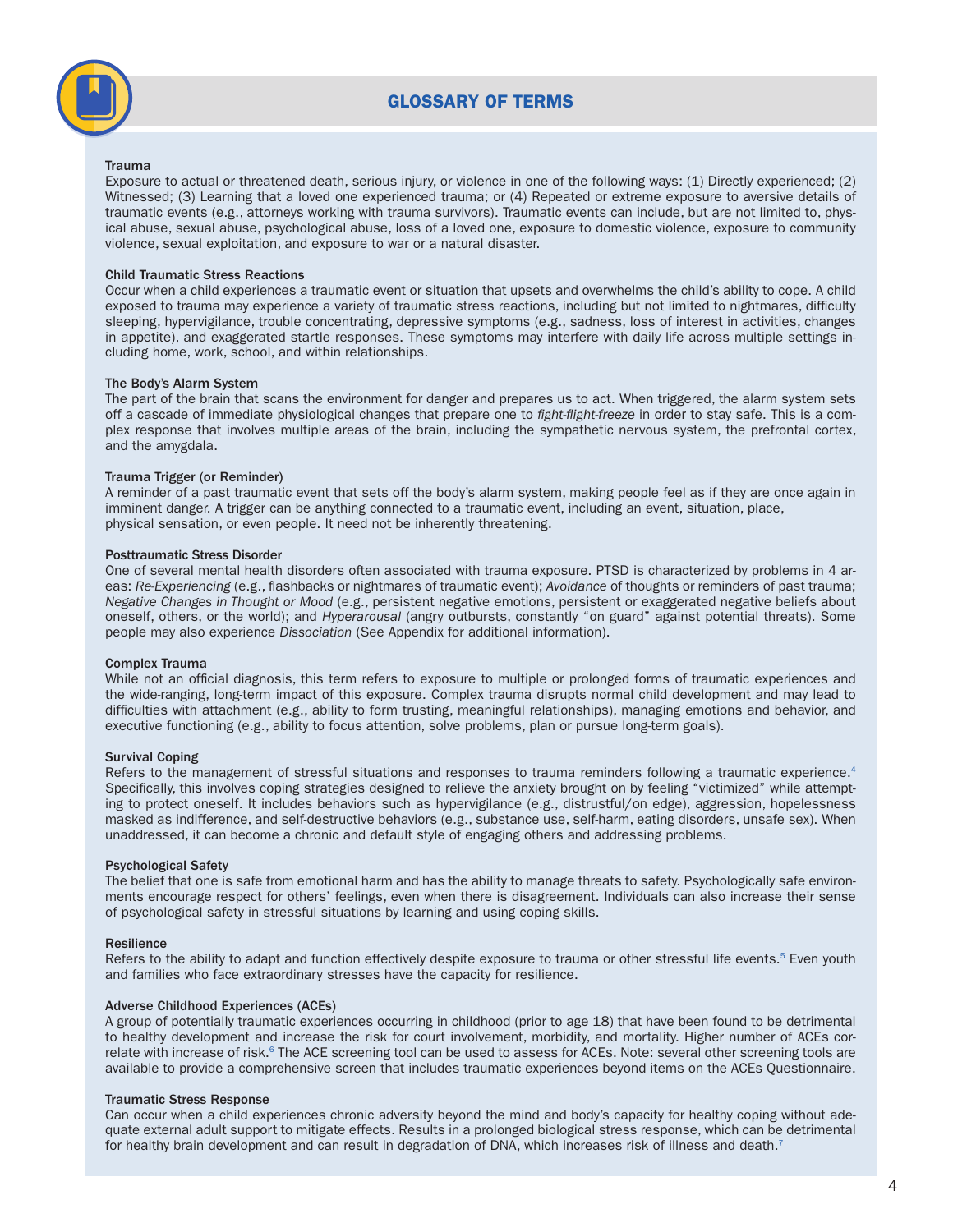#### Section Highlights: Impact of Trauma Exposure on Child Development

- Identify youth impacted by trauma in order to properly evaluate youth's behavior, reduce misdiagnosis and unnecessary and unhelpful discipline or correction, and lead to more effective supports and treatment.
- Understand how youth may deny trauma or be reluctant to disclose trauma because of threats by abusers, fear they will get in trouble, fear of police and people in authority, self-blame and shame, and an inability to speak about their traumatic event.
- Know that youth may be reluctant to trust or cooperate with prosecution due to their perception of the role of law enforcement or systems in previous trauma.
- Understand how trauma-created perceptions and reactions can result in decisions based on fear or anxiety rather than mature reflection, even in non-threatening environments.
- Know that youth may react with aggressive, defiant, or avoidant behaviors when triggered, in an effort to feel safe, keep others at a distance, or attempt to escape the situation, even while such reactions may not be conscious or intentional.

A robust understanding of the impact of trauma on child and adolescent development requires a more in-depth review of the context in which traumatic events occur. Exposure to trauma may involve either direct experiences (e.g., being neglected or abused) or witnessed experiences, visual or auditory (e.g., exposure to domestic violence between caregivers). Children may also be traumatized by hearing about something that happened to their parent or caregiver (e.g., serious injury, incarceration).<sup>8</sup> Expanding evidence suggests that untreated trauma can have a negative biological impact on future generations.<sup>9</sup> Moreover, exposure to multiple forms of trauma or repeated trauma has a compounding effect on children.<sup>10</sup> According to a national survey, approximately 70% of youth in the United States have directly experienced a physical assault and/or witnessed violence during their lifetime.11 Youth in the juvenile justice system have even higher rates of trauma exposure, with up to 90% of justice-involved youth having experienced at least one traumatic event.<sup>12</sup>

It is also important as a prosecutor to understand that in the youth's eyes, the trauma history might have been caused by law enforcement and/or the judicial system. For example, it can be a traumatic event for a child to watch police break into the family home and arrest and remove a parent or family member, and it is often a traumatic event for a child to be removed from the home (especially if placed in foster care), even when that is done for the child's protection. Prior "system-based" traumatic events pose an additional problem for the prosecutor, in that these events frequently bring about a deep distrust of "the system" and everyone in it, in addition to the regular trauma responses.

Traumatic experiences early in life may alter how the brain assesses threat and how youth respond to stress. When these situations are frequent during childhood, the brain develops shortcuts to quickly identify a threat and initiate the body's alarm system, unconsciously using this information to respond more quickly by bypassing the impulse control, decision-making, and problem-solving functions that are more likely to occur in non-threatening situations. Moreover, the structures of the brain responsible for optimal decision making during non-threatening situations does not fully mature until a youth's mid-20s (i.e., frontal lobe, pre-frontal cortex).<sup>13</sup> In the end, the trauma-created shortcuts can result in decisions based on fear or anxiety rather than mature reflection, even in non-threatening environments.

Victims, witnesses, and justice-involved youth exposed to traumatic events may live in neighborhoods that present frequent threats to safety, such as ongoing community violence. Some survival coping strategies employed in these environments may serve adaptive functions to help youth navigate dangerous situations safely but may persist in non-threatening situations and become maladaptive traumatic stress reactions that disrupt their behavior, relationships, and other vital areas of their lives. Youths' fight, flight, or freeze responses may be "triggered" by anything that reminds them of past traumatic events, causing them to believe that they are in immediate danger and prompting their mind to engage in survival coping strategies to maintain or regain safety. Youth may then react with aggressive, defiant, or avoidant behaviors in an effort to feel safe, keep others at a distance, or attempt to escape the situation. It is important to note that these reactions sometimes occur outside of an individual's conscious awareness and become automatic responses to perceived threat when a trusting person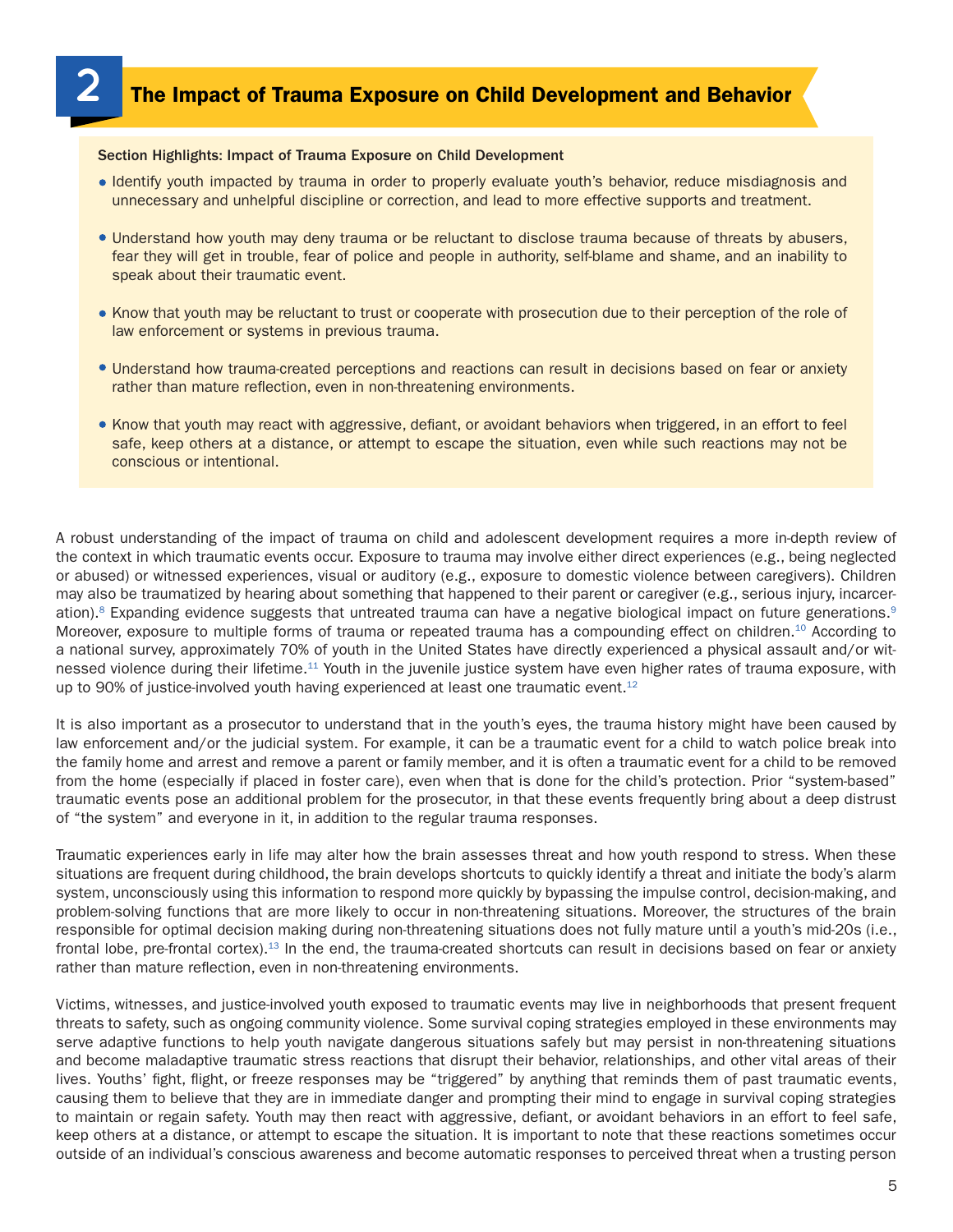is not present to help increase their awareness of these fight, flight, or freeze responses. Some of the behaviors that can lead to involvement in the juvenile justice system may also be survival coping strategies. For example, the use of substances may be an attempt to manage or reduce traumatic stress reactions, such as nightmares and hypervigilance. Youth may join a gang or carry a weapon in order to increase feelings of safety, or they may fight other youth or adults in an attempt to feel empowered or in control of their safety. Other common responses include running away from home, the classroom, or the courtroom; avoiding attorneys or court hearings they perceive as threatening; shutting down; or "spacing out." It is important to remember that response to trauma is very individualized and may take different forms based on an individual's upbringing, environment, and cultural development and norms.

These traumatic stress reactions may continue to occur even when an attorney or other adult is offering help or the situation appears to others as safe. For some youth, previous experiences with trusted adults may have resulted in adverse or traumatic experiences that make it difficult to build relationships or trust others going forward.

#### *Identifying Youth Affected by Trauma*

Individuals have a range of reactions to traumatic events. Most trauma survivors will recover from their experiences, even without professional intervention. Trauma's impact on the brain and normal child development depends on the level of resilience, and even when there is significant harm, the impact can be mitigated with appropriate treatment and other supports. Some youth will develop a variety of traumatic stress reactions that disrupt their interpersonal, social-emotional, and academic functioning. Common traumatic stress reactions include severe depressed or anxious mood, aggressive behavior, difficulty concentrating, difficulty sleeping, and self-harm (including cutting). These traumatic stress reactions may become severe enough to warrant a clinical diagnosis. In addition to clinical depression and anxiety, symptoms may reflect the onset of Posttraumatic Stress Disorder (PTSD).

Many trauma survivors will not meet criteria for a diagnosis of PTSD or another disorder but may still experience significant trauma-related impairment in their daily lives. Youth or adults with more chronic or pervasive exposure to traumatic events (termed complex trauma) may suffer additional challenges that are not captured by the PTSD diagnosis. Additionally, some youth may receive clinical diagnoses such as Conduct Disorder, Oppositional Defiant Disorder, or a substance use disorder in response to behaviors that may be more accurately conceptualized or defined as reactions to traumatic events, even if criteria for PTSD are not met.<sup>14</sup>

In the absence of a disclosure of previous trauma, the classic symptoms of PTSD may be misdiagnosed in schools and in the court process. For example, the PTSD symptom of inability to focus may be confused as a symptom of ADHD, and sleep disturbances due to nightmares may be misdiagnosed as insomnia and ineffectively treated with melatonin. A child who is truant because he or she cannot sleep at night and cannot get up in the morning, or because he or she gets triggered at school, is often misunderstood. Youth who run away or run out of class (or court) may be experiencing the "flight" reaction to a trauma trigger rather than behaving "badly." Youth who become suddenly aggressive without provocation (verbally or physically) might be experiencing the "fight" response to a trauma trigger. A youth who stares off into space and pays no attention in class or in court may be experiencing the "freeze" response to a trigger. Headaches, chest and stomach pains with no known medical cause are common for youth with PTSD. Repeated instances of fainting and losing consciousness are also common for youth with PTSD. Substance abuse is common as youth and adults with PTSD often try to numb or manage their symptoms. Changes in behavior are particularly important to focus on, but other factors should also be considered. "Good" kids who suddenly engage in a series of "bad" behaviors may be reacting to a recent trauma. Youth who had early placements in foster care, or suffered early abuse, may have been perceived as behaving intrinsically "bad" their entire lives when they were actually exhibiting behaviors resulting from traumatic experiences. Recurrent aggressive attitudes and/or behaviors may also be examples of trauma reactions, as youth may be engaging in ongoing self-protective efforts to avoid ever being victimized again. Similarly, youth who appear and are classified as "callous and unemotional" may in fact be emotionally numb and unwilling to engage in interpersonal relationships as a result of prior victimization.

Trauma screening can be useful for you in determining whether a youth has experienced trauma and may be struggling with traumatic stress reactions. If you see that a trauma screening reveals trauma exposure, a further in-depth assessment for trauma exposure and related symptoms may be warranted to determine the impact of the traumatic experiences and the need for appropriate treatment (see Section 6 for more information on screening and assessment).

However, unless the child is a witness in a case involving a violent crime, determining whether a youth has experienced a trauma may be difficult. An overwhelming majority of children delay disclosing traumatic events, if they disclose them at all, and many will falsely deny a trauma if asked directly. There are countless reasons why children do not talk about trauma. Common reasons include threats by abusers; fear they will get in trouble; fear of police and people in authority; self-blame and shame; and an inability to speak about their traumatic event.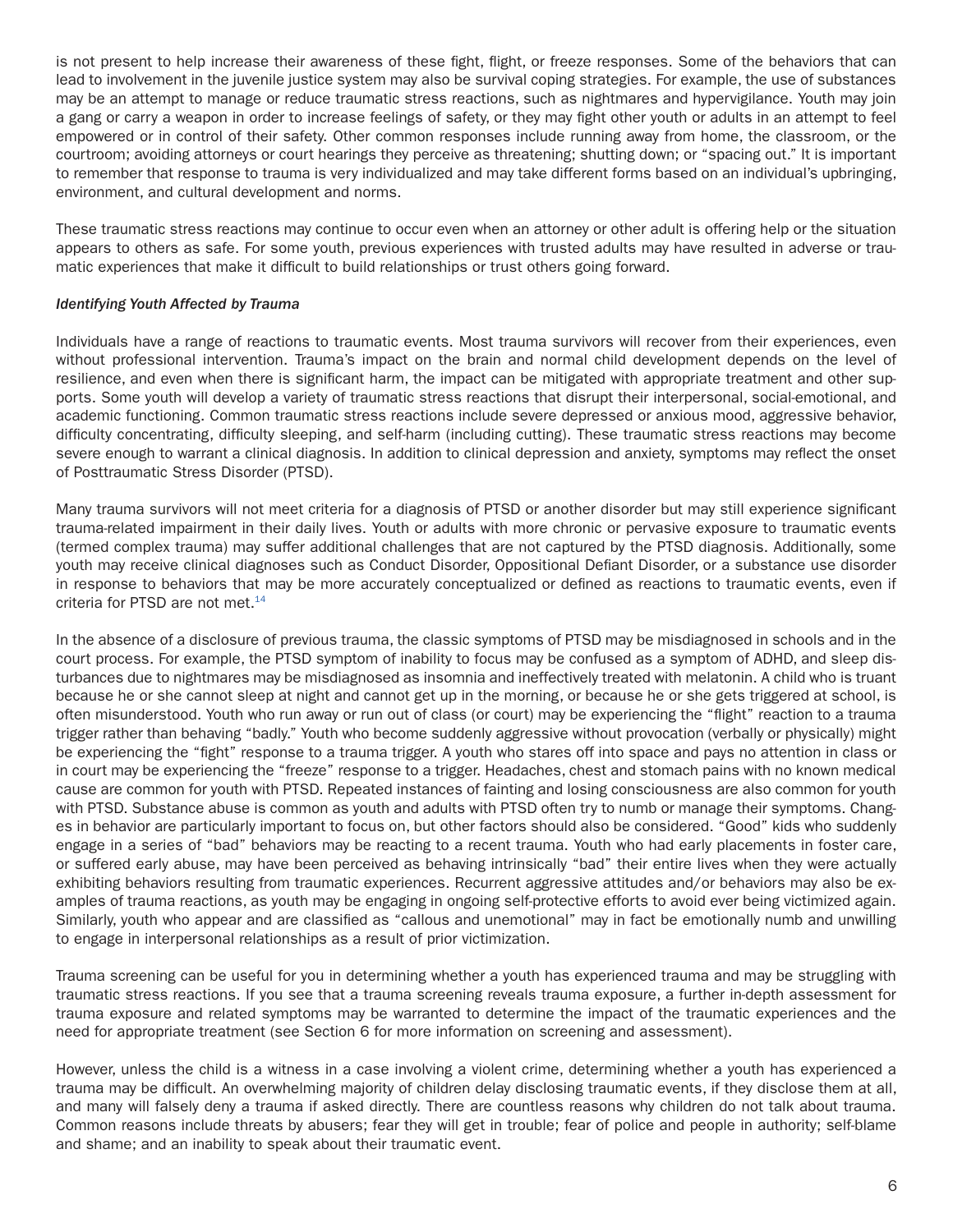As a prosecutor, you must, therefore, look beyond a youth's denial or lack of history of prior trauma, look for evidence of trauma through the child's behavior and history, and consider modifying the decisions and recommendations made as a result. For example, if a child has experience in foster care, as the prosecutor, you should presume that the child has experienced trauma. Studies have shown that between 33% and 50% of children placed in foster care meet the diagnostic criteria for one or more disabilities or diagnoses (e.g., anxiety, depression, ADHD) that have been associated with trauma. The percentage of reported trauma-related disabilities also increases with an increase in the number of foster care placements.<sup>15</sup>



## **3** The Potential Impact of Trauma Exposure on Memory and Credibility

#### Section Highlights: Impact of Trauma Exposure on Memory and Credibility

- Understand how memory formation processes differ during traumatic events and can impact an individual's encoding of memories, sensory perceptions, and sense of chronology.
- Be aware that delayed recall and reporting of traumatic events is common and can be impacted by the individual characteristics of the child, the relationship to the perpetrator, the nature and duration of the trauma, threats against the child, and the child's sense of responsibility for or shame about the incident(s).
- Use good, trauma-informed interview practices to support the witness and promote a sense of safety, avoid compromising the testimony, and obtain the fullest picture of the child's understanding and experience of the event(s).
- Prepare witnesses for the experience of testifying through familiarizing the child with key players and logistics, seeking appropriate accommodations, and anticipating traumatic reactions during testimony.
- Slow testimony down during direct examination to fully explore the witnesses' memories of the event and sensations and emotions experienced, including peripheral details and thought processes.
- Prepare for cross-examination by being informed about all previous accounts of the event that have been shared, including any denials or partial disclosures.
- Retain expert testimony to explain the impact of trauma on memory delayed recall and disclosure, and to help explain normal behavioral changes in the witness following trauma and normal expected effect during disclosure or testimony.

During traumatic events, memory is often affected. Indeed, memory disturbances (meaning alterations from normal memory processes) are both common and expected. The reason for this is straightforward from a neurobiological standpoint. During times of high arousal, our bodies react to the stress or threat by engaging our limbic system. This engagement results in the production of adrenaline for whatever fight or flight may be necessary, and results in expected physical responses such as production of sweat, increased heart rate, and shallow breathing. Limbic engagement also means that the brain's hippocampus and amygdala are driving reactions, and the encoding of memory, while the neocortex (the thinking and rationalizing part of our brain) takes a backseat. This shift also affects the brain's ability to accurately assess the passage of time, and, importantly, results in a loss of language capabilities. $16$ 

The way this operates in practice bears resemblance to an inverse U-relationship, so that initially as arousal increases, there is a super-encoding or hypermnesia effect leading to increased memory.<sup>17</sup> Think of this as the "flashbulb" effect, or persons describing images "seared" into their memory, such as the details of where they were when they learned about 9/11. However, as horror and inescapable shock increases so that the person fears they will not survive, encoding of the event can be negatively affected. Note that this stage is not reached during all traumatic events or by all persons experiencing trauma.

Due to this effect, traumatic memories differ from memories of ordinary events. They can often be composed of images, physical sensations such as sounds and smells and feelings, and emotional memories. Persons can experience memory fragments and "islands of memory," but have difficulty in understanding the sequencing of events or the passage of time and find it difficult to find words or a coherent narrative to the event. While the central details of an event are often remembered, few peripheral details and complex contextual information may be recalled. For persons who dissociate during a traumatic event, they can experience an alteration in their consciousness as a type of defense to the horror or pain they are experiencing. With dissociation, persons can experience watching the events from above, or feeling they are not in their body. During such times, they may feel no pain or bodily sensations at all. Hyperfocus can also result in an extreme focus on an object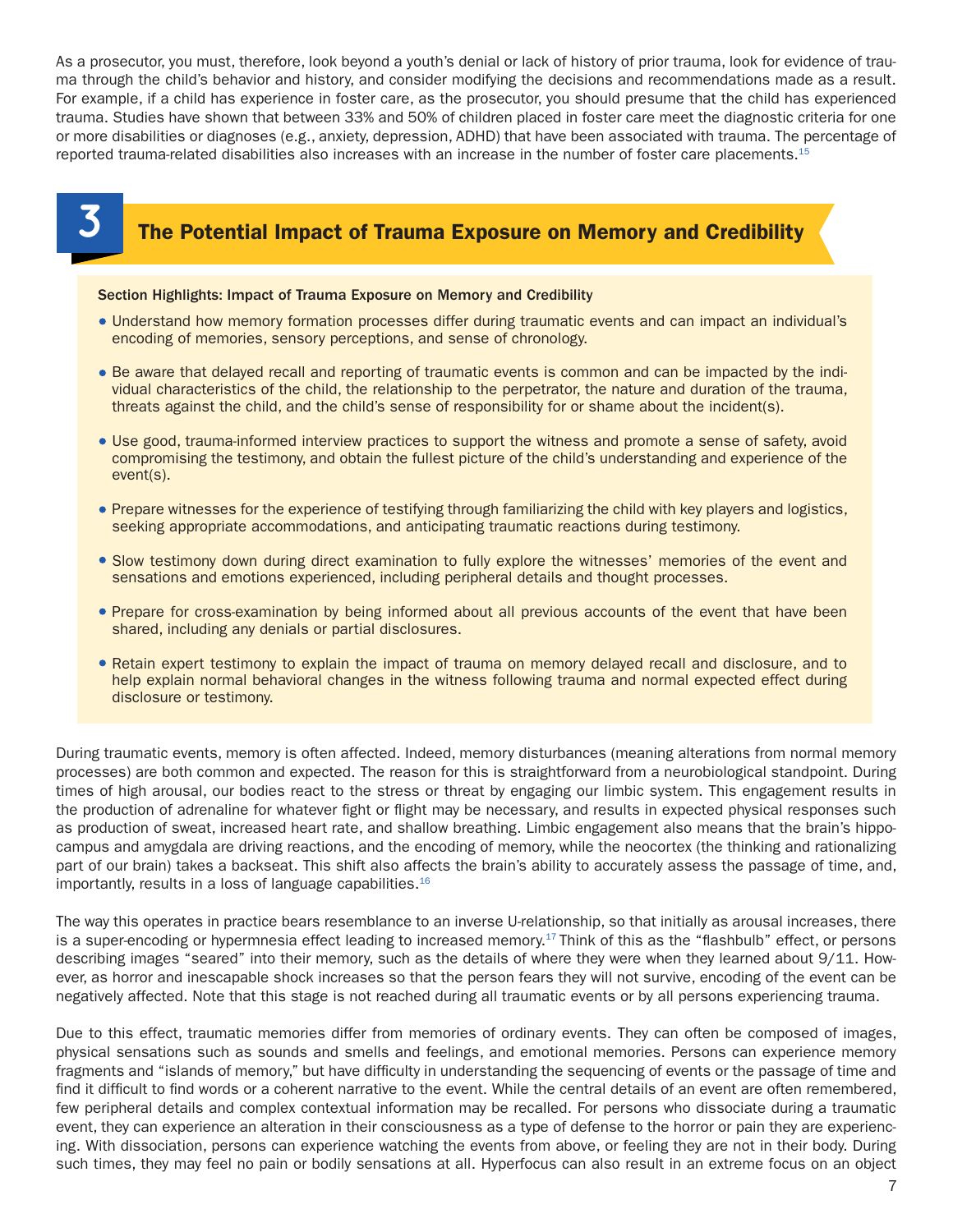or point in the room during trauma, such as a ceiling, or clock, or wallpaper, resulting in a very clear memory of such object or focal point. Particular sensations or repeated thoughts may be prevalent in traumatic memories, including a thought the individual would die. The person may feel that they were immobilized, frozen and/or unable to speak during the event.

For young children, who developmentally do not yet have a strong sense of present time orientation, these feelings can be even stronger, leading them to believe the trauma or any threats they may have received are experienced constantly and in the present. A very young child's lack of verbal development may also further diminish their ability to verbalize what occurred during any trauma.

#### *Reporting, Delayed Reporting, and Remembering*

For both young children and adults who experience a traumatic event, it is difficult to recall the event chronologically, particularly in the direct aftermath of such an event. To do so requires a process of integrating the often fragmented traumatic memories and experience into a coherent narrative. This process highlights the difference between explicit memory—conscious, autobiographical memory in narrative form—and implicit memory—often involving images and emotional and physical sensations.

It is very common in cases of trauma for an individual to delay reporting the trauma, or to recall the trauma in such a narrative form long after the events have first occurred. There are several factors that can contribute to delayed recall or reporting of trauma. These include:

- A child's young age at the time of the trauma.
- The duration or repetition of the trauma or abuse.
- The child's close or dependent relationship on the perpetrator of any abuse.
- Whether the child was physically injured or feared death.
- Whether the child was subjected to multiple traumas or types of abuse.
- Whether the child had a relationship with a trusted and sympathetic adult(s).<sup>18</sup>

There are also feelings of shame and fear that can contribute to delayed recall and reporting. These can arise from a child's feeling of shared responsibility for, or participation in, any abuse. Persons who experienced any physical sensations of arousal or enjoyment during abuse may also feel shame about disclosing the abuse. Threats issued can continue to create fear and interfere with recall and reporting for many years after any abuse. For young children, these effects can be amplified. Because of young children's developmentally appropriate egocentrism, literal thinking, and lack of a developed sense of time, they may feel more responsible for abuse that has occurred and be particularly susceptible to any threats, even those that are not rationally grounded in reality (such as threat that the perpetrator would instantly "know" about any disclosure or would be able to carry out). Very young children are also more susceptible to suggestion or gaslighting, where the child's perceptions of what occurred are subject to distortion by adults who may convince the child the event did not occur or was not wrongful activity.

Youth also typically tell their trauma story in pieces, over time. Often, the most painful and upsetting details are not disclosed until weeks or months after the initial disclosure, if at all, and sometimes not until the youth is on the witness stand in the jury trial. This may occur because:

- $\bullet$  the perpetrator has threatened the youth conditioned on whether the youth chooses to disclose information, resulting in a delayed disclosure as the youth feels unsafe to tell,
- $\bullet$  the youth has been led to believe that the event was the youth's fault, and the youth is afraid of getting in trouble with disclosing information, and
- $\bullet$  the youth has not yet built enough trust and safety with the interviewer to talk about a deeply upsetting event. In contrast, the youth may have no difficulty describing seemingly insignificant details that can be used to corroborate the account, like the color of the house, the description of the furniture, what the perpetrator was wearing, the wallpaper in the room, the name of a television show, or the smell of cologne or beer.

For persons recalling a traumatic event or abuse after substantial time has passed (and often once they have achieved a greater sense of personal safety), the process of remembering is often gradual and non-linear. An individual's memory is often initially "triggered" by a similar situation or sensation, which can be as varied as an interaction with a child of a similar age to their own age during the trauma or a situation that invoked a similar emotional response. The person may first expe-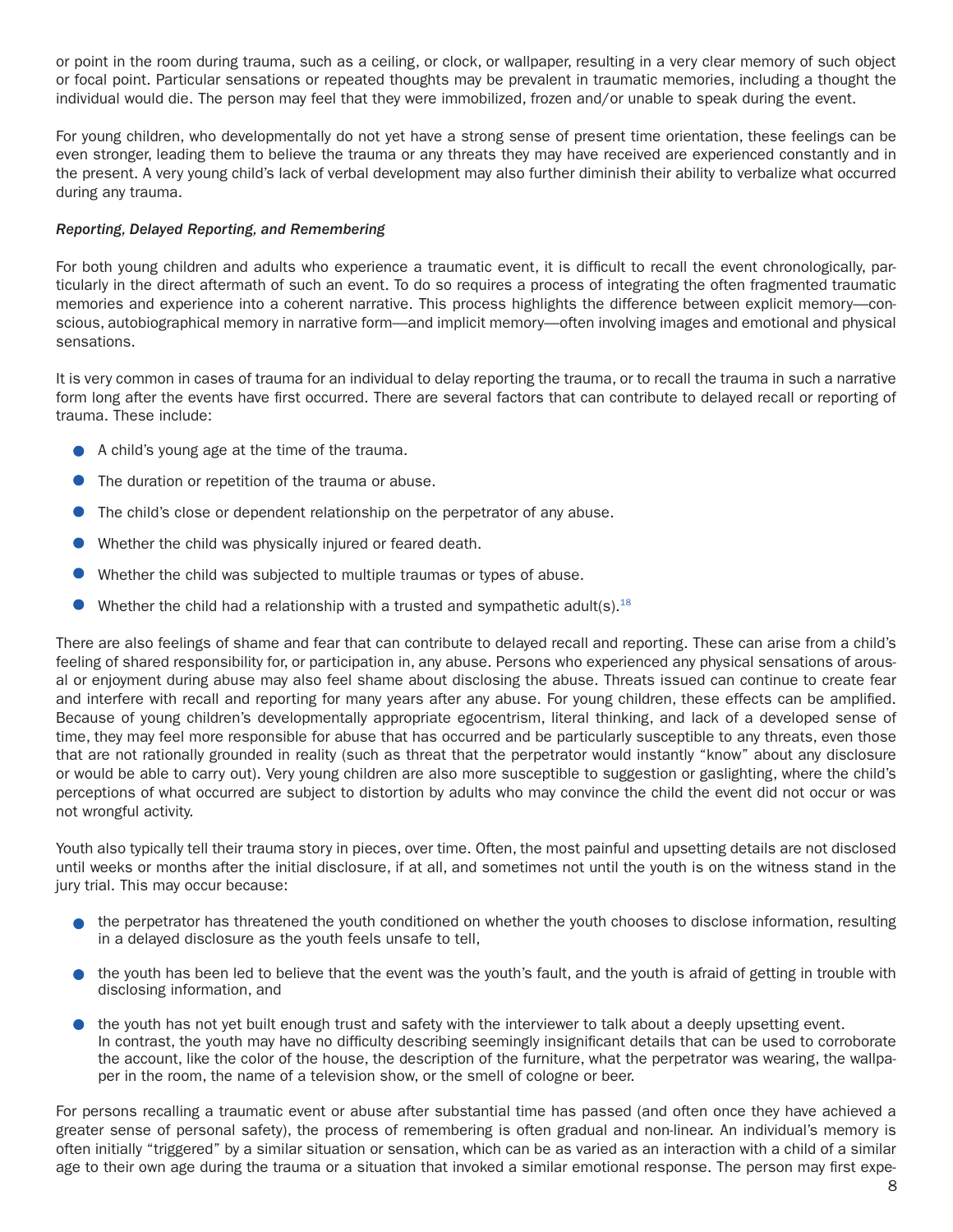rience strong fear or emotional and physical sensations, followed by memory fragments in images or flashbacks, and finally an ability to share a declarative memory of what transpired (which is often incomplete).

These later recalled memories may be subject to attack as "false memories" by defense strategy or experts. While delayed recall and reporting of trauma is well-known and documented, it is still vulnerable to these attacks because limitations on clinical studies, both ethically and in terms of feasibility, prevent the phenomenon from being clinically reproduced.<sup>19</sup> Some studies have shown, however, that central details of traumatic memories are less vulnerable to distortion than are peripheral details, and that there are no more discrepancies in the memories of those who recall traumatic events after periods of not remembering them than in the memories of those who always maintained recall of traumatic events.20 There can be good reason to trust traumatic memories, even after substantial time has passed. Due to the memory processes described above, persons can be more likely to remember events that are outside their normal pattern of life, are meaningful to them and/ or emotionally impactful, and occurred during times of high arousal. A longitudinal study showed that World War II veterans' traumatic memories remained intact 45 years after the events occurred.

Good interviewing practices by police and the prosecution team can be sensitive to the needs of trauma victims and witnesses and can help to best capture traumatic memories while minimizing potential distortion to memories. These include:

- Finding out if the youth has an Individualized Education Program (IEP) or a Section 504 plan,<sup>22</sup> and making sure to  $\bullet$ provide appropriate accommodations prior to the interview.
- Determining what level the youth is in school prior to the interview (which may or may not be commensurate with age)  $\bullet$ and adjusting the approach accordingly.
- Making sure that the interviewer is in plain clothes, with no visible badge, as many children have been taught to fear the police.
- Explaining that the interviewer's job is to keep children safe.
- Explaining that, if some things are hard to talk about, that the youth can write or text responses.
- Acknowledging that these things can be hard to talk about if the child struggles with disclosure.
- Conducting the interview with a trained forensic interviewer, whenever possible.
- Eliminating expectations for victims or witnesses, particularly children, in sharing any particular outcome or event.
- Avoiding suggestibility by instructing the individual not to guess the answers and encouraging them to say they do not know the answer to any question asked. $23$
- Avoiding repetition of the account to multiple persons or over multiple interviews.
- Asking open-ended questions, such as "is there anything else you'd like to tell me?"
- Avoid asking questions that imply chronology, like "what happened next" and consider instead, "what else happened" or "is there anything else you remember?"
- Taking it slow, allowing for disclosure as the individual is comfortable and remembers, without pushing for details (especially right after incident).
- Allowing the individual to disclose in a more narrative fashion than through interrogation.
- Ask "Did this happen once, or more than once?" after the disclosure and then try to draw out more details if possible.
- Asking questions to evoke the individual's sensory memories, feelings, and perceptions.
- Encouraging the individual to share everything they remember—good or bad.
- Asking what other people might have seen or heard.
- Asking about details that may be corroborated through other sources.
- Asking what the perpetrator might say or try to use against the individual.
- Saying, "Is there anything else you want to tell me today?" and avoiding asking questions like "have you told me everything?" because youth will often say yes, even if it is not true.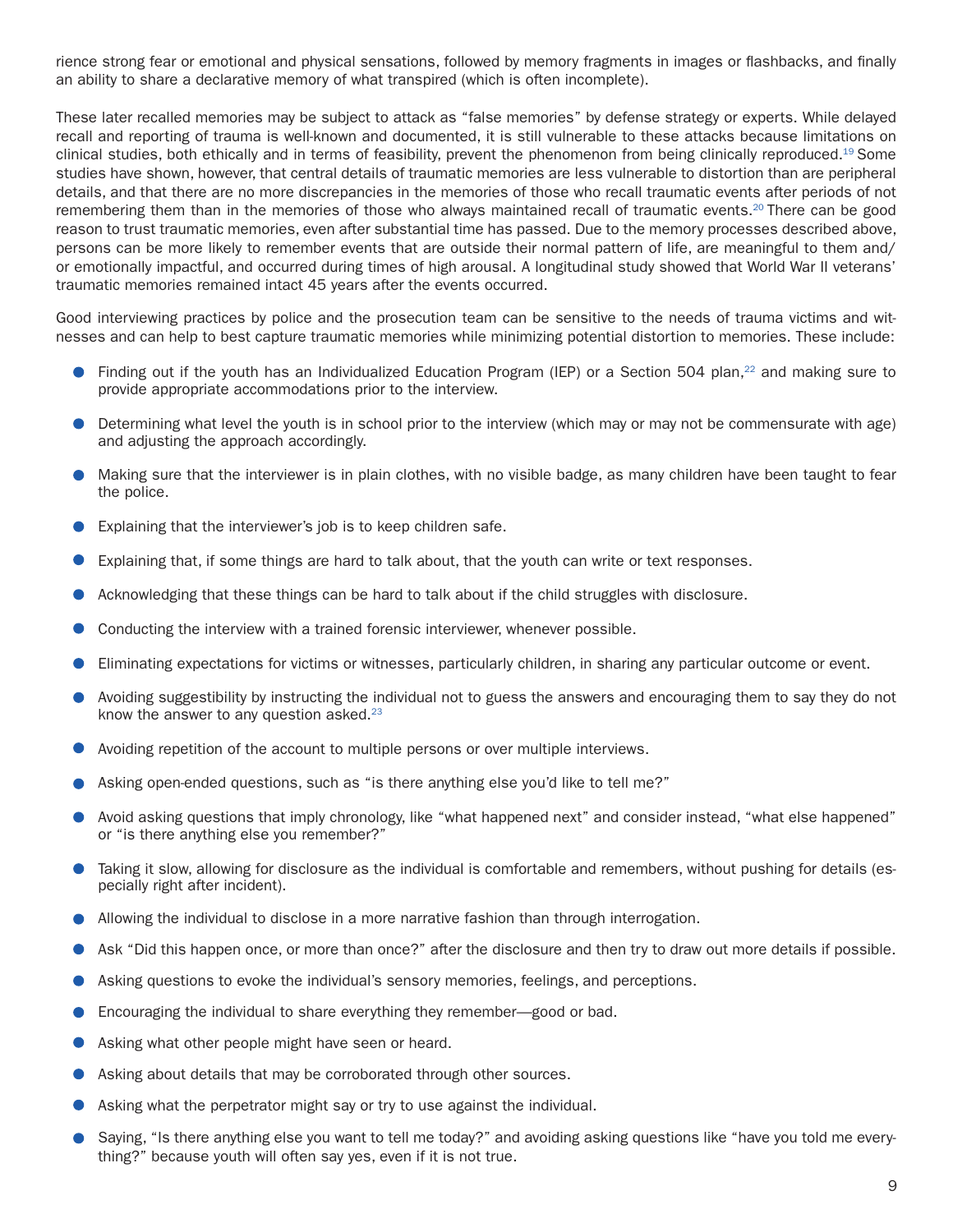#### *What to Expect during Testimony*

It is critically important to prepare trauma witnesses not just for their testimony, but for the event of testifying. These witnesses should be shown the courtroom in advance. Ideally, they should sit in the witness stand, and handle a few simple, non-traumatic questions, back and forth, to get a feel for how it will work. The prosecutor should explain where the judge will be sitting, and where the defendant, the jury, and the witness' support person will be. It is important to practice the process of handling objections from defense counsel, so the witness will not be surprised and set off course in the courtroom. In addition, for young witnesses, prosecutors should describe the role of the judge, why a judge wears a black robe and what the other people in the courtroom are doing. If a witness feels unsafe in the courtroom, it might be helpful for the witness to meet the courtroom deputy, learn what a courtroom deputy does and understand where the deputy will be during the testimony.

You as the prosecutor should do this early in the process, as issues might arise that warrant accommodations for the witness. For example, should the witness be permitted to testify outside the presence of the defendant? Does the witness have disabilities or diagnoses (including but not limited to PTSD) that require accommodations? Does the witness have an expressive communications disability, whereby the witness will need to provide written responses? It is one thing to be able to talk about traumatic events in a small room with a forensic interviewer. It is another thing altogether to be able to talk about traumatic events in a packed courtroom. The prosecutor should work with the witness to make that process as comfortable as possible.

It is also important for you, as a prosecutor, to keep in mind the nature of traumatic memories while preparing for testimony at hearings or trial. Foremost, it is likely that an individual testifying about a traumatic memory may experience a surge of hormones, hyperarousal, or dissociation on the witness stand. You as a prosecutor should prepare victims and witnesses for that possibility and be aware of trauma responses occurring in any defendant during such testimony. Facing the accused and speaking of the trauma is often sufficient to evoke such responses, which include physiological symptoms such as sweating, nausea, increased heart rate, and shallow breathing. A witness may also find it difficult to articulate responses to questions, or to testify in a manner that appears emotionally disconnected and empty or "spacey." Trauma victims also frequently discuss the trauma with a lack of affect in their voice. Rather than crying or screaming, they might recite the trauma stoically, as though they are reading a list of groceries they need to buy at the store. This is a common coping mechanism as well as a symptom of PTSD and should not be viewed as a sign that the report is not credible. An expert can explain the lack of affect to a jury, and that the lack of affect may in fact indicate that the event described was traumatic for the child.

During such states, the youth may also find it more difficult to remember events chronologically and may experience gaps in their memory. Preparing the youth for the likelihood of such a response, taking frequent breaks in testimony, and finding ways to ground the individual in the present moment can be important ways you can support youth who are testifying. The degree of trauma reactions experienced by a witness during testimony may be dependent on the amount of memory integration the individual has been able to achieve since the trauma occurred, and their current environment and feelings of safety.

*Direct Examination.* During direct examination, as the prosecutor, you should incorporate knowledge of traumatic memory into the questions asked. While certain memory gaps are to be expected, it can be very persuasive to slow testimony down and elaborate on the often deep sensory and emotional perceptions recalled. A witness can be asked about peripheral cues about the trauma, what else was going on or what abstract details make them immediately recall the trauma (e.g., a pattern on the curtains, a certain smell). A witness can identify the central details and testify in depth about the moment that fear took over for them. They can testify as to any repeated thoughts they had during the trauma, what coping strategies they employed for survival, exact details of the images they recall. They can recall what sensations they were experiencing, and whether they felt immobilized, unable to speak, or thrown around like a rag doll. Through these sensations and thoughts, the prosecutor can show that the individual's experience was inconsistent with a mutual experience or innocent play, for example.<sup>24</sup>

*Cross-examination.* In preparing an individual for cross-examination, the prosecutor should be aware of any previous accounts of the trauma provided, including previous denials, and, if appropriate, the fact that the individual has received treatment if this is likely to be at issue in the case. The prosecutor should prepare for these with an expert who can explain how traumatic memory functions and how such disclosures or denials may be consistent with an expected trauma response. The individual's privacy and confidentiality concerns in treatment records should be protected to the degree possible, subject to any disclosure requirements to protect the defendant's constitutional rights and the prosecutor's ethical obligations.

If the youth is a witness in a criminal case involving a traumatic event to the youth, their "bad" behaviors may be used by the defense to argue that the youth is a "troubled kid" and therefore not credible. However, if these behaviors started to occur after the trauma at issue in the case, the youth's changes in behavior can be used as powerful evidence to prove the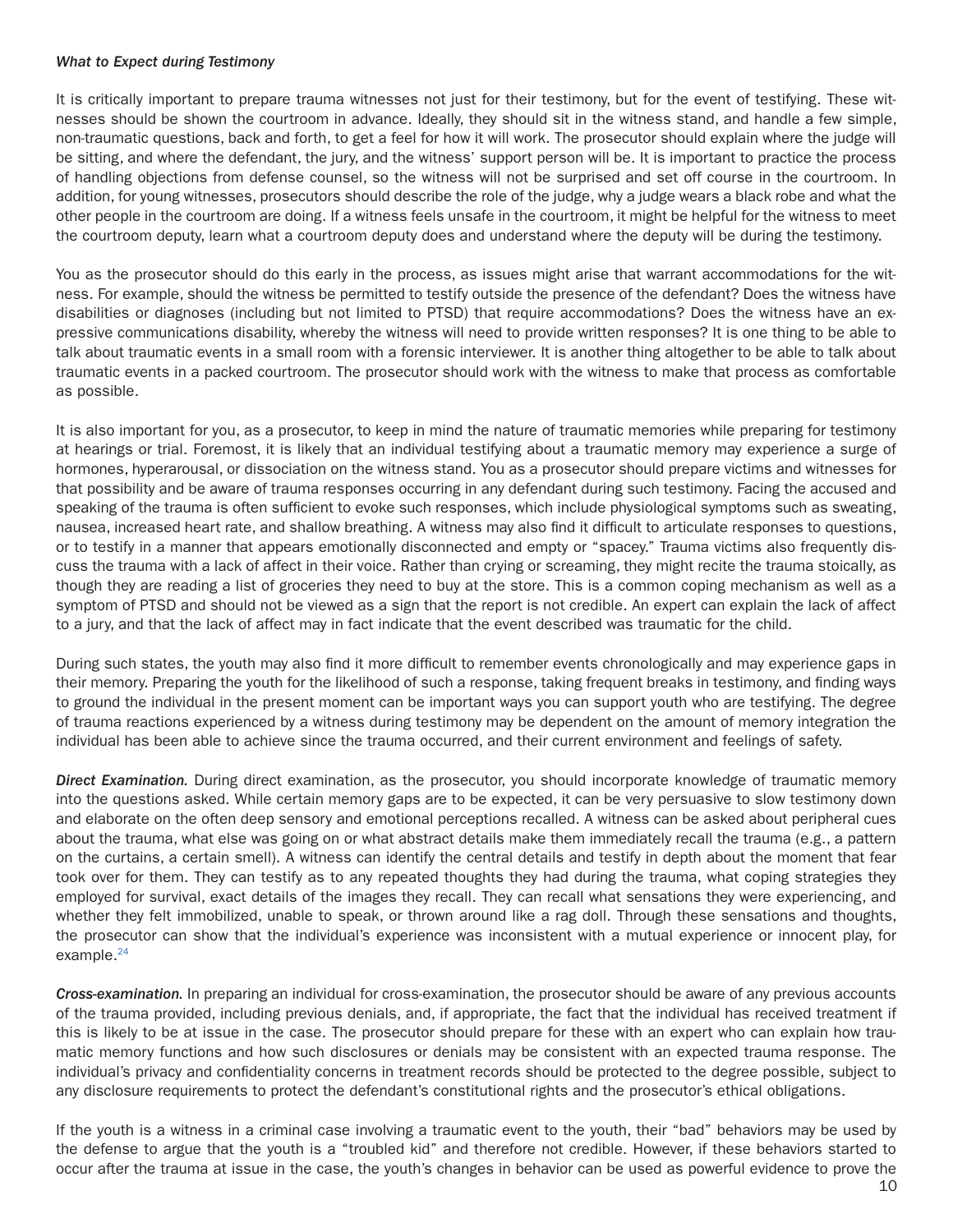child experienced a trauma. Psychologists, working as expert witnesses, can review the evidence of changes in behavior and explain to the jury that these behaviors are consistent with PTSD. When the behaviors started after the alleged traumatic event, the behaviors are evidence the child experienced a trauma in that time frame. A child's medical records often reflect medical changes caused by the trauma. Evidence of sleep disturbances, a diagnosis of ADHD shortly after the alleged traumatic event, and complaints of headaches, abdominal pain, and other pains with no medical cause are commonly found in the medical records of youth who have been sexually abused. School records also may contain corroborating evidence of trauma, including a decline in grades, an increase in truancy and other disciplinary issues, and – for many children who are on Individualized Education Plans (IEPs) and who get assessed every three years – statistically significant declines in standard assessments, including their IQ.



## **4** The Impact of Trauma on Stakeholders (Victims/Witnesses, etc.)

#### Section Highlights: Impact of Trauma on Stakeholders (victims/witnesses, etc.)

- Minimize the number of occasions during which a witness must disclose or testify regarding traumatic events.
- Support a victim's sense of safety and control by allowing them opportunity for input into decision-making, keeping them informed of the process and the status of the defendant, providing separate waiting areas where possible, and engaging in safety planning.
- Seek appropriate accommodations for the victim or witness throughout the judicial process and coordinate with schools and treatment providers, where appropriate, to support the child in those environments as they are impacted by the case.

Court proceedings interweave the offender, victims, witnesses and other members of the community into an uncomfortable, often unwelcomed, experience. Studies show that individuals involved on either side of a criminal case may have histories of trauma, including victims and witnesses.<sup>25</sup> Far too often, prosecutors are required to negotiate cases down or dismiss cases entirely because a child witness who was assaulted is unable to testify or speak about the trauma. You can often avoid this by putting protections and supports in place. Preparations for supporting child witnesses who are trauma victims should start before the child's very first interview and continue through the trial.

As the prosecutor, you should weigh the benefits to the community and the need for public safety against the trauma and safety concerns of victims and witnesses throughout the process. Both victims' and witnesses' trauma should be accounted for during every interaction. Each time victims have to recount their trauma or witnesses have to talk about a traumatic event that they observed has the potential to cause further harm, so the frequency of their testimony should be considered and minimized.25

A victim's involvement in the justice system often begins with a traumatic event. The victimizing event removes the individual's sense of *self, safety,* and *control*.

A victim's sense of control over their world is harmed when a crime is committed against them. This is especially true with crimes of sexual assault and violence. The justice system often continues to remove control from the victim with forced cooperation, scheduling without consultation, and plea agreements and sentencing without input. Prosecutors and advocate staff should endeavor to place control back in the hands of the victim by allowing them input into decisions being made at every stage of a prosecution. While the victim's input may not always be followed, simply the opportunity to have a say can be powerful for a victim's transition from "victim" to "survivor."

Another consequence of the trauma of victimization is the loss of one's sense of safety; the victim's view of their world and how safe they feel within it can change. The justice system should provide a sense of safety during the process. In the courthouse, safe rooms or secure waiting areas may be used. Victim safety concerns should be addressed through safety planning with the prosecution team, including other supports for the child.<sup>27</sup> Additionally, the practice of notifying the victim of the offender's custody or release should be implemented.

The prosecution team is in a position to facilitate the beginning of a personal, emotional and sometimes financial healing process for the victim.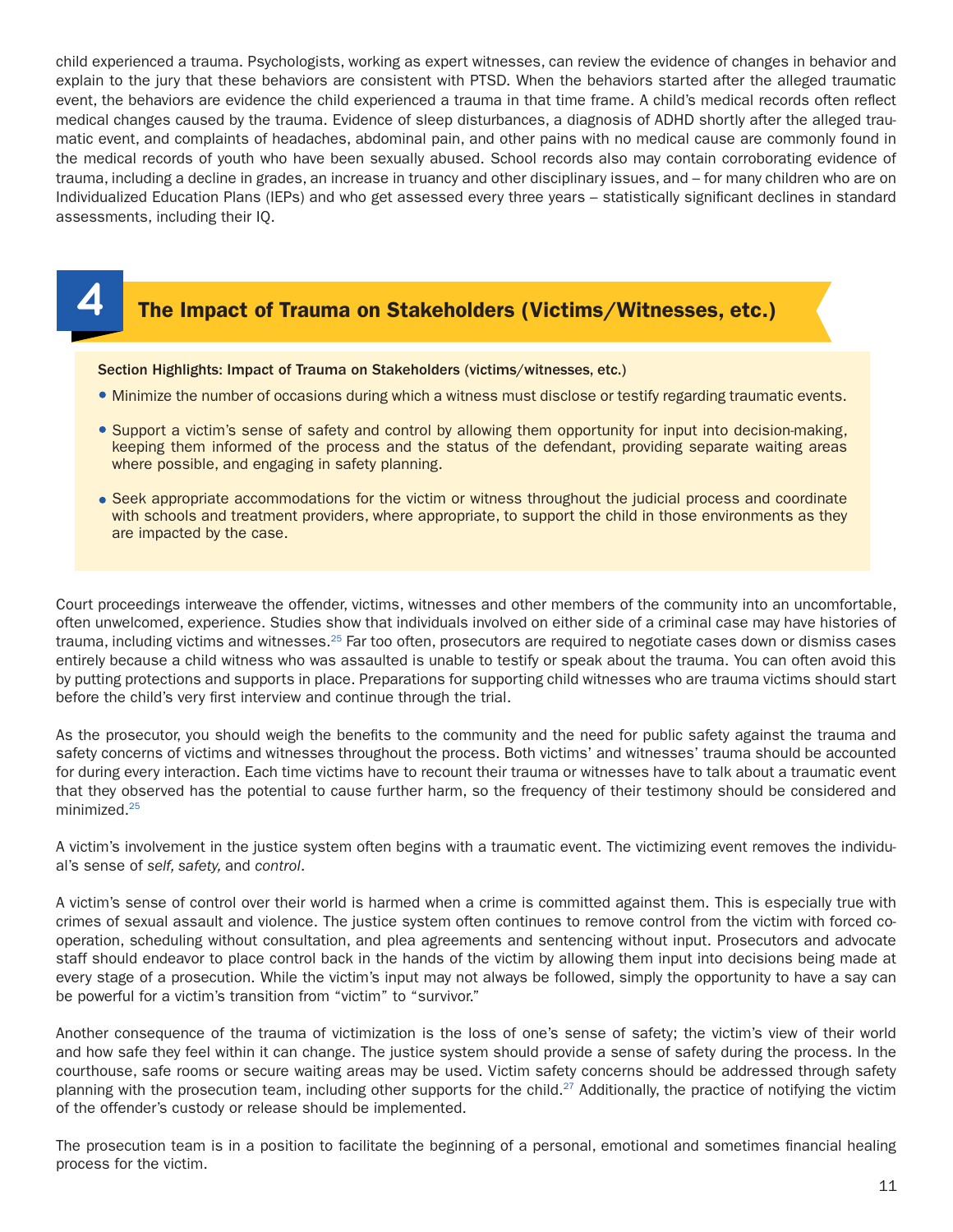#### *Supports and Accommodations to Prepare Child Witnesses*

As a prosecutor, you should be familiar with and provide accommodations to children in any meetings with you or the victim advocate, and during trial. You can obtain the child's IEP or 504 plan from the school, if the child has one, to make sure that the interviewers provide, at a minimum, the same accommodations that the school provides. You should also be prepared to file motions with the Court under the Americans with Disabilities Act to make sure that the child gets the required accommodations in court. A young victim or witness should be given the opportunity to see and explore a courtroom before trial so they are not surprised by the setup or what it feels like to sit on the witness stand.

Children with disabilities are victimized at rates that far exceed their non-disabled peers, especially youth with disabilities that affect their ability to communicate, including autism, deafness, and intellectual disability. In addition, children who have experienced trauma frequently develop disabilities such as PTSD, Reactive Attachment Disorder, and other disabilities as a result of the trauma. It is important for forensic interviewers, prosecutors, and victim advocates to understand the child's challenges, and to prepare for them at every step in the process.

It is also critical to make sure that the child receives necessary supports in school. As a prosecutor, you can support child witnesses by recommending accommodations to the schools. Some of the most common and successful accommodations include late-morning start times for children who are suffering from sleep disturbance and nightmares; trigger warnings sent home for planned educational content that might trigger the child's PTSD symptoms; having a "free pass" to leave the classroom at any time to go to a designated "safe space" or to see a faculty member; and being allowed to leave class early or arrive late to avoid the busy pass times in the hallway (where children experiencing hypervigilance particularly tend to struggle). These low-cost accommodations can make the difference between a child remaining in school and in the community versus requiring residential placement or being unable to testify.

Therapy is also a critical factor for a successful outcome for youth who have been victimized. Many parents and children are reluctant to engage in therapy. As a prosecutor, you can meet with families and children to explain why therapy is critical for the child's well-being. Once the therapist is in place, you should notify the therapist when stressful events are about to happen in the case, such as a bail hearing, the child's testimony at a hearing or trial, and plea negotiations. In communicating with the therapist, the prosecutor must be cognizant of their discovery obligations. The therapist can be helpful in providing recommendations for accommodations that are needed at trial, and in supporting the youth in advance of the difficult events, but the therapist must be careful to not disclose confidential communications.

Finally, it is important to note, as mentioned earlier, that trauma victims, especially children, will often delay disclosure, and frequently disclose their trauma story in pieces, over time, rather than tell everything that happened in the first interview. This is a normal process and does not make the youth any less credible. This is explained in further detail in Section 3.



## PRACTICE TIPS: TO ASSIST VICTIMS

- Attempt to accommodate the victim's schedule for court dates when the victim may need to be present.
- Consult the victim prior to plea negotiations or sentencing.
- Speak with the victim early in the case about the opportunity to make an impact statement or provide one in writing.
- Create procedures by which a victim is notified of changes in an offender's custody status or violations of conditions of release.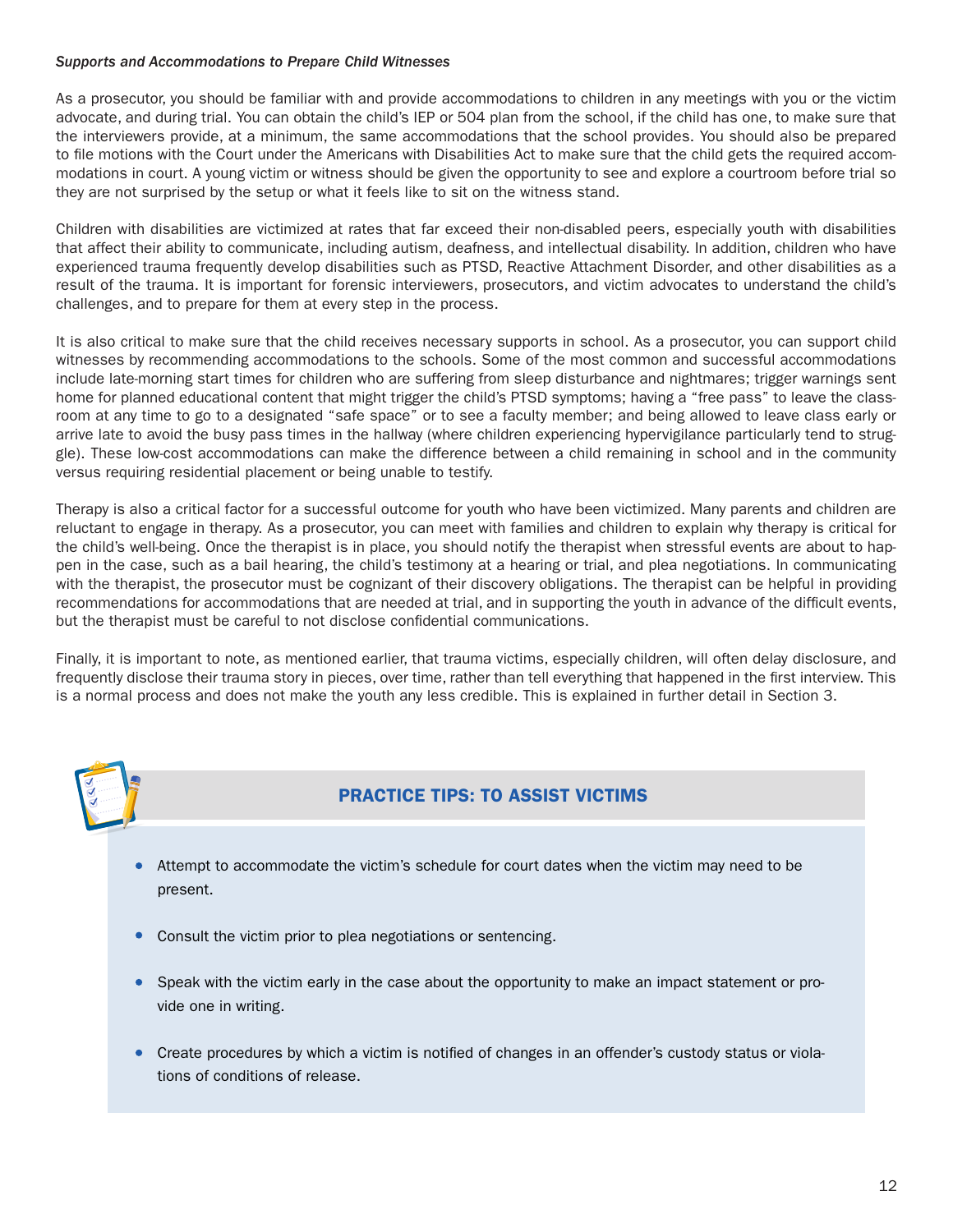

## PRACTICE TIPS: FOR VICTIMS AND WITNESSES

- Provide a full explanation of the court process and proceedings (offering/providing literature, like brochures and pamphlets, when possible).
- Let the youth cooperate but do not force cooperation, except when the benefits to the community and the interests of public safety outweigh the trauma to the victim.
- Provide a safe and secure waiting area.
- Let youth respond to questions in writing or by text.  $\bullet$
- Adjust the lighting in the room when necessary or appropriate.
- Use simple language.
- Avoid words with possible double meanings.
- Avoid expressions and idioms.
- Allow the child to have a favorite and comforting toy (or an older child to have a fidget, such as a squeeze ball).
- Take frequent breaks.
- Explore other accommodations that could be made for children testifying if appropriate (e.g., therapy dogs, video conferencing).

## **5** Reframing Sentencing: The "Trauma to Jail" Pipeline

#### Section Highlights: Information Sharing and Collaboration

- Establish trusting relationships with other stakeholders and collaterals, including schools, child welfare agencies, providers, and families, to engage in information sharing to achieve the best outcome and support for affected youth.
- Obtain as much information as possible, including through previous court records, reports, educational plans, and treatment, to understand the youth's trauma history and profile.
- Consider entering confidential memorandums of understanding, and/or obtaining parental consent to gain access to otherwise confidential information for use in making informed and non-punitive placement and treatment decisions.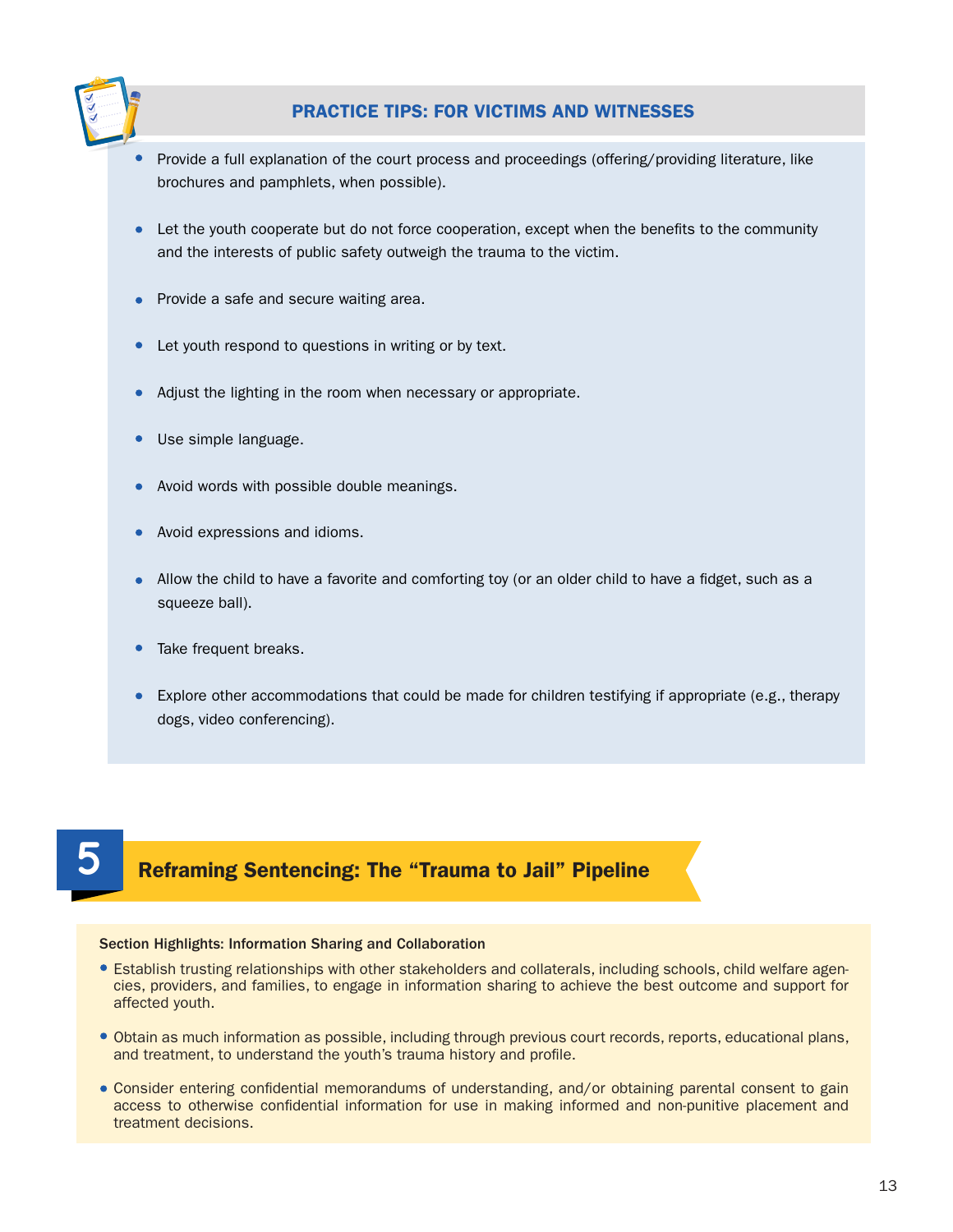The "trauma-to-jail" pipeline for youth is real and well-documented. The U.S. Attorney General's Task Force on Children Exposed to Violence concluded that, "The vast majority of children involved in the juvenile justice system have survived exposure to violence and are living with the trauma of those experiences."<sup>28</sup>

Juveniles and emerging adults (defined as a ranging from 18-25 years of age) who have been involved in the criminal justice system are a particularly vulnerable population.<sup>29</sup> They are often financially and physically insecure due to family and housing instability, reduced educational attainment and earning opportunity, systemic oppression, limitations stemming from criminal records, and involvement in or experience with gangs. Immigration policies, including the uncertainty in the continued availability of relief to immigrants brought to the United States as children, and enforcement in deporting persons who have criminal convictions, also affect many youth. As a result, these youths often feel powerless, uninformed, and insecure about how to make positive changes in their lives. Compounding such concerns, these juveniles and emerging adults have disproportionately suffered significant adversity and trauma, which further reduces their ability to cope with the aforementioned risk factors. Emerging adulthood is a tumultuous time in and of itself, however for trauma-exposed youth, trauma-informed care and advocacy can be essential to their successful navigation into full adulthood. Their experience in the criminal justice system can be a turning point in their lives for better or worse, but too often they are met with contempt and fear rather than support and guidance.

The Office of Juvenile Justice and Delinquency Prevention acknowledges that adolescence – the unique journey between childhood and adulthood – is often characterized by "experimentation and risk-taking behaviors, sensitivity to peers and other social influences."30 Even more significant, only a small percentage of young people continue the kind of antisocial behavior into adulthood that rises to the level of justice involvement. Inappropriate justice system involvement can increase the likelihood of increased and continued criminality. According to national data sources, marginalized populations — such as LGBTQ youth, gender expansive youth, and youth of color — are over-represented in residential facilities.<sup>31</sup> Often, these youth represent multiple vulnerable populations, underscoring the importance of exploring a multitude of trauma risk factors when engaging youth in the juvenile justice system.

Racial discrimination, poverty, and family disruption are some of the most significant contributors to foreseeable delinquency and criminal behavior. Black and Hispanic children are at higher risk even prior to trauma exposure as they are three times as likely to live in households experiencing food insecurity, which can negatively affect child development in areas of attention, cognition, and social and emotional development.<sup>32</sup> Black children are also most likely to witness family violence, be exposed to other major violence, and experience non-victimization adversity. Poor children, those living with lesser-educated parents, those living with single parents or stepparents, and Black and Hispanic children—categories that often overlap—also experience more types of victimization and more adversity. Increased risk for victimization and adversity is further compounded for youth of color who identify as LGBTQ.<sup>33</sup> Notably, different forms of victimization and adversity all have independent and cumulative deleterious effects on children's mental health.34 Youth who have experienced or witnessed violence and are atrisk for the neglect of daily needs because of food or housing insecurity can struggle with anger, anxiety, and depression.<sup>35</sup>

This effect is often multigenerational as many parents of children in the child welfare and juvenile justice systems were themselves in that system as children.<sup>36</sup> Black communities can exhibit a lack of attachment to, and trust in, the government and the dominant culture.<sup>37</sup> Additionally, family poverty, neglect, and traumatic stressors are associated with lower educational goals and economic attainment in emerging adults.<sup>38</sup> Growing up and living in areas affected by high rates of crime and incarceration, as many of these young people do, can cause crime to lose its stigmatizing effect and become normalized.<sup>39</sup>

It is vital to consider systemic concerns and historical factors, as well as culturally-specific contributing protective and risk factors, impacting marginalized and disadvantaged groups and communities. Misconceptions, misdiagnoses, and improper handling of trauma for Black, Indigenous, and People of Color (BIPOC) drive disproportionate minority contact and mass incarceration in the juvenile and adult justice systems of the United States.40 Youth and families of color who come in contact with the juvenile justice system as victims or offenders require a culturally sensitive approach in order to prevent the perpetuation of system-imposed trauma.41 It is vital to be aware of our implicit biases and to be responsive to the historical context of the relationships between the courts and people of color in the US. Unfortunately, the foundational legal systems at the start of our nation used law enforcement and punishment as tools for establishing racial and cultural dominance. Forced assimilation, de-culturation, and bias imposed by some members of law enforcement have contributed to historical oppression, particularly of young men of color, and have contributed to lasting racial disparities in poverty and disadvantage in these communities as well as a justified historical mistrust of police and court systems.42 Therefore, in contemporary context it is vital for professionals in the legal systems to be aware of these inherited traumas in order to facilitate relationship building and collaboration with these historically oppressed groups to benefit all involved parties.

These lasting disparities of racism, oppression, slavery, and segregation have resulted in communities of color, especially Black and Hispanic communities, to face increased trauma risks such as food insecurity, housing insecurity, barriers to appropriate physical and mental health treatment, sub-par educational programs and access, community violence and policing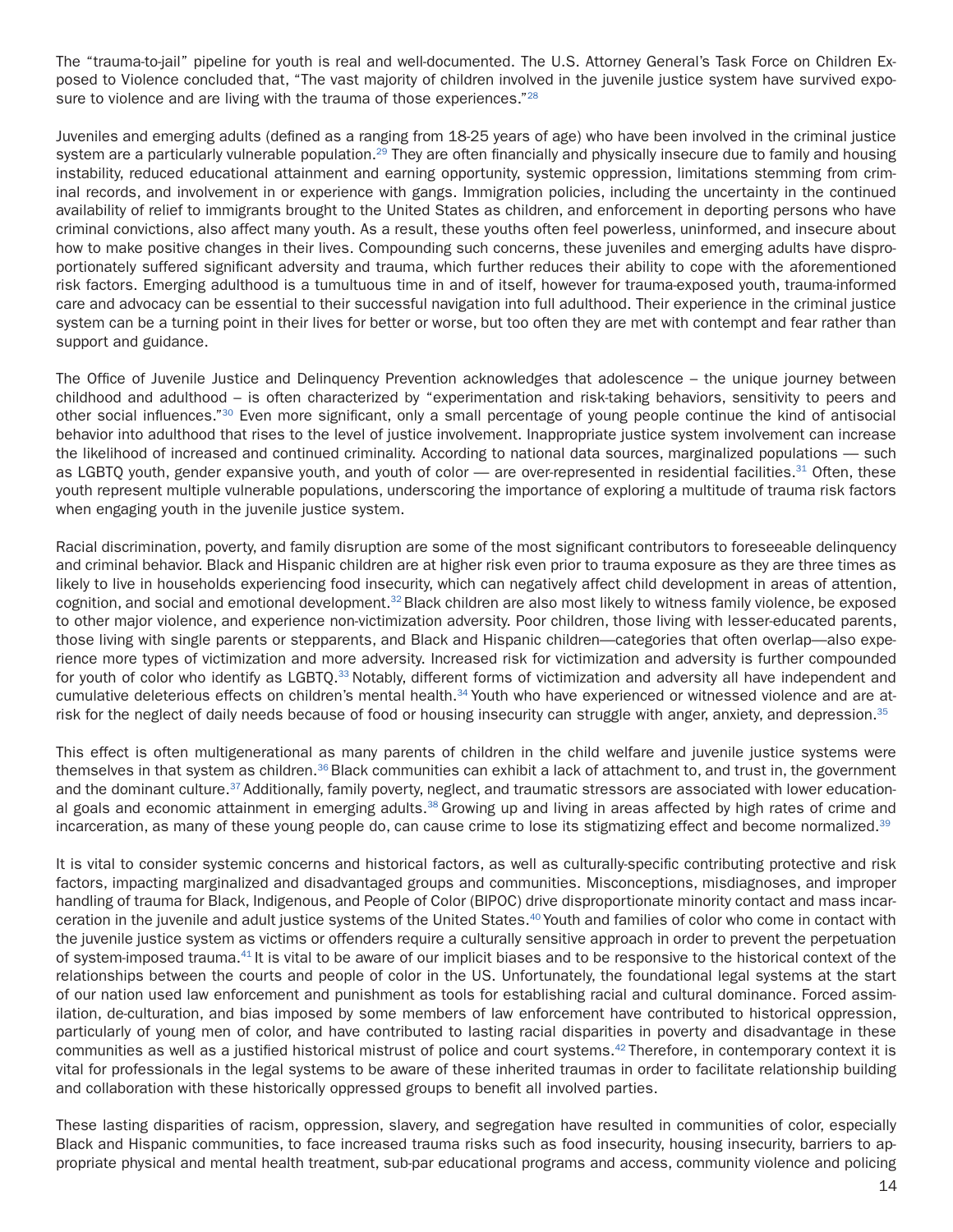disparities, incarceration, family disruption, and ongoing racism and ethnoviolence.<sup>43</sup> Recent research has determined that pervasive racism at multi-system levels is a catalyst for PTSD in people of color. Racism and other targeting of people of color can be conscious or unconscious, or based on implicit biases, and results in traumatic enforcement of the majority culture and expectations of behavior while simultaneously invalidating such trauma through disavowal of continued racial disparities in society and the justice system.<sup>44</sup> Racism does not need to be overt and hostile in order to induce trauma, studies have found that racial micro-aggressions--brief statements or behaviors that communicate a derogatory message to the person of color--can have a cumulative traumatic effect.45 The rates of trauma in communities of color reflect the increased risk factors that they face compared to white communities as well as the lack of community and societal supports that could have mitigated trauma impacts.46

Special considerations should also be made regarding the trauma experiences of immigrants and those with undocumented immigration status. For some, the immigration experience itself may have been traumatic. In particular, immigration without appropriate documentation and citizenship or resident status puts individuals at high risk for exploitation. $47$  For others, the experience may be traumatic due to the cumulative effects of loss of property, financial burden, leaving family and support systems, not speaking the predominant language, and the processes of assimilation and acculturation. These traumas can be particularly impactful because of cultural differences in the trust in and utilization of mental health services in Hispanic communities.48 Laws regarding legal system involvement of undocumented individuals vary by state, and it is important for prosecutors to be aware of these laws and the potential impacts of prosecution and release or sentencing conditions.<sup>49</sup>

Trauma also drives youths' defenses and responses to perceived threats. They may display less developmentally mature defense mechanisms, such as by acting out and or regressing into less developmentally appropriate behaviors. Where the trauma is tied to shame and rejection (as is often the case with abuse and neglect or other forms of violence), the emerging adult is more likely to react to perceived disrespect or insult through rage and violence.<sup>50</sup> These reactions can often lead to criminal charges.

Far too frequently, children and adolescents exposed to trauma are left untreated. While they are rightly seen as victims during their youth, their needs are often overlooked until they engage in externalizing behaviors that are disruptive to the school or community. While the underlying trauma remains the same, the onset of majority (and often puberty) leads many to instead label these same individuals as "high risk" and a threat to public safety, and they are pushed along the schoolto-prison pipeline.

The statistics are particularly compelling for girls. The NCTSN found in 2014 that between 70 and 96 percent of girls in the juvenile justice system had experienced trauma.<sup>51</sup> Ninety-three percent of girls involved in Oregon's juvenile justice system had experienced sexual or physical abuse, with 76 percent experiencing sexual abuse before age 13; 81 percent of delinquent girls in South Carolina reported being victims of sexual violence; and 81 percent of girls in the juvenile justice system in California reported being sexually or physically abused.<sup>52</sup> While the studies show lower correlations for sexual violence and juvenile justice involvement for boys, studies have also documented that boys are far less likely than girls to disclose sexual abuse.<sup>53</sup> Therefore, the correlation between sexual trauma and delinquency reported in the studies might be lower for boys only because boys are less likely to disclose sexual trauma.

Studies also document that the most common status offenses for girls, such as running away and truancy, have also been identified as common symptoms of abuse.<sup>54</sup> Violent crimes – especially unprovoked acts of aggression – may also be a symptom of PTSD in youth. The best approach is for prosecutors to look carefully at what underlies the conduct and focus on therapeutic treatment options early and often.

Once detained or incarcerated, the adolescents and emerging adult's experience additional trauma. Despite reform efforts, detained and incarcerated youth continue to experience systemic maltreatment. For example, solitary confinement — also known as disciplinary detention, where affected youth can be isolated for up to 23 hours a day and deprived of basic necessities such as bedding, showers, and mental health treatment — continues to be used in many locked facilities across the country despite its potentially devastating, long-term consequences on normal adolescent development.55 Youth in locked facilities are also at increased risk for being victimized, including physical assaults and sexual victimization.<sup>56</sup> These policies and procedures can undermine the rehabilitative goals of the juvenile justice system and can further increase the likelihood for detrimental developmental, emotional, mental, and physical outcomes. These youth are often released without necessary or sufficient trauma-informed treatment and with even further diminished capacity to successfully transition into adulthood with adequate social ties. System-involved youth are the most educationally "at risk" of all student populations: "They graduate at lower rates, score lower on standardized tests, have higher rates of special education eligibility, and are more likely to repeat a grade than their non-system involved peers."57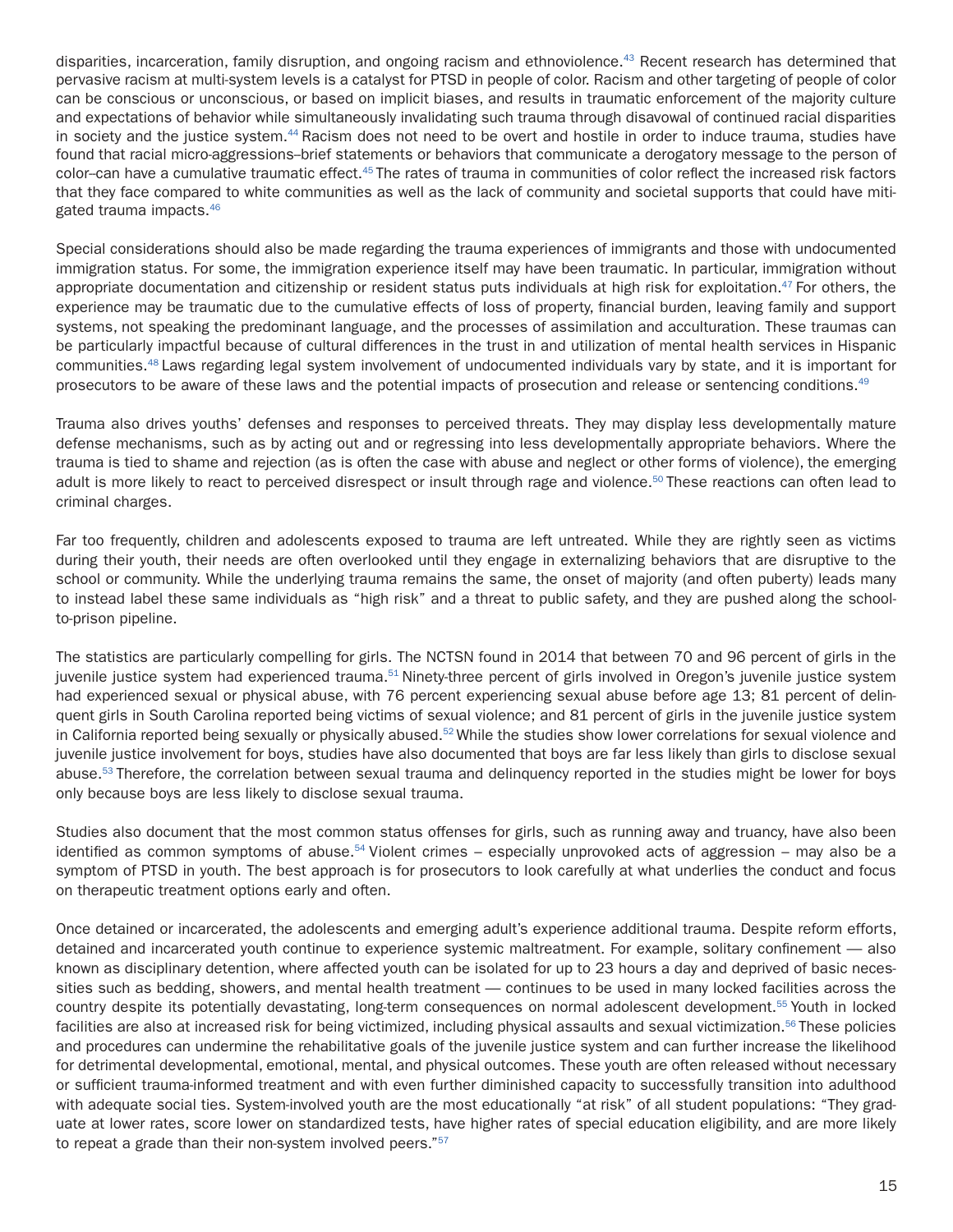As a prosecutor, you should consider the following strategies when working with individuals of color or historically marginalized communities in order to facilitate beneficial outcomes and to prevent further trauma):

- Normalize conversations about race and implicit bias in your workplace and offer regular trainings aimed at assisting your staff to grapple with their own implicit biases and how these biases may show up in their work.
- Cultivate open and transparent conversations with people of color with acknowledgement of history and the power-dynamic can increase trust and collaboration.
- Increase participation in community initiatives that create platforms for people of color to express their concerns and ideas for justice reform and addressing crime in their communities, value their voices and credit them for the expertise they hold for their own circumstances.
- Make conscious efforts for diverse and inclusive hiring so that people of color feel represented within all facets of the system.
- Collaborate with cultural liaisons and experts when determining best practices for intervention and for assessment of trauma.
- Commit to growing in awareness and understanding of various considerations regarding the impacts of court involvement and prosecution on individuals and families who lack immigration status.
- Use gender-responsive and specialized services, given the overrepresentation of LGBTQ identifying youth in the justice system.

### *Forging a New Path.*

As emerging adulthood is a time of defining community and determining one's place in society, it is crucial that trauma-exposed youth (particularly those of color) feel like they are accepted by the community and welcomed in society. Fortunately, emerging adulthood is a time of continued development, exploration, and change (including the possibility of healing the effects of past trauma). Studies have shown that "seven pillars" serve as a foundation of success for transitioning youth who have experienced adversity: relationships, education, housing, life skills, identity, youth engagement (meaning agency over transition decisions), and emotional healing.<sup>58</sup> Implementing elements of these "pillars" into the juvenile and criminal justice system can serve as a protective factor to successful transitioning into adulthood. Continued brain development during emerging adulthood, coupled with new understanding of the neuroplasticity of the brain to heal from the effects of trauma, would make such interventions serve as a strong protective factor for these emerging adults. A justice system that recognizes the effects of trauma and seeks to treat emerging adults while helping them forge ties to the community and strong social supports can reposition them for a successful adulthood.

## **Transitions and Placement Decisions**

#### Section Highlights: Screening and Assessment

- Use available trauma-screening tools as an initial indication of whether victim or witness is impacted by trauma and to determine whether further assessment is appropriate to support the victim or witness.
- Identify further appropriate supports and treatment by using comprehensive, trauma-informed assessments performed by mental health professionals, or obtain previously completed provider or school assessments.

The juvenile court system was established with the primary goal of rehabilitation. Any overemphasis on balancing legitimate public safety and victims' rights goals runs the risk of conflicting with the juvenile court's rehabilitative objectives. Most jurisdictions now recognize that both public safety and rehabilitation are achieved when youth feel fairly treated, physically and psychologically safe, and receive appropriate services. Psychological safety is a sense of safety, or the ability to feel safe within one's self and safe from external harm. A lack of psychological safety can affect an individual's interactions with others, lead to a variety of maladaptive coping strategies, and result in anxiety and in ability to recover from traumatic events.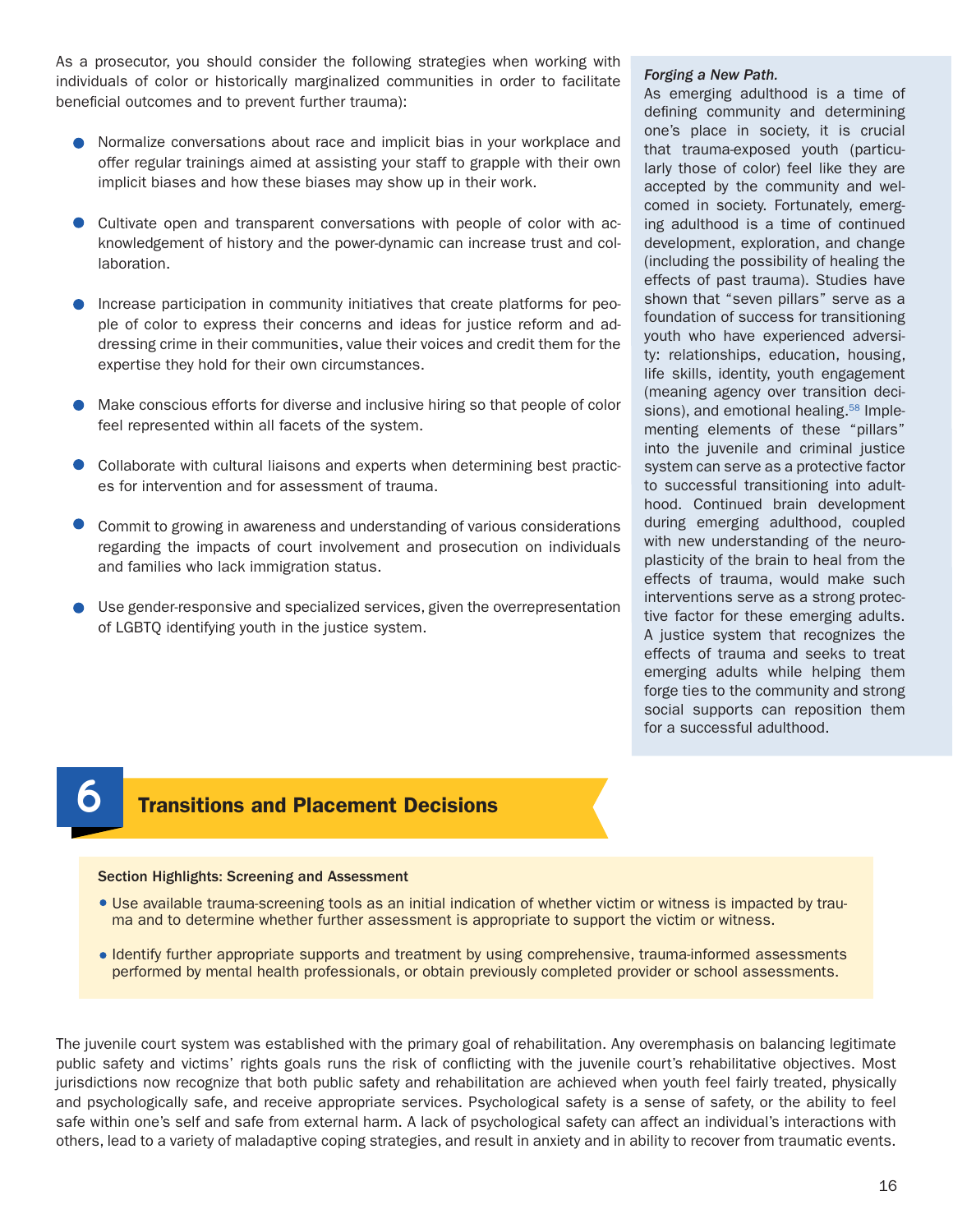Removal from home on a juvenile delinquency case can have significant implications for a youth's sense of physical and psychological safety. According to one national study, over 40% of the children placed in residential facilities have "no documented clinical or behavioral need" that justifies such placement.<sup>60</sup> Additionally, even when youth are identified as children in need of support, there are still too few community-based options that provide the necessary treatment in the least restrictive environment.

While sometimes the best or only viable alternative, removal of a youth from his or her home also makes it more difficult for treatment providers to address the underlying issues that may be contributing to the youth's behaviors, which in turn negatively affects the likelihood for rehabilitation and long-term public safety. Furthermore, recent research highlights the significant risks for trauma exposure in detention and incarceration settings, and related studies of youth in child welfare settings show that frequent placement changes are associated with poor outcomes.<sup>61</sup> For dually-involved youth, removal from a home environment where there is neglect, abuse, or other influences that are negatively affecting a youth's behavior may improve his or her physical safety, but removal from an unsafe physical environment may result in a lack of psychological safety for that youth. This lack of psychological safety can negatively affect a youth's rehabilitation, and ultimately, public safety. Additional trauma can be caused by forceful removal from the family or community and undermine a youth's sense of safety. Any decisions involving removal should be carefully considered.

You should consider whether the consequences imposed are the best option under the circumstances. For example, a youth who fails to attend a mandated session with a service provider in a particular neighborhood may be automatically perceived as non-compliant, but the youth's failure to attend the session could be a result of a trauma reaction (i.e., flight) in response to entering a neighborhood where that youth experienced community violence. This could be accommodated by changing service providers rather than initiating punitive measures for failure to attend mandated treatment. This approach, paired with ongoing trauma-focused treatment that provides tools for youth to manage their responses when triggers are present, provide options for addressing concerns about public safety while also focusing on youth rehabilitation. As a prosecutor, you should be trauma-informed and think of "outside-the-box" solutions that will both keep the community safe and may provide the best outcome for youth.

*Placement.* The best outcome in the interests of justice should always be considered in placement determinations. Too often, multiple placements can serve to harm rather than rehabilitate the youth, which can lead to an increased risk to the community. Listening to the voice of the youth in the proceedings will help the youth feel that he or she has some control in a process that can otherwise be overwhelming and even traumatic. Defense attorneys may not advocate for what they view as the youth's best interest if it conflicts with what the youth wants or is willing to agree to. The best interest of the youth and community may be that he or she remains with the family, and the attorneys should identify support mechanisms that will assure the court that the youth can safely remain in the home. Social workers, community members, and probation officers may be helpful in identifying community-based options that can succeed. In cases where it is necessary that a juvenile be removed from his or her home, placements in less restrictive, community-based programs that can provide a physically and psychologically safe home environment can be considered before a secure confinement option away from any stability and support structures the youth currently uses. The need for a secure and/or remote confinement should be weighed against any negative impact from many of the elements inherent in secure confinement settings, such as strip searches, restraints, fear of aggression by staff or fellow residents, and an increased risk for sexual abuse, which may also be particularly triggering for youth with a history of trauma. $62$ 

Many youth, including those in the juvenile justice system, have strong attachments to their families and home communities, even if the family and home community have been a source of stress and/or trauma. In fact, even when a youth has experienced trauma within these familiar environments, the youth may remain attached and can be further traumatized by complete loss of such contacts. As such, court-ordered placement outside the home can have a trauma-inducing effect on youth. In cases where extended family members can offer long-term support for a traumatized youth, it is recommended that youth stay connected (as defined by the youth) with siblings, relatives and extended family, coaches and clergy, and mentors and friends whenever possible. Research suggests that prosocial support offered by family members, neighbors, teachers, and peers can reduce the likelihood of antisocial behavior. These "buffers" (also known as protective factors) include positive relationships with adults, leading to healthy beliefs and clear standards of behavior. According to researchers at the University of Washington, such "protective bonding" requires the following conditions for young people to actively participate and contribute in community: opportunities; skills as a measure success; and consistent reinforcement.<sup>63</sup>

In some circumstances, factors within a youth's community may create a safety risk for the youth that makes removal from his or her family and/or community unavoidable. In those instances, it's important to consider and carefully balance both risk and protective factors. In cases where an out of home or out of community placement is unavoidable, attorneys should consider a placement close to the youth's home community so that the youth can maintain connections with their support systems, including extended family, church, school, teachers, mentors, and coaches. Particularly when a youth is placed outside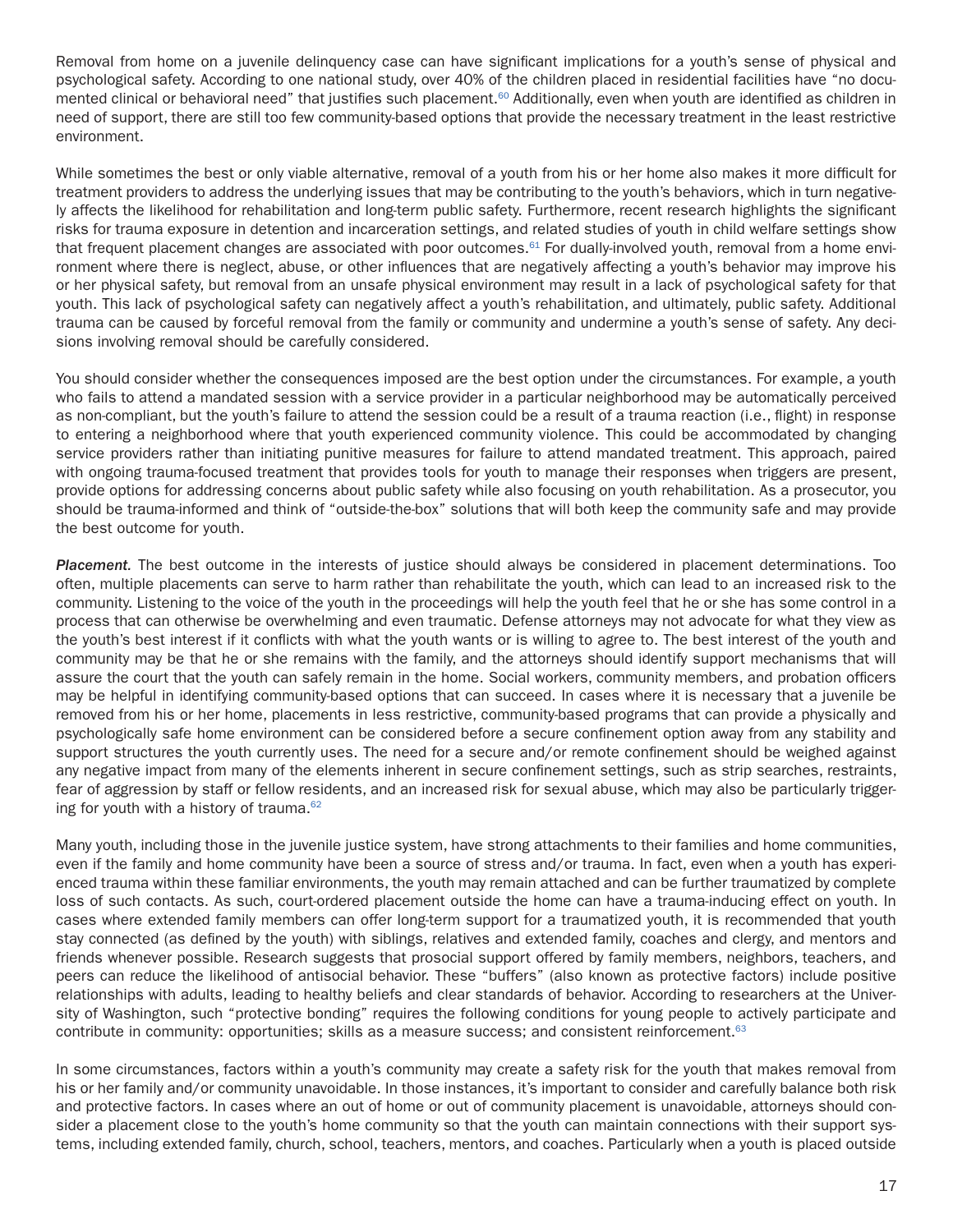of their home community, it is crucial for youth to have some stability, continuity, and connections with adults that the youth considers important to them. A youth might also be able to remain in the same school to provide some consistency, unless moving to a new school is a goal. Having a stable, nurturing relationship with an adult can facilitate tremendous healing and develop resilience for a child who has experienced trauma.<sup>64</sup>

One positive relationship with an adult can make all the difference for a youth.<sup>65</sup> Specifically, having a stable, nurturing relationship with an adult can facilitate tremendous healing and develop resilience for a youth who has experienced trauma. You as the prosecutor can help the child identify adults to potentially fill this role by asking about natural supports, such as immediate and extended family, trusted staff at school, coaches and leaders of extracurricular activities, spiritual community leaders, or other community members.

*Transitions.* The negative impact of transitions to and from out-of-home placement can be lessened through thoughtful, planned decisions, taking into consideration the best interests of the youth (and the interests of justice) regarding detention, disposition conditions, placement, and reentry. Specifically consider:

- Finding the least restrictive alternatives to detention at disposition, as well as the least restrictive and fewest conditions or services that achieve the goals of rehabilitation and protection of the public.
- Understand the appropriateness of any placement based on the youth's emotional, social, developmental, educational,  $\bullet$ and medical status and expressed goals.
- **Permitting family contact with the youth while in out-of-home placement, if in the interests of the youth.**
- Acknowledge the short-term and long-term consequences of the placement and conditions, and the danger of not providing trauma treatment that could be beneficial.
- Assisting youth who are reentering the community from confinement or from other non-home placements to reconnect with school, employment, and families in a way that promotes rehabilitation and success. Assure youth are assisted in the reentry phase and where possible, hold other stakeholders accountable for fulfilling the requirements of the court's rehabilitative order. Too often, youth are terminated from placement or supervision with no plan for successful reintegration, which sets youth up for failure and a return to the justice system.

#### *Considering trauma under the Americans with Disabilities Act*

Applying the Americans with Disabilities Act ("ADA") to judicial decision-making—including determinations of whether an individual is an appropriate candidate for probation or diversion—is an underdeveloped approach to sentencing determinations affecting trauma-affected individuals. The ADA guarantees that people with disabilities have the same opportunities as everyone else and prohibits discrimination in the receipt of public services (42 U.S.C. §12132 (2012)). The ADA does not specifically name all of the impairments that are covered. A diagnosis of post-traumatic stress disorder ("PTSD"), or acknowledgement that an individual is suffering cognitive and behavioral limitations resulting from the effects of trauma, should suffice (see EEOC, 1997 (including PTSD and anxiety disorders among mental impairments that could qualify as a disability under the ADA)). If an individual has a disability under the ADA, reasonable accommodations must be made in governmental determinations, including sentencing decisions and eligibility for and participation in diversion programs, probation, parole, and the conditions of release at arraignment and probation at sentencing. The determination must be made only after considering how the individual's limitations affect their eligibility, including whether symptoms of the disability are impacting courtroom behavior or compliance with previously-imposed conditions or criteria, and whether their limitations can be mitigated with reasonable accommodation (See, e.g., *Crowell v. Massachusetts Parole Board*, 477 Mass. 106 (2017) (finding that the parole board failed to consider how a disability limits the defendant's ability to comply with conditions and failed to consider accommodations)). Protections under the ADA may prevent a court from excluding a youth from probation, punishing him or her for an inability to comply with court conditions or maintain "courtroom demeanor," or excluding him or her from diversion programs or other alternative dispositions. Participation in a program specifically addressing the impact of trauma and focusing on rehabilitation of the youth may be a reasonable accommodation to his or her trauma-related disability.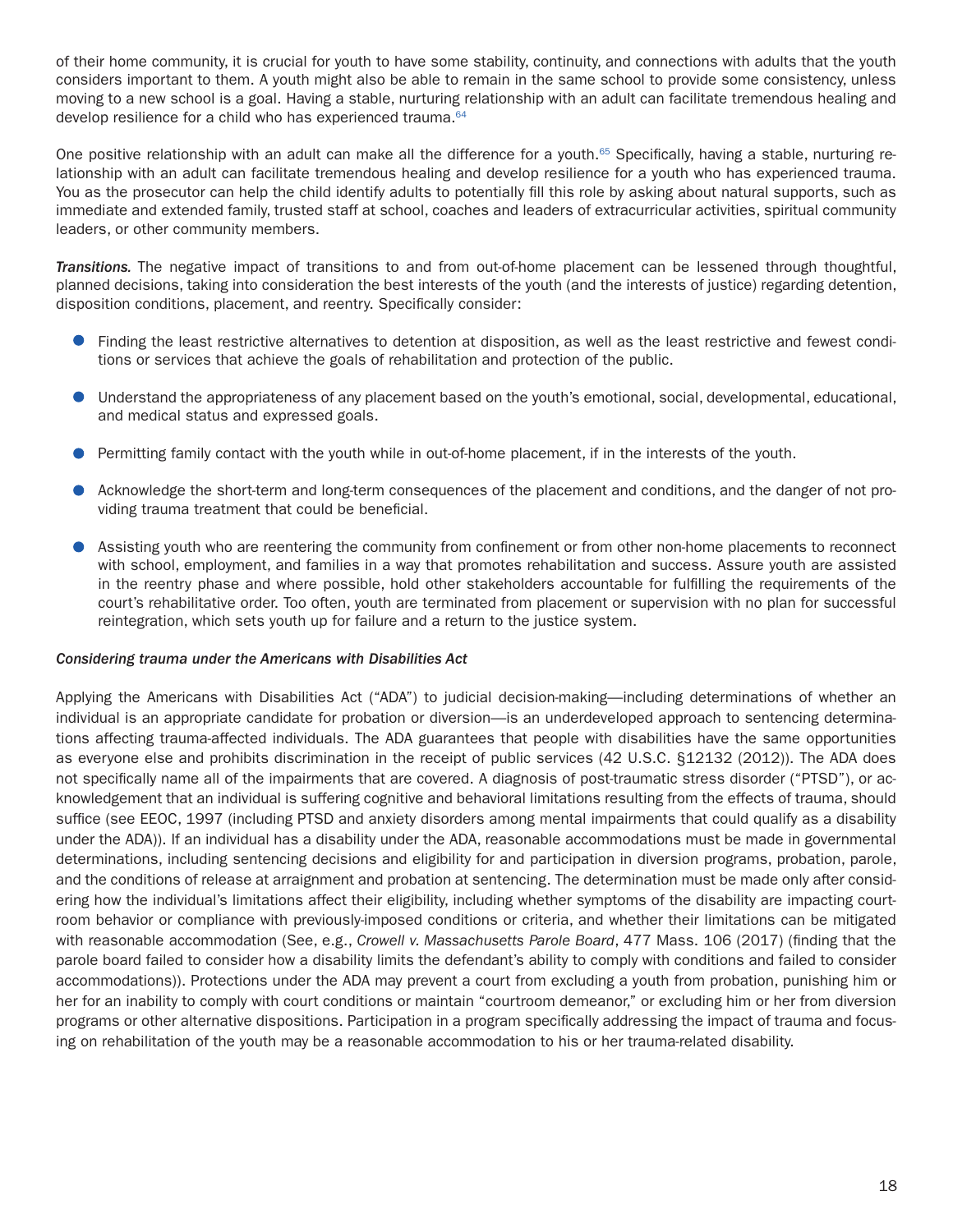#### Section Highlights: Specialty Courts and Diversion

- Consider diversion programs, which should offer reasonable requirements, early feedback and assistance, and helpful rather than punitive responses to noncompliance to promote rehabilitation and success.
- Consider whether eligibility requirements with strict communication, financial, and travel requirements discriminate against youth from economically challenged communities or who have been impacted by trauma.
- Evaluate and implement options for informal, formal, and post-dispositional diversion.
- Match youth with community-based programs specifically designed to meet their needs, help them understand the impact of trauma, and develop their strengths.
- Consider restorative justice alternatives that serve to help a youth take responsibility and understand the impact of his or her actions on others and take steps to ameliorate any harm caused, while reintegrating that person back into community without a formal criminal record.

Recent developments in criminal justice have recognized the pressures and circumstances that can lead to criminal behavior and the specialized rehabilitative needs of particular offenders. The most broadly established specialty courts respond to the specific rehabilitative needs of veterans and persons suffering from substance use disorder and mental illness. Society recognizes that the struggles faced by veterans and drug users did not occur in a vacuum, and the community itself bears some responsibility in supporting these offenders' reintegration into the community.<sup>66</sup> Society equally bears responsibility for the systems failures, racism, poverty, and lack of response to the trauma and adversity faced by youth in urban communities. Yet while the goals of specialty courts are admirable and many of the components of those courts can be adopted, the approach taken with emerging adults affected by trauma must be adapted to meet their specialized needs, which differ from those of veterans or drug users in key aspects.

Specialty courts, including Drug Courts and Veterans' Courts, employ a more collaborative and non-adversarial model in addressing the underlying challenges of the offenders with the goal of reintegrating them into the community. Rather than focusing on punishment, the goal is support and restoration through an individualized treatment plan, with the ultimate goal of public safety and reduction of recidivism: "Ultimately, the judge aggressively uses judicial authority to motivate defendants to accept needed treatment and monitor their compliance and progress with that treatment."<sup>67</sup> Veterans' Courts understand the difficulty experienced by veterans in trying to assimilate back into community after service, and that the common trauma and mental health issues they face can lead to a sense of "survival mode" and behaviors such as risk-taking, aggression, exaggerated startle response, violent reactions, mood swings, apathy, irritability, depression, and acting impulsively.68 In all specialty courts, some degree of relapse is expected and is met with the goal of getting the offender back on track with treatment rather than punishing him or her for misconduct.

Successful specialty courts for young adults and diversion programs will recognize that these young people do not merely need to be reintegrated into the community but need to be integrated into community in the first place. Unlike veterans who have already established their ability to engage with and succeed in societal structure, these young people typically live outside of the dominant systems and have justified skepticism of the dominant systems given personal or family experiences of system-induced and historical trauma. As such, these youth may have challenges accepting the authority, structure, and rules of the dominant system. This stance is developmentally appropriate for emerging adults but is heightened for youth of color and for those who have experienced trauma. This is especially true when they live in marginalized neighborhoods with elevated rates of incarceration. Elevated rates in their neighborhoods may be due to over-policing and limited access to resources that facilitate opportunities for stability, such as quality healthcare, education, and housing. Many of these disparities stem from red lining policies and other laws that systematically excluded people of color from economic opportunities. They face many of the same challenges and maladaptive "training" as veterans—urban combat, internalized pain, hypervigilance, aggressiveness, learning the rules and culture of the "street"—received in the very communities that now expect them to succeed. Further complicating their integration, marginalized young people may not have opportunities to develop the baseline skills for success, and traumatic stress reactions (i.e., a focus on survival) may make it more difficult to comply with common probation requirements that they finish school or maintain employment.

The extrinsic motivation model of the specialty courts that emphasizes a top-down approach, utilizing heavy judicial involvement and authority, does not serve these youth well. Simply put, emerging adults and youth who have been traumatized may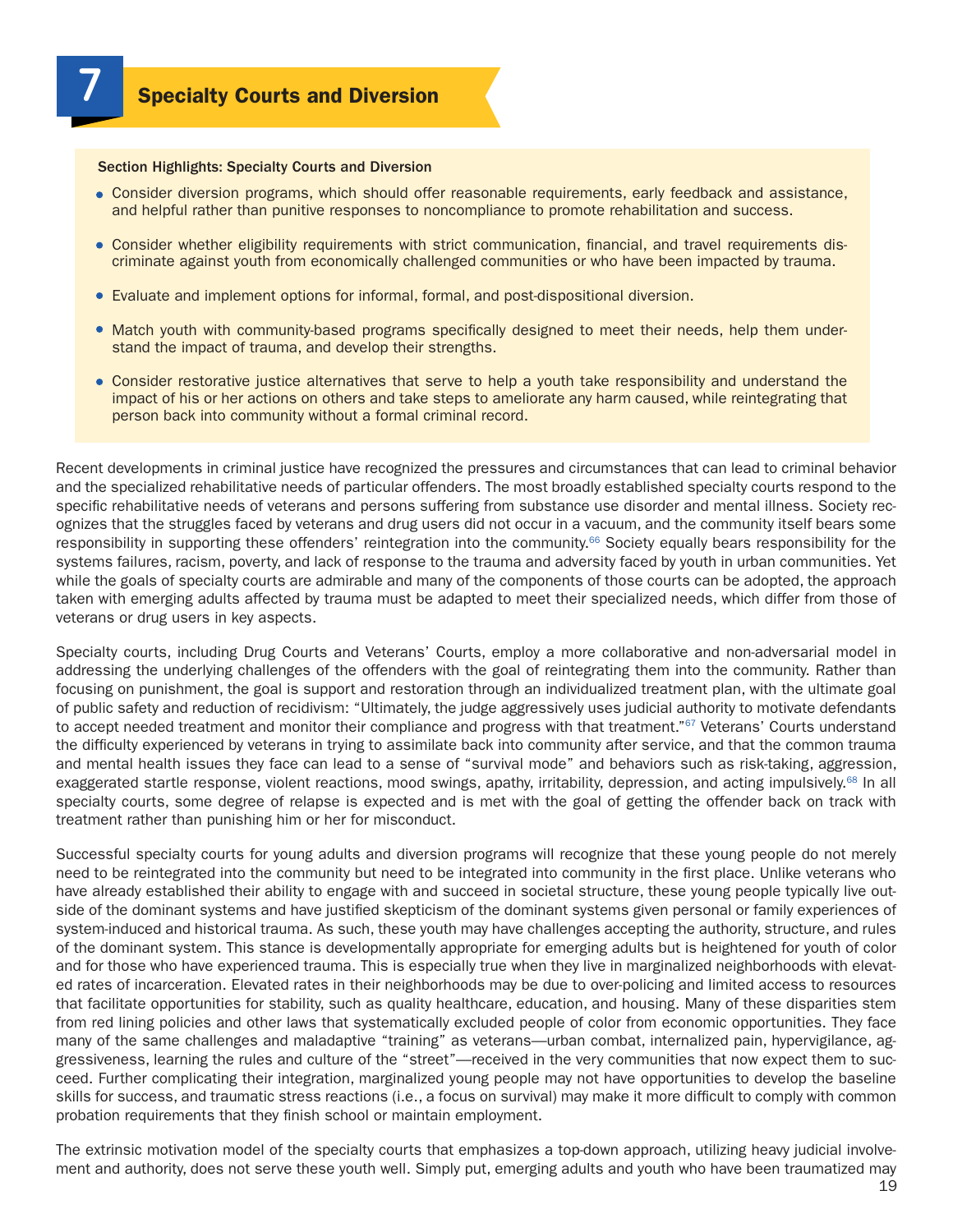not trust the authority of the court system, are often not capable of completing the purposefully more demanding requirements of specialty courts, or may not have the parental support or resources to navigate complicated procedures or to even get transportation to programs and court dates. Instead what is necessary is to first gauge the youth and emerging adult's abilities and resources to comply and then to develop intrinsic motivation in the youth. Relapse should be expected and the youth's life circumstances (as noted above), including exposure to substance use in the home and community, should be anticipated and considered. Intrinsic motivation can be developed by engaging in motivational interviewing and involving the participants more in decision making and responsibility over their own change process. Restoring a youth's belief that he or she can exercise agency in charting their life course is one of the foundational pillars for success.<sup>69</sup>

Court procedures can often feel unnecessarily cumbersome, unhelpful, or overwhelming to a young trauma-exposed youth. Programs and specialty courts should ensure that the structure and rules it imposes are intentional and designed to facilitate the young person's rehabilitation and success in the program or necessary for safety, rather than setting up the youth for a violation or failure. Research studies have demonstrated that adults who commit serious violent crime have backgrounds with a significant number of adverse childhood experiences (ACEs).<sup>70</sup> When young people are routinely exposed to ACEs such as household violence and parental incarceration, for example, this chronic exposure increases the likelihood for detrimental developmental, emotional, mental, and physical outcomes. As a result, youth with diverse and complex needs struggle to complete diversion programs. Consequently, eligibility requirements with strict communication, financial, and travel requirements discriminate against youth from economically-challenged communities. Therefore, diversion programs should offer reasonable requirements, early feedback and assistance, and helpful rather than punitive responses to requirement failures.

Diversion can occur at any stage in the juvenile justice system (arrest, pre-disposition, and post-disposition), both formally and informally.<sup>71</sup> Informal diversion steers youth away from the juvenile justice system altogether, while formal diversion requires youth who have been formally processed to complete programs with requirements and services in lieu of adjudication. Adjudicated youth can be diverted post-disposition to avoid secure confinement. Such programs can hold youth offenders accountable, while also serving as opportunities for pro-social support with the help of their families and communities.

Despite the increasing use of juvenile diversion across the country, there are no national set of standard policies and procedures, or mandated requirements of any kind. There are six generally accepted components involved in juvenile diversion: target population; points of contact; formal and informal processing; setting; structure; and the intervention(s) offered.<sup>72</sup> The two variables with the most variety in recent applications include setting and services. Community settings are generally more preferred where correctional environments increase the potential for diminished positive treatment outcomes and exposure to antisocial peers. Interventions that are tailored to address risk levels and target criminogenic needs should also build on strength-based models that can offer additional support (such as academic enrichment and emotional hygiene).

In diversion, one size does not fit all. Diverted youth are most successful when they are matched with programs specifically designed to meet their needs and develop their strengths. Jurisdictions with zero tolerance eligibility requirements for communication, fees, and travel disproportionately and adversely impede low-income youth with access to limited resources.<sup>73</sup>

Specialty courts and programs should help youth learn they are capable of exercising agency in their lives and help them to understand how trauma has impacted them and their own resiliency and ability to change (including psychoeducation about the effects of trauma and understanding their own ongoing juvenile brain development and neuroplasticity, which make it possible for the brain to heal from the effects of trauma). A strengths-based approach that emphasizes hope for the future can help to provide the youth with the resiliency and protection to overcome the significant challenges they face.<sup>74</sup> As this process can involve relapse and may be iterative in nature, participation in a specialty court or diversion program should be considered by you whenever the circumstances merit it rather than seen as a one-time, all-or-nothing approach.

Disproportionate Minority Contact (DMC) refers to the disproportionate representation of ethnic, racial and linguistic minority youth in the juvenile justice system. Where research confirms that youth of color are arrested at double the rate of their white peers, juvenile diversion has the potential to reduce the front-end disparities that lead to the criminalization of low-risk youth, and the subsequent collateral consequence of over-representation of people of color throughout the criminal justice system.<sup>73</sup> For low-risk youth, informal diversion can help marginalized populations access the services needed to deter future justice involvement. However, such programs should guard against the potential for excluding youth of color when relying on strict eligibility rules and requirements. Additionally, program completion must also be prioritized through the use of proportionate responses to compliance issues.

Recent studies suggest that the most successful programs provide intensive, comprehensive services based on the youths' level of risk for offending over an extended period in community-based programs.75 Ideally, community-based alternatives will reduce stigma and recidivism, provide youth with role models and positive peers, improve school engagement, and increase overall levels of youth functioning.76 With a well-designed court or program, the community and public health is improved through reduced recidivism, increased educational and employment attainment, and the development of better relationships and emotional control. These results can help stop the cycle of intergenerational poverty and trauma.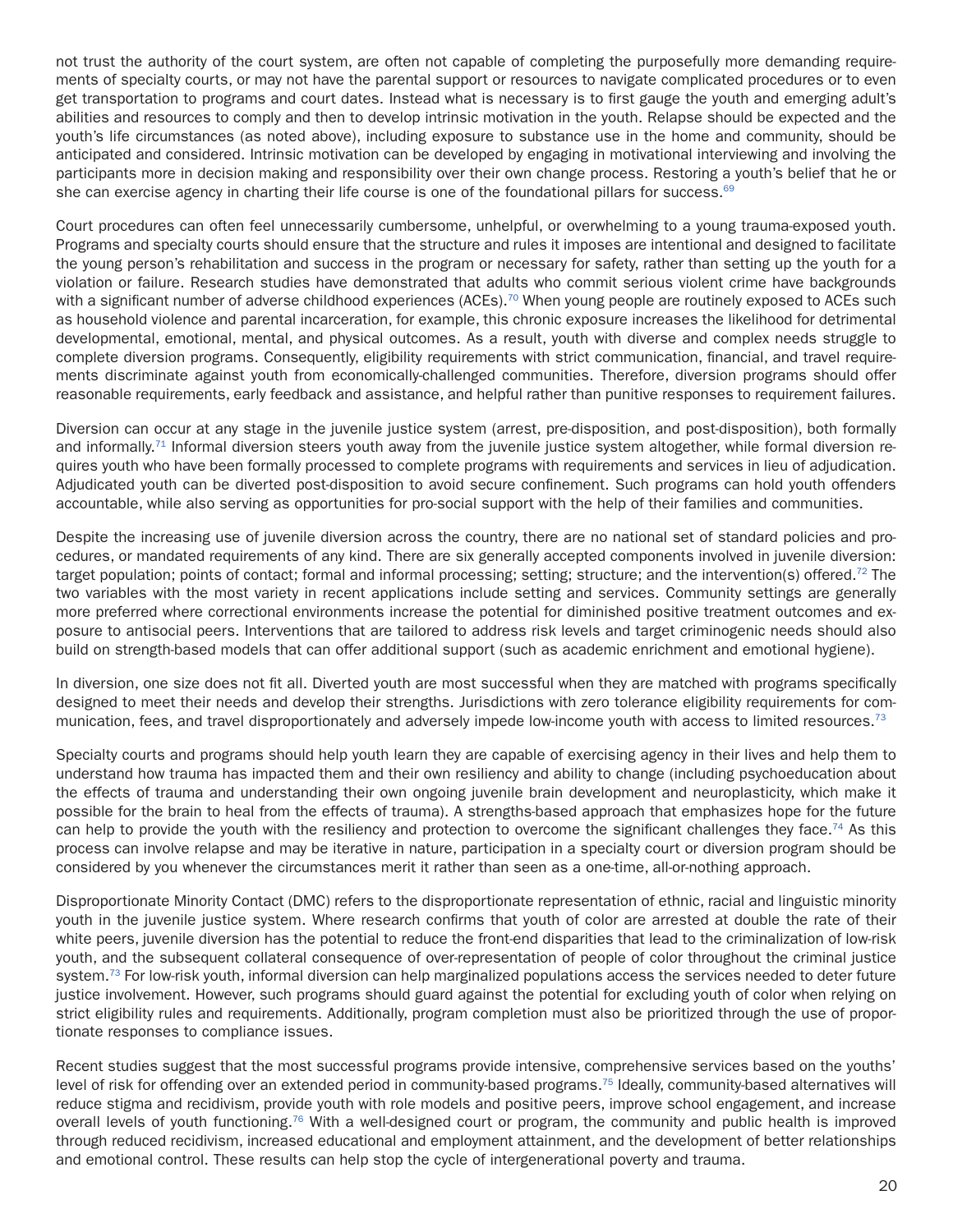#### *Restorative Justice Approaches*

More frequently across the country, restorative justice approaches are being used in specialty courts to address relapse and violations, in diversion programs, and as stand-alone alternatives to prosecution. Ideally, restorative justice serves to help a youth take responsibility and understand the impact of his or her actions on others and take steps to ameliorate any harm caused, while integrating that person into community without a formal criminal record.

Restorative justice typically requires the consent of both the youth and the victim to take an alternative approach to normal criminal prosecution. Alternative dispositions can be considered that will protect the victim from any future harm, such as those involving stay-away or no-contact orders. However, as with specialty court and other diversion requirements, the youth's circumstances and resources should be considered so that any agreement is not overly burdensome and does not expose the alleged juvenile offender to further trauma and setbacks for recovery.

Diversion programs for high-risk youth, which focus on restorative justice practices, are showing potential with reducing re-arrest, while using pro-social supports to hold offenders accountable and acknowledge victims.<sup>77</sup> When low-risk youth are formally processed instead of informally diverted – a process known as net-widening – recidivism generally increases. At the same time, low-risk youth can only access the services that are actually available in their communities.

## CASE STUDY

In 2012, the American Bar Association (ABA) awarded the Montgomery County (PA) Disproportionate Minority Contact (DMC) Committee a Racial Justice Improvement Project (RJIP) grant to create a taskforce and address the problem of racially disparate outcomes in Montgomery County's criminal justice system. Specifically, the ABA challenged the RJIP Task Force to (1) create, implement, and evaluate a unique pilot program specifically designed to reduce minority arrests; (2) implement other programs or policy initiatives that reduce minority arrests; and, (3) educate stakeholders and community members to empower other Montgomery County community groups to achieve the Racial Justice Improvement philosophy.

The RJIP concluded that an analysis of the availability, use and completion of the Montgomery County District Attorney's (MCDA) Youth Aid Panel (YAP) – the only official, prearrest diversion program for juveniles accused of certain summary and misdemeanor offenses – would provide the best understanding of any issues contributing to prearrest disparities. Furthermore, because successful completion of YAP negates arrest, the RJIP recognized YAP as key to reducing Montgomery County's disproportionate arrest statistics.

After then-current data was collected and analyzed, it was determined that three programmatic policy changes needed to be implemented to ultimately demonstrate that pre-arrest diversion would be an efficient and appropriate use of community and criminal justice resources; mitigate the lasting collateral consequences of conviction; provide for the rehabilitation of the accused; allow for justice and proportionality in individual cases; and, promote public safety. The three programmatic policy changes included expanding the eligibility criteria for youth diversion, creating an objective law enforcement referral process for juvenile diversion, and implementing a case management system to support success for diverted youth.

With a 92% completion rate, the RJIP demonstrated that: (1) the YAP eligibility expansion successfully allowed more black juveniles to participate; (2) the objective YAP law enforcement referral standard was successful, and a county-wide standard policy should be implemented; and, (3) the addition of case management services offered to YAP participants increased the completion rates for black juveniles.

Additionally, Law Enforcement can play a significant role in reducing juvenile arrests. A program initiated by former Philadelphia Deputy Police Commissioner Kevin Bethel [\(https://thenotebook.org/articles/2018/12/09/with-police-diversion-stu](https://thenotebook.org/articles/2018/12/09/with-police-diversion-student-arrests-plummet)[dent-arrests-plummet\)](https://thenotebook.org/articles/2018/12/09/with-police-diversion-student-arrests-plummet) realized a 71% decrease in the first year of implementing "a discipline philosophy that rewards positive behaviors, considers the impact of trauma on students, and rethinks the single-minded reliance on punishment." According to this Study (<https://www.ncbi.nlm.nih.gov/pubmed/25703485>), "there exists an injurious relationship between early childhood trauma and subsequent chronic antisocial behavior above and beyond the influence of major risk factors for crime (gender, race, age of onset, impulsivity, peer influence, and socio-economic status)."

Other jurisdictions have also discovered the benefits of cross-sector collaboration to challenging racial disparities in diversion programs [\(https://www.behavioral.net/article/policy/diversion-programs-offer-fresh-approach](https://www.behavioral.net/article/policy/diversion-programs-offer-fresh-approach)). Launched in Seattle in 2011, Washington State's Public Defender Association's Law Enforcement Assisted Diversion (LEAD) programming has grown into a national movement. "By exposing neighborhood and law enforcement partners to the trauma origins of many dysfunctional coping behaviors, people struggling with very difficult challenges are humanized, and genuine relationships established and deepened."

As a result of the relationships established through the RJIP, Montgomery County District Attorney's Office has agreed to include Youth Court Panel Members as decision-makers for YAP. By offering "protective bonding" to non-violent juveniles who have committed a criminal offense – while connecting them to law enforcement agencies, public resources, and trained adult volunteers – YAP defendants will be offered the opportunities, skills, and consistent reinforcement needed to grow into healthy community contributors.

As Kevin Bethel's program demonstrated, when juvenile justice stakeholders are trained and responsive to the trauma needs of the population they serve, serious incident reports decrease as awareness and prevention strategies and programming increase.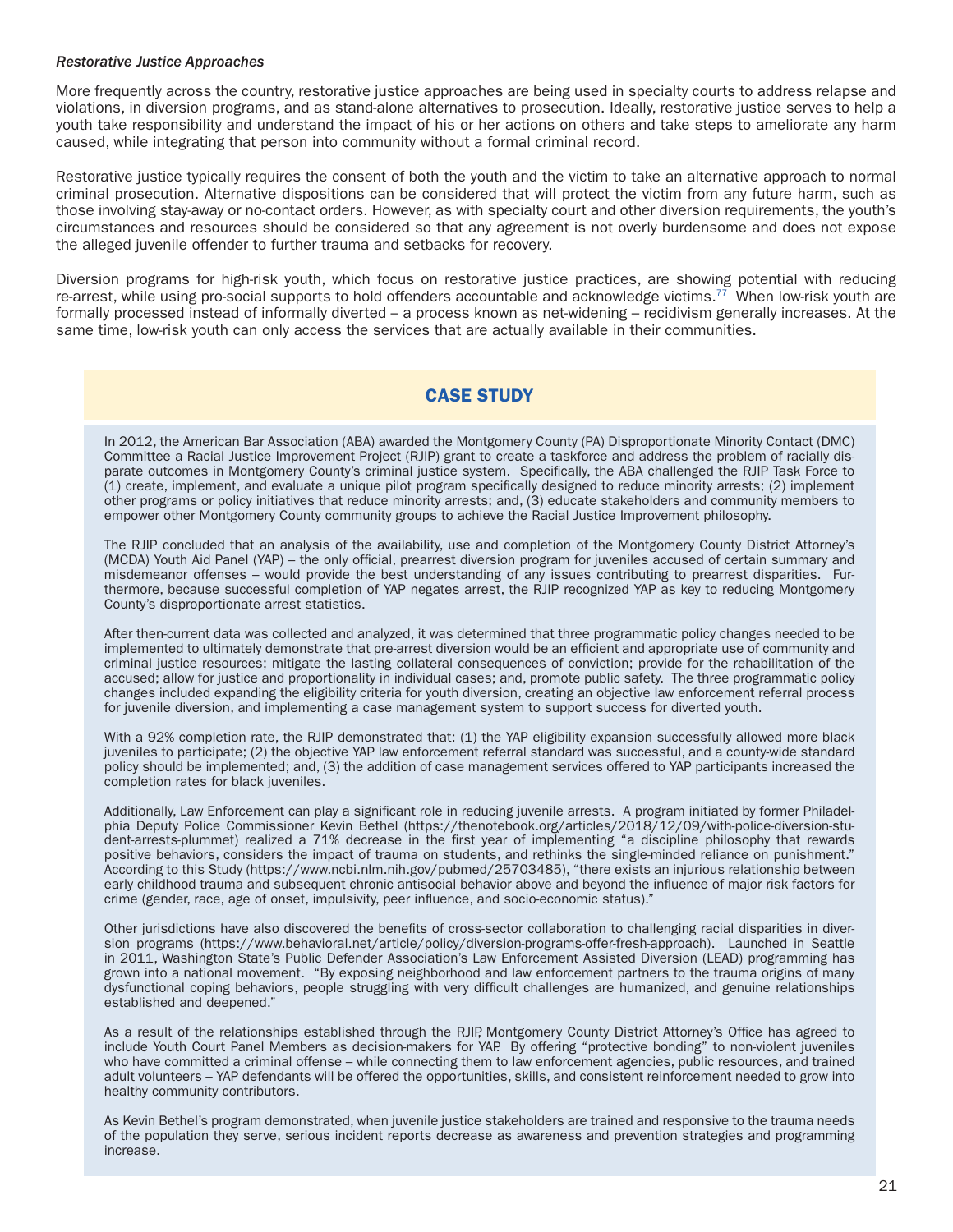#### Section Highlights: Reframing Sentencing

- Understand that adolescence and emerging adulthood is often characterized by experimentation and risk-taking behaviors, sensitivity to peers and other social influences and seeks the goals of defining community and determining one's place in society.
- Become more knowledgeable about historical and systemic racism and oppression and how they have resulted in communities of color, especially Black and Hispanic communities, facing increased trauma risks such as food insecurity, housing insecurity, barriers to appropriate physical and mental health treatment, sub-par educational programs and access, community violence and policing disparities, incarceration, family disruption, immigration consequences, and ongoing racism and ethnoviolence.
- Recognize that displaying racism and other targeting of people of color can be conscious or unconscious, or based on implicit biases, and results in traumatic enforcement of the majority culture and expectations of behavior while simultaneously invalidating such trauma through disavowal of continued racial disparities in society and the justice system.
- Know that most juveniles involved in the justice system experienced trauma in childhood and were often untreated or misdiagnosed, and can suffer additional trauma if detained.
- Understand that it is critical that trauma-exposed youth (particularly those of color) feel like they are accepted by the community and welcomed in society.
- Integrate the foundational "seven pillars" of transition (relationships, education, housing, life skills, identity, youth agency, and emotional healing) in diversion, conditions, and sentences for youth who have experienced adversity. (See Sidebar on page 24.)

You as the prosecutor are central to the justice system. At each decision point, you play a role that collects and digests as much information as possible to make the best decision for the juvenile and the community. There are times that information does not flow to you as seamlessly as it should, either due to statutory constraints on information sharing with collateral sources (e.g., treatment providers, schools), or concerns from the providing party as to how the information may be used (i.e., the defense attorney or juvenile's guardian). The key to collecting and accessing information from all stakeholders is to focus on the best outcome and not simply punitive results (or results that are punitive in nature). This focus will build trust over time, ensuring better outcomes for victims, witnesses, defendants, and the community at large.

Initially, you should have access to all law enforcement related information regarding the juvenile, such as police reports, history of dependency/delinquency proceedings, and relevant law enforcement contacts. In some instances, community members, police officers, or school resource officers may have extensive interactions with juvenile defendants, victims, and witnesses. Oftentimes, they can provide useful background information. This will help build a profile of the youth involved and should begin to indicate how to handle an incident.

The next step is for you to collect as much personal information about the youth as possible. Medical and psychological profiles for youth are extremely important – understanding a youth's trauma history, mental health, or behavioral health, can actually change the outcome of a case. However, there are many barriers to collecting personal information for juveniles, including the ethical and statutory requirements of medical and psychological professionals that do not generally allow the sharing of information. Educational history is also extremely important. School attendance, individualized educational programs, and prior disciplinary issues can all factor into dispositional conditions. A prosecutor should obtain the child's IEP or 504 plan from the school, if the child has one, to make sure that the interviewers provide, at a minimum, the same accommodations that the school provides. These institutions are often less strict than medical and psychological providers, but still have confidentiality limitations. Any involvement with child protective services should also be considered – if a youth is involved in protective services, who maintains their custody, their housing, guardianship stability, and ongoing treatment plan should all factor into the handling of a case.

Defense attorneys are in the unique position of being ethically and legally required to advocate for the client's *expressed* interest, which may not always correspond to their client's best interest. This is a difficult position. On the one hand the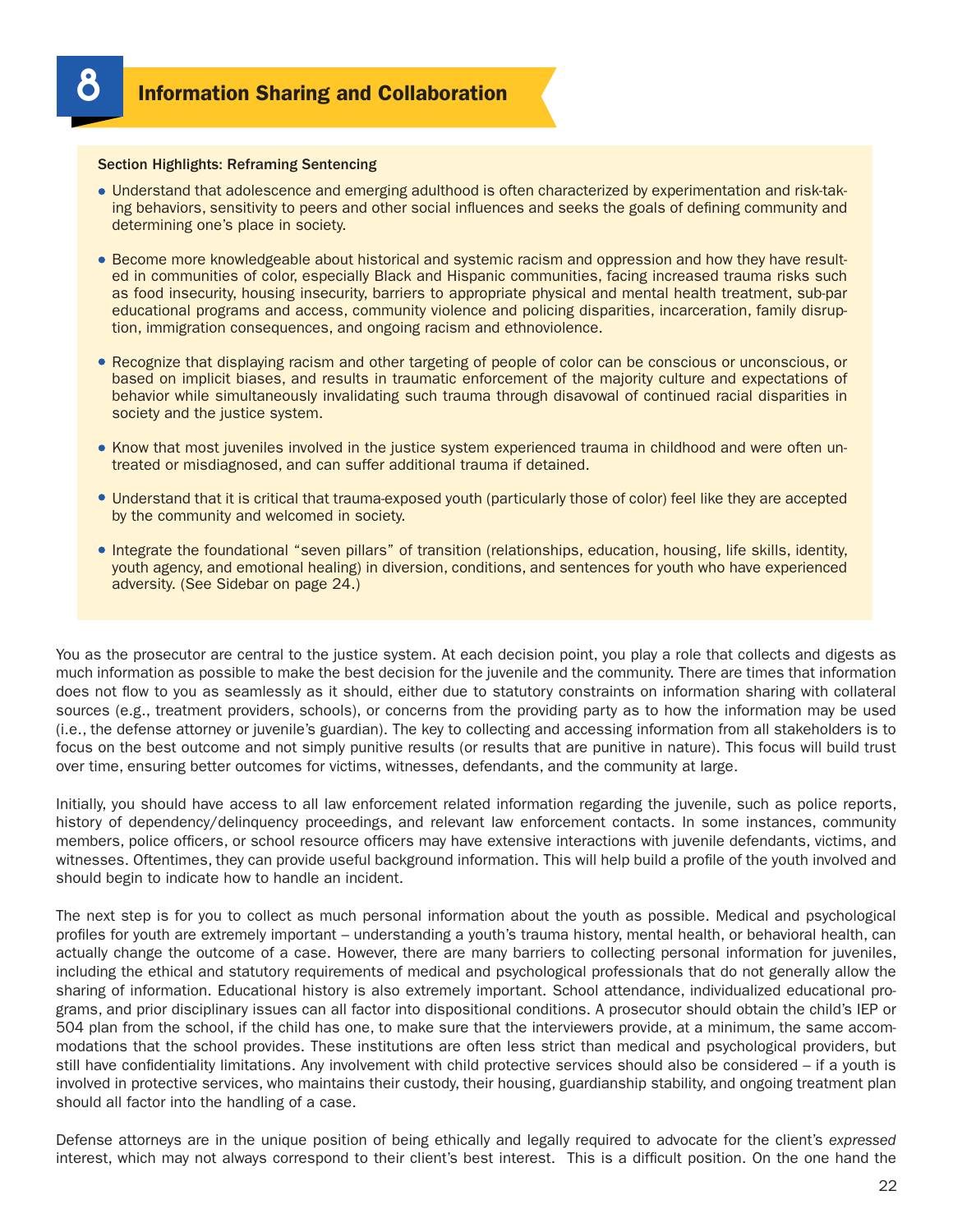juvenile system acknowledges that juveniles' brains are not fully developed, which significantly affects the ability to make thoughtful decisions at this developmental stage. On the other hand, juveniles are allowed to make decisions about their defense, including what information about them or the offense should be shared, whether they plea or go to trial, and what treatment and rehabilitative conditions defense counsel should seek. Not many juveniles with behavioral concerns are asking their counsel to push for invasive treatment options and gang involved youth may not be asking for exclusion zones, but both may actually be in a juvenile's best developmental and safety interests. You need to be aware of the defense attorney's role and responsibility throughout the process and factor that into information shared. It's also important to recognize your duty as the prosecutor to seek the interest of justice, which involves what is in the best interest of the juvenile defendant, witness, victim, and the community.

Consent from the juvenile through their attorney, a court order, or parental consent are often the only ways to access much of this information. In most states, there is no legal or ethical reason why as a prosecutor, you cannot seek information, or consent to collect information, from a parent or guardian. The juvenile's attorney does not represent the parent or guardian. Contracts can be used to ensure that information obtained will be used only in treatment and programming decisions (such as in creating a diversion plan) and will not be used against the juvenile during litigation.

Sharing information with other collaterals can be equally difficult to navigate. Many states exclude certain types of juvenile cases from "public information" in an effort to protect the juvenile. A prosecutor may violate these laws by confirming the existence of an investigation or an open case. These rules vary widely by state. Information sharing with a juvenile's therapist might also be necessary for someone who has been victimized. As a prosecutor, you can notify a treating therapist when a stressful event is about to happen in a case, such as a bail hearing, testimony at a hearing, or trial or plea negotiations. A therapist, in turn, can help to make recommendations and suggest accommodations that support the juvenile throughout the court process. You must be extremely careful not to interfere with the child's patient/therapist privilege.

Any information obtained from collateral sources should factor into every relevant decision point, from decisions about whether to divert or formally prosecute the case, which charges to seek, conditions of bail and releases, through decisions regarding disposition.



#### Section Highlights: Transitions and Placement Decisions

- Achieve both public safety and rehabilitation when youth feel fairly treated, feel physically and psychologically safe, and receive appropriate services.
- Determine placement by considering the youth's sense of psychological safety, relationships, and support systems in the community, such as in school, with extended family members, with treatment providers, and with faith or community organizations.
- Evaluate both risk and protective factors in a community, including the need for stability, continuity, and connections, before removing a youth from their home community.
- Consider the impact of trauma and trauma-reactions on the youth's behavior when evaluating compliance with conditions and treatment.
- Select the least-restrictive alternative and the fewest interventions to adequately support and rehabilitate the youth, protect the community, and promote successful reentry and connections in the community.
- Consider the impact of trauma and accommodations required under the ADA in diversion, sentencing, imposing conditions, and placement decisions.

Trauma exposure increases individuals' risk for criminal behavior and involvement with the criminal justice system. For a prosecutor to work toward a disposition that benefits the community at large and is in the interest of justice, learning as much information about the defendant's criminogenic needs (i.e., what increases their risk for criminal behavior), as noted in the section above, is key.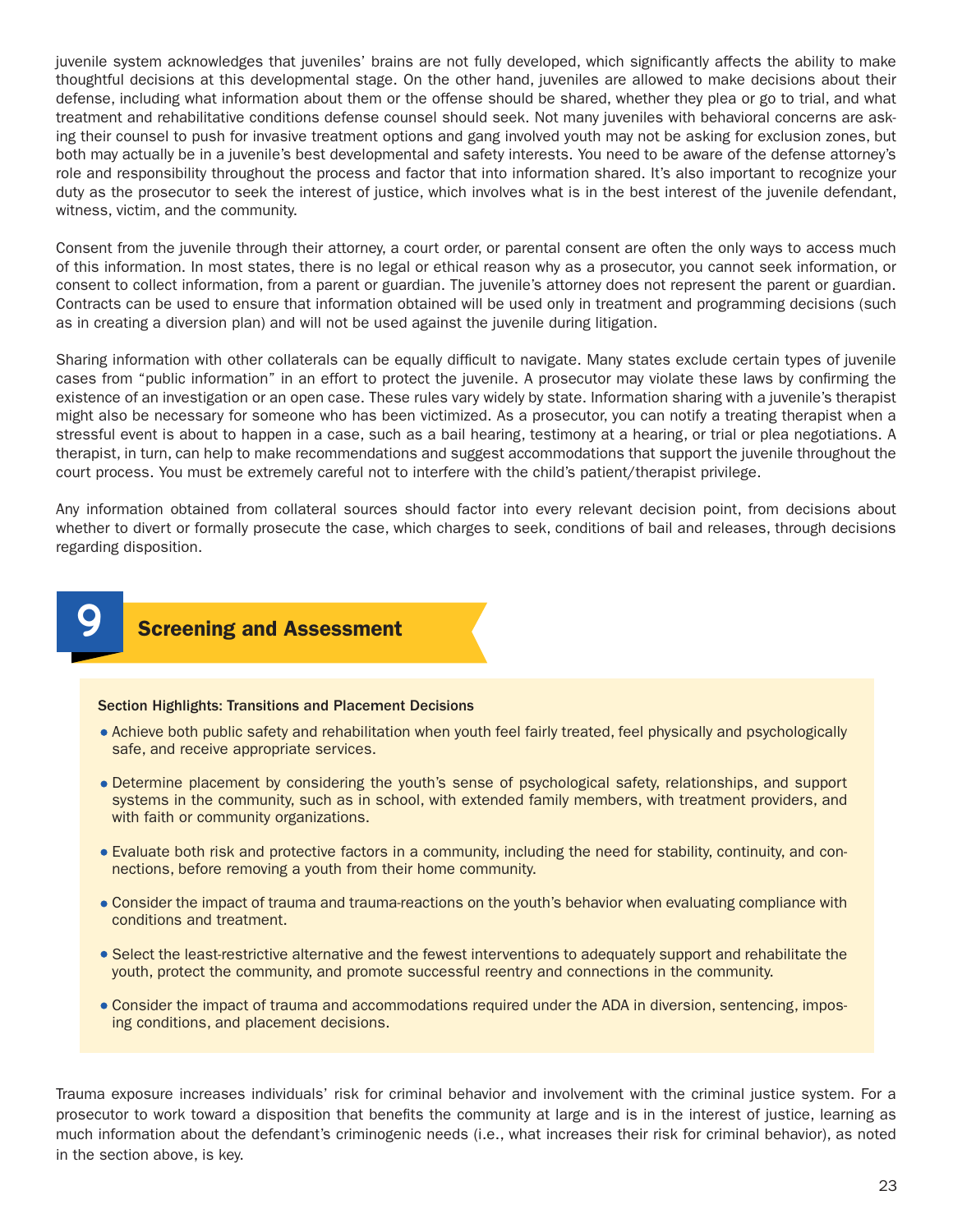In many jurisdictions, evaluations of the defendant are not available to the prosecutor until the defense has reviewed them and agreed to their release. Sometimes these evaluations are conducted by an internal court clinic and sometimes the defense attorney may seek an independent evaluation. To the extent possible, if an evaluation is provided to better understand the defendant's history and needs, agreement should be reached that you will not use the evaluation against the defendant directly in court. This can work to the benefit of all parties.

In this section we will distinguish between screening and several types of assessments. Your office should have the ability to conduct brief trauma screenings for victims and witnesses, as well as refer victims and witnesses for more comprehensive trauma-informed assessments.

#### *Screening*

Trauma screening refers to a brief set of questions administered to children, adolescents, parents, or caregivers to identify clients who are likely suffering from trauma-related impairment. There are a variety of trauma screeners available and most can be administered by many different professionals (see [NCTSN Measures](https://www.nctsn.org/treatments-and-practices/screening-and-assessments/measure-reviews/all-measure-reviews) [Review Database](https://www.nctsn.org/treatments-and-practices/screening-and-assessments/measure-reviews/all-measure-reviews) for options and the resource list for an example of a trauma screener). Screening can be conducted by anyone appropriately trained to use the screening tool and does not require a formal mental health license. These screening tools are meant to be preliminary and are not comprehensive. They also do not result in a diagnosis; they simply identify whether further assessment may be needed. The prosecutor, the victim and witness advocates they work with should make this form of assessment available to victims and witnesses, either internally or externally.

#### A Trauma-Informed Assessment Should Include the Following:

- Social/family/school/legal history.
- Trauma history.
- Behavioral and mental health problems and the role of trauma reactions in those problems.
- Strengths and resources.
- Summary formulation of potential diagnoses and the role of trauma reactions in each.
- Goals for rehabilitation with a focus on modifying trauma reactions.
- Recommendations for placement, sanctions, monitoring, and services based on trauma formulation.

#### *Assessment*

A trauma-informed mental health assessment refers to a comprehensive evaluation conducted by a trained mental health provider such as a social worker, psychologist, or psychiatrist. The goal is to determine if the individual is suffering from traumatic stress or other mental health problems and to generate recommendations for treatment or other social services, if indicated. The provider conducting the assessment gathers information on trauma experiences or symptoms along with other mental health symptoms, medical issues, academic and employment history, family dynamics, and strengths exhibited by the youth and supported by parents, family, and the community. A thorough assessment should include information from several sources, including clinical interviews with the youth, caregivers, and collateral informants; review of client records (school, medical, court, and mental health treatment); and behavioral observations.

There are other types of assessments that may be relevant for defendants in juvenile justice cases but differ from trauma-informed mental health assessments. For example: a psychoeducational assessment focuses primarily on evaluating a youth's academic functioning. Such evaluations may be warranted for clients who are experiencing significant academic or vocational problems or are suspected of having undiagnosed learning disorders or developmental delays, which is quite common among youth with prior trauma exposure involved in the juvenile justice system. A neuropsychological evaluation focuses more specifically on the intersection of brain and behavior and is used to determine whether deficits in certain areas of the brain or in brain functioning may be contributing to changes in behavioral and/or cognitive functioning.<sup>78</sup> If available and relevant, these types of assessments may add to the recommendations provided in a trauma-informed mental health assessment, but they are not a substitute and are not necessary for every youth.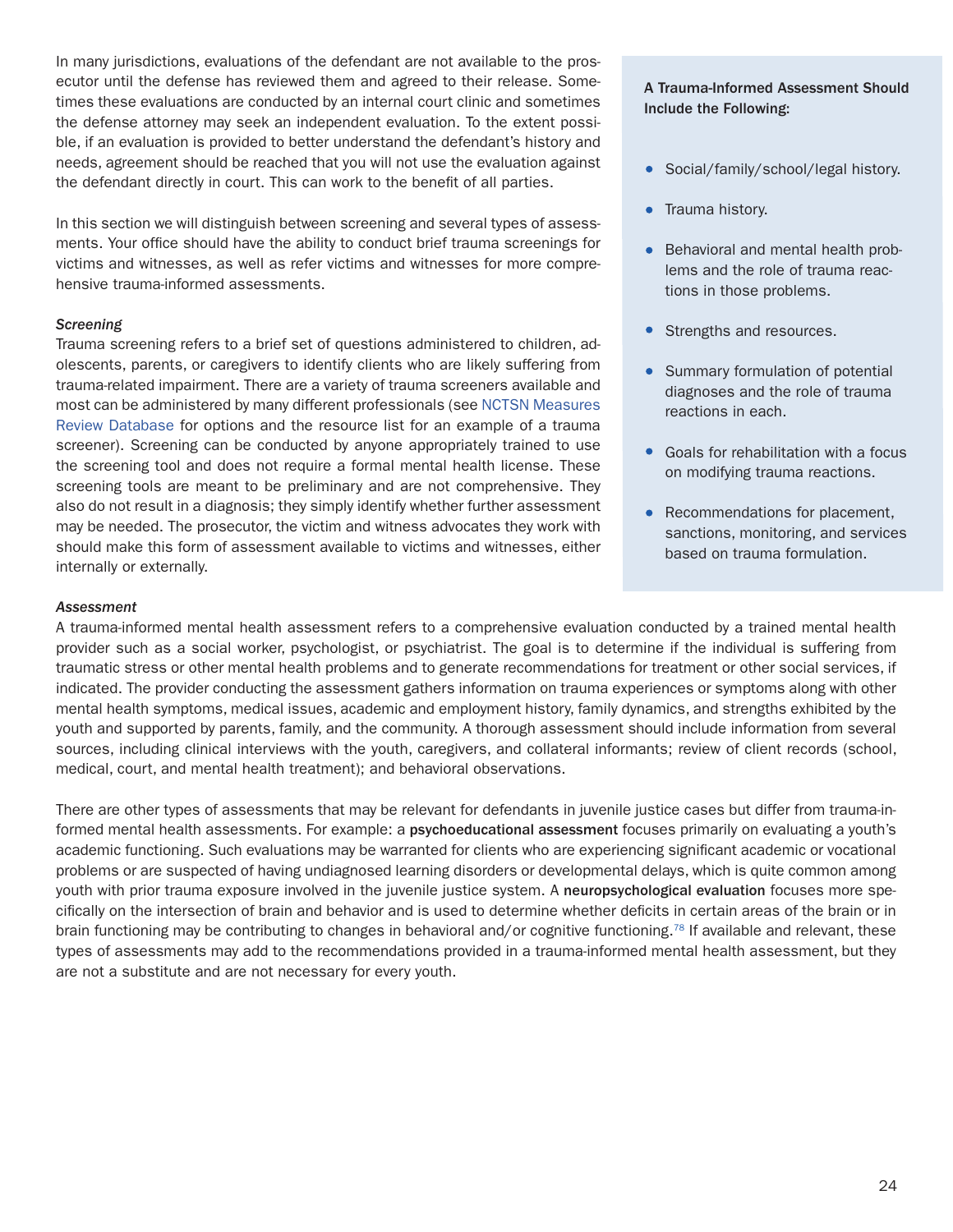**Treatment, Resiliency and Recovery** 

#### Section Highlights: Treatment, Resiliency and Recovery

- Acknowledge that not all youth who have been exposed to trauma are negatively impacted to the extent that treatment is necessary.
- Select a treatment or provider that is evidence-based and trauma-specific or trauma-focused to increase youth engagement and promote treatment success, where treatment is appropriate.
- Help youth develop skills that promote resiliency and recovery through resources that help them identify life goals, develop optimistic expectations for the future, feel a sense of control over their life, connect with social support systems, and create an ability to reframe their life experiences in a way that promotes stress management and helps manage frustration.

Recognizing the nuanced responses youth may have after experiencing traumatic events involves identifying signs of resilience and recovery, as well as impaired functioning. Resilience speaks to a youth's ability to adapt, function, and thrive following a traumatic event, whereas recovery reflects the ability to regain functionality after initially experiencing traumatic stress reactions. Both highlight the importance of focusing on youth functionality in key areas (e.g., social, academic) after experiencing a traumatic event, as well as strengths or supports that bolster adaptive functionality once adversely impacted by trauma.

Common contributors to both resilience and recovery include identifying life goals, developing optimistic expectations for the future, feeling a sense of control over one's life, connecting with social support systems, and creating an ability to reframe one's life experiences in a way that promotes stress management and allows for development of constructive strategies for addressing frustration.<sup>79</sup> For recovery in particular, the ability to employ problem-solving strategies and practice healthy emotional expression (i.e., active coping), even after an individual experiences strong, acute traumatic stress reactions following trauma exposure, is essential and has been linked to resilience.<sup>80</sup> As many of the factors contributing to resilience and recovery are learned skills, it is essential for attorneys to understand how to work with youth to maximize their use of these skills and to advocate for resources that best position youth to bolster underdeveloped or underused skills.

In many cases, prosecutors can play an important role in helping youth who are experiencing traumatic stress symptoms, including victims, witnesses, and defendants, connect with effective mental health treatment that promotes healing and builds resilience, which in turn increases public safety. Trauma-specific or trauma-focused treatment refers to mental health interventions designed to help people recover from traumatic stress. There are multiple trauma-focused treatments for adolescents that are "evidence-based" (i.e., shown effective in rigorous research studies), although only a few have been tested and shown effective with youth involved in the juvenile justice system.<sup>81</sup> Trauma-specific treatments can include individual treatments (1:1 counseling for youth), group treatments (for multiple youth), and treatments designed for the youth and parent(s) to work together. Trauma-focused treatments can support clients' resilience by helping them understand the ways they have been affected by trauma, developing effective coping and problem-solving skills, building on their strengths, reducing trauma-related symptoms, and improving functioning in multiple areas (e.g., social, academic, developmental).

The key to effective treatment is appropriate treatment. In considering whether treatment is appropriate in any given case, it is important to note that not all youth exposed to traumatic events experience residual trauma reactions that interfere with functioning or require mental health intervention. As such, it is important for you to consider each case individually and seek consultation with a mental health professional for guidance whenever possible. Moreover, exposure to trauma does not mean that youth are irreparably damaged. Even severely traumatized youth and adults can recover and thrive after trauma with the right supports, including effective mental health treatment. Attempts to over-pathologize youth as damaged or only capable of success if thrown into intense and all-encompassing "services" can result in further harm and result in the opposite of the desired impact. Such a lens discounts individual resiliency. There is a danger of court systems using trauma as a "net widening" tool that pulls youth deeper and deeper into the court system, where the threat of further traumatization is a real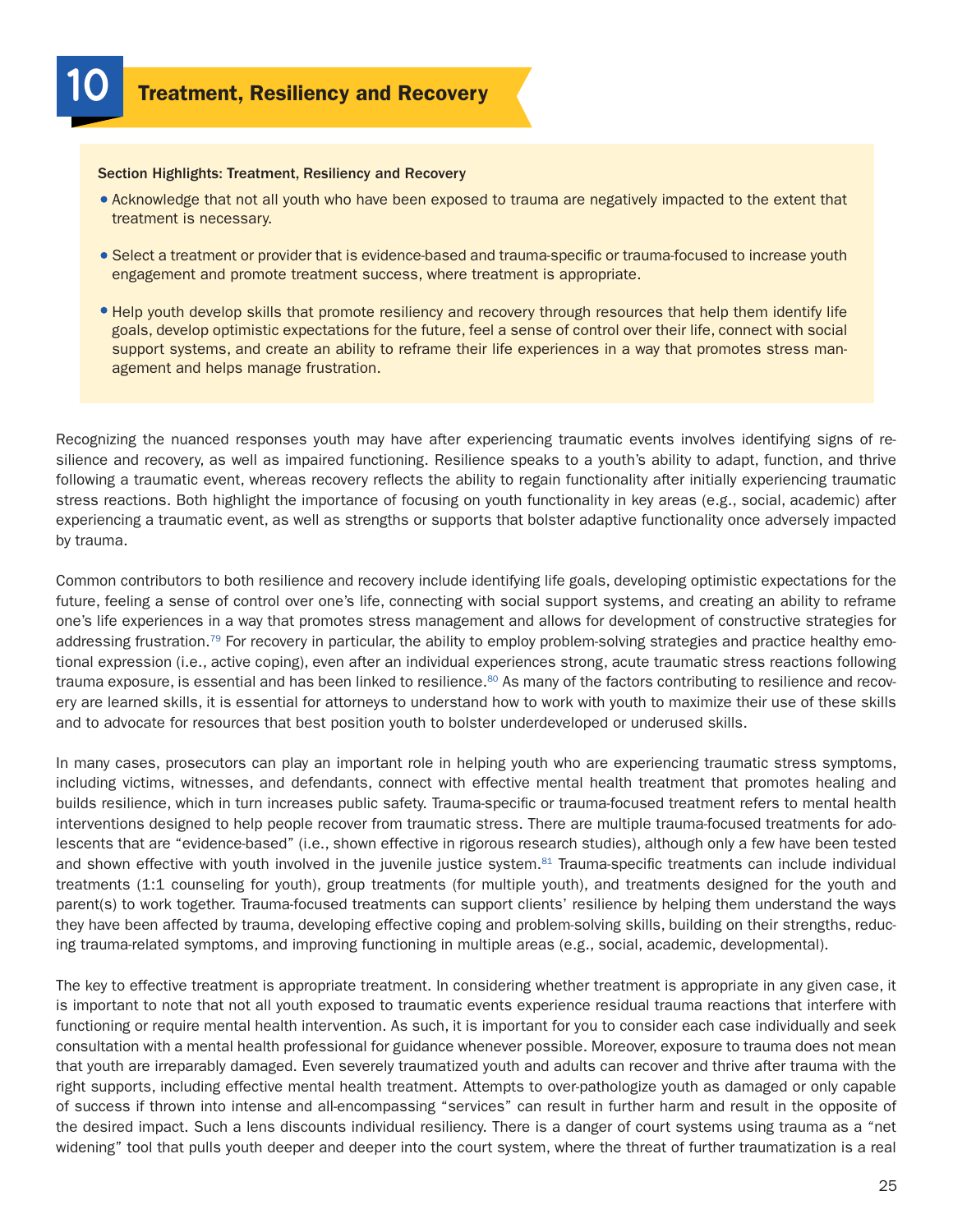peril. Similarly, using a trauma-related diagnosis or symptoms as a marker for imposing harsher punishment and disproportionately longer involvement in the system can further derail youth and decrease public safety in the long-run. It is far more important to tailor the appropriate type of treatment to a youth's specific needs.

Additionally, not all treatments are trauma-informed, including many of the treatments commonly mandated for justice-involved youth (e.g., parenting groups, substance abuse treatment, anger management). Youth with traumatic stress are less likely to benefit from such interventions and more likely to end treatment prematurely, which may result in needlessly harsh punishments because they are "out of compliance" with the program. For example, there is evidence that PTSD symptoms play an important role in the link between substance use and delinquent behaviors, as youth with histories of trauma often engage in problematic substance use in an effort to cope with strong emotions and reminders of traumatic experiences. However, traditional substance use treatment, which justice-involved youth are frequently mandated to attend, does not address the underlying traumatic stress symptoms that may be driving the problematic behaviors. Evidence-based, trauma-specific treatments are those treatments that are empirically proven to be effective at reducing stress related to trauma reminders and building skills to manage traumatic stress reactions (e.g., avoidance, aggressive outbursts, and withdrawal from important relationships) [see *Appendix* for recommended databases of evidence-based trauma-informed treatments]). Strategies for managing distress are particularly important; without those strategies, youth may disengage from treatment. A negative treatment outcome should not be used against a juvenile defendant as evidence that they are unwilling or "too damaged" to change their behavior.

When seeking to identify mental health treatment providers, it is important for you to consider that many mental health providers have not been trained in trauma-specific treatment. Prosecutors or mental health professionals working within a prosecutor's office can ask prospective treatment providers detailed questions about the treatment(s) they use (see Appendix for potential questions) and reference an evidence-based treatment database (e.g., [SAMHSA](https://www.samhsa.gov/nrepp) [NREPP](https://www.samhsa.gov/nrepp) or [CEBC](http://www.cebc4cw.org/) databases) to validate the efficacy of the treatment being provided.

While the goal is for all juvenile court systems to be evidence-based, developmentally appropriate, and trauma-informed, the reality is that not all systems operate this way. Sometimes, the court system is not set up to be the appropriate place for youth to receive trauma services. When questions arise regarding the appropriateness of treatment, you should consider reaching out to a trauma-informed mental health professional for guidance.

## CORE ELEMENTS OF TRAUMA-SPECIFIC/FOCUSED TREATMENT

It is important to consider whether a proposed service or treatment program is appropriate for a youth with a trauma history and trauma-related reactions by questioning whether the program:

- **E** Educates youth about trauma and its effects on thoughts, feelings, and behavior.
- Increases a youth's sense of physical & psychological safety.
- **Identifies reminders that trigger trauma reactions.**
- Accounts for how seemingly "non-compliant" behavior can be related to trauma, rather than willfulness or lack of cooperation, and addresses the behavior accordingly.
- Develops emotional regulation skills (i.e., skills to help control and express strong feelings or to respond to difficult situations).
- Promotes trauma-informed parenting skills.
- Addresses grief and loss (when appropriate).
- Teaches youth to manage traumatic memories.
- Identifies and cultivates existing supports and strengths that promote recovery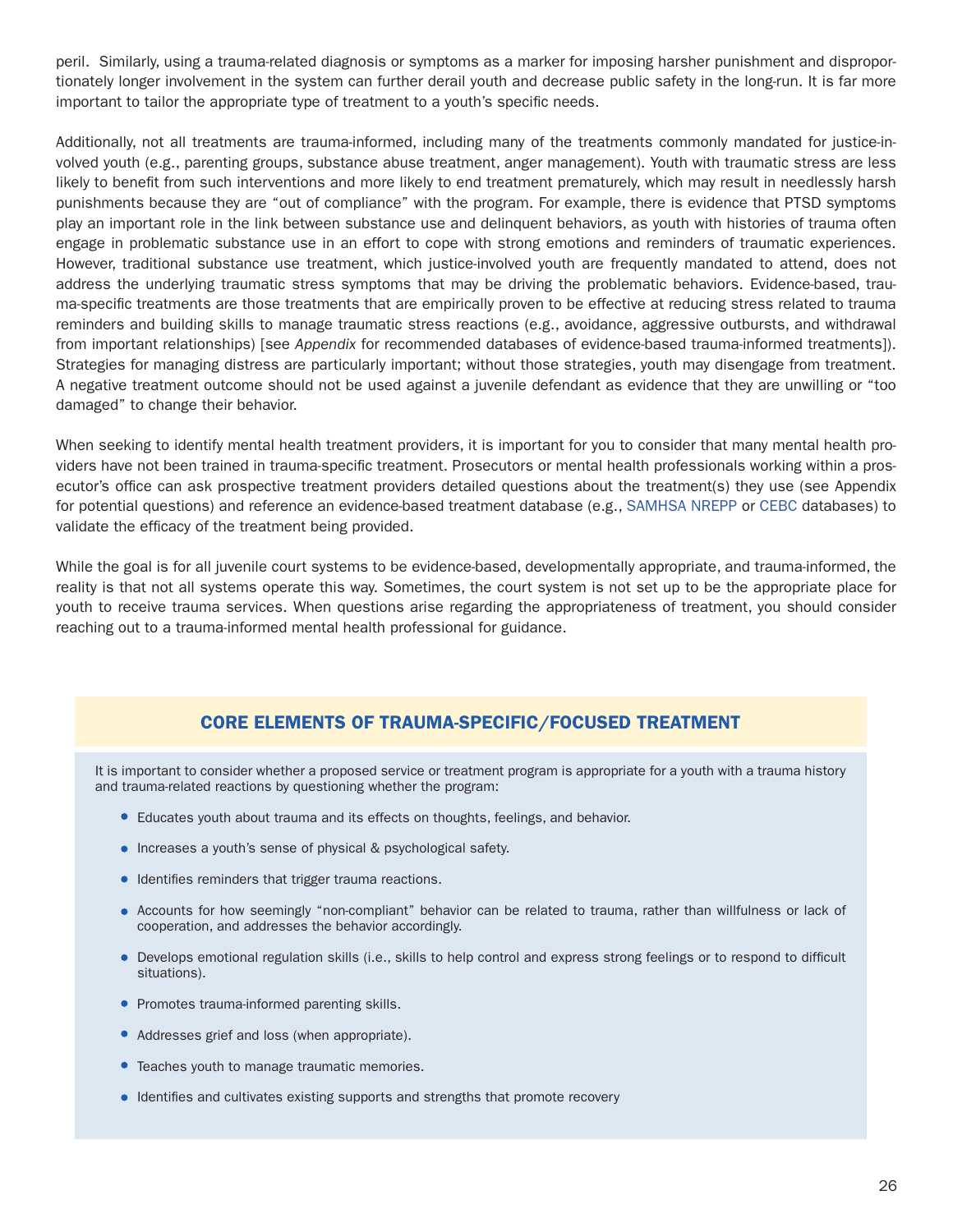**Secondary Traumatic Stress and Prosecutors** 

#### Section Highlights: Secondary Traumatic Stress (STS) and Prosecutors

- Recognize individual risk and protective factors to developing STS, including a prior history of trauma exposure, job experience, social supports, relative youth, and use of effective strategies for coping with distress.
- Recognize job-specific and organizational factors that influence risk for STS, including the number of trauma survivors on the attorney's caseload, level of support from coworkers and supervisors and/or isolation, and education and training on STS.
- Incorporate trainings and supervision to help attorneys understand the impact of trauma, work with victims of trauma, recognize the symptoms of STS, and promote individual coping skills and mindfulness.
- Anticipate positive change that can result after STS, including decreased burnout, personal growth and job satisfaction (such as increased hope, optimism, commitment, and sense of efficacy), and improved community outcomes.

*Vicarious Trauma or Secondary Traumatic Stress (STS)* describes the negative physical and psychological health consequences resulting from repeated exposure to the stories and experiences of traumatized individuals. Attorneys handling juvenile cases are at a higher risk for developing secondary trauma reactions due to their frequent exposure to trauma survivors and their stories of trauma exposure. Furthermore, research suggests that the majority of attorneys will be threatened with violence at least once in their careers. $84$  Although research examining STS specifically among prosecutors is still limited, studies have found elevated rates of PTSD and other trauma-related symptoms among attorneys with high levels of exposure to trauma in the workplace, including criminal attorneys. $85$  In one study of attorneys working with traumatized clients, 34% of attorneys reported symptoms of secondary trauma, 11% met criteria for a diagnosis of PTSD, and 75% met criteria for functional impairment (i.e., disruption in personal life, family life). $86$ 

Although not a specific diagnosis, STS reactions range from decreased empathy toward others, both personally and professionally, and changes in a sense of personal safety to the onset of PTSD symptoms (see Section 2). Vicarious trauma can also lead to a primary diagnosis of PTSD. STS can lead to impairment in attorneys' mental or physical health, job performance, and personal relationships.<sup>87</sup> Attorneys may engage in risky or unhealthy behaviors to cope with STS, including increased substance use, isolation or estrangement from loved ones, or being overly focused on protecting their own children from danger.

*Risk Factors for Secondary or Vicarious Trauma.* Both individual and job-related or organizational factors may increase an attorney's risk for developing secondary trauma. Individual factors include a prior history of trauma exposure (e.g., attorneys who were themselves abused as children), job experience, social supports, relative youth, and use of effective strategies for coping with distress.<sup>88</sup> Job and organizational factors that influence risk for STS include the number of trauma survivors on the attorney's caseload, level of support from coworkers and supervisors and/or isolation, and education and training on STS.<sup>89</sup> Vicarious trauma is more likely to occur where attorneys are dealing with the details of human violence and feel responsibility for the outcome of the case. It is heightened where the circumstances are particularly out of the ordinary or involve a high-profile case (such as in shocking cases of child abuse), and where the attorney identifies with the victim or personalizes the facts.

#### STRATEGIES FOR ATTORNEY SELF-CARE

- **Exercise regularly and maintain a consistent** sleep schedule.
- Eat healthy food and reward yourself with your favorite food occasionally.
- Build breaks into your schedule—even if just a few minutes.
- Maintain or increase your social connections.
- Accept your emotions and connect daily with others who recharge your emotional state.
- Practice mindful activities that can include meditation, yoga, or spiritual practices and ground yourself in your personal values and truths.
- Set and maintain boundaries with individu- als involved with cases specifically, clarify your role as attorney (versus social worker, case manager, or other service provider).
- Reduce your caseload or diversify your practice, if possible.  $\bullet$
- Monitor your risk for STS by periodically completing a STS self-assessment tool such as the ProQOL or the Secondary Traumatic Stress Scale (see Appendix).
- Connect victims and/or witnesses with appropriate service providers – use a team approach for those who have experienced trauma and need a high level of support. Make a go-to list of local resources for referring to these resources.
- Access state bar legal assistance programs or confidential support services when available or seek counseling services as needed.
- Identify colleagues or friends who can be an emotional support and sounding board for your feelings and commiserate in a positive, cathartic way.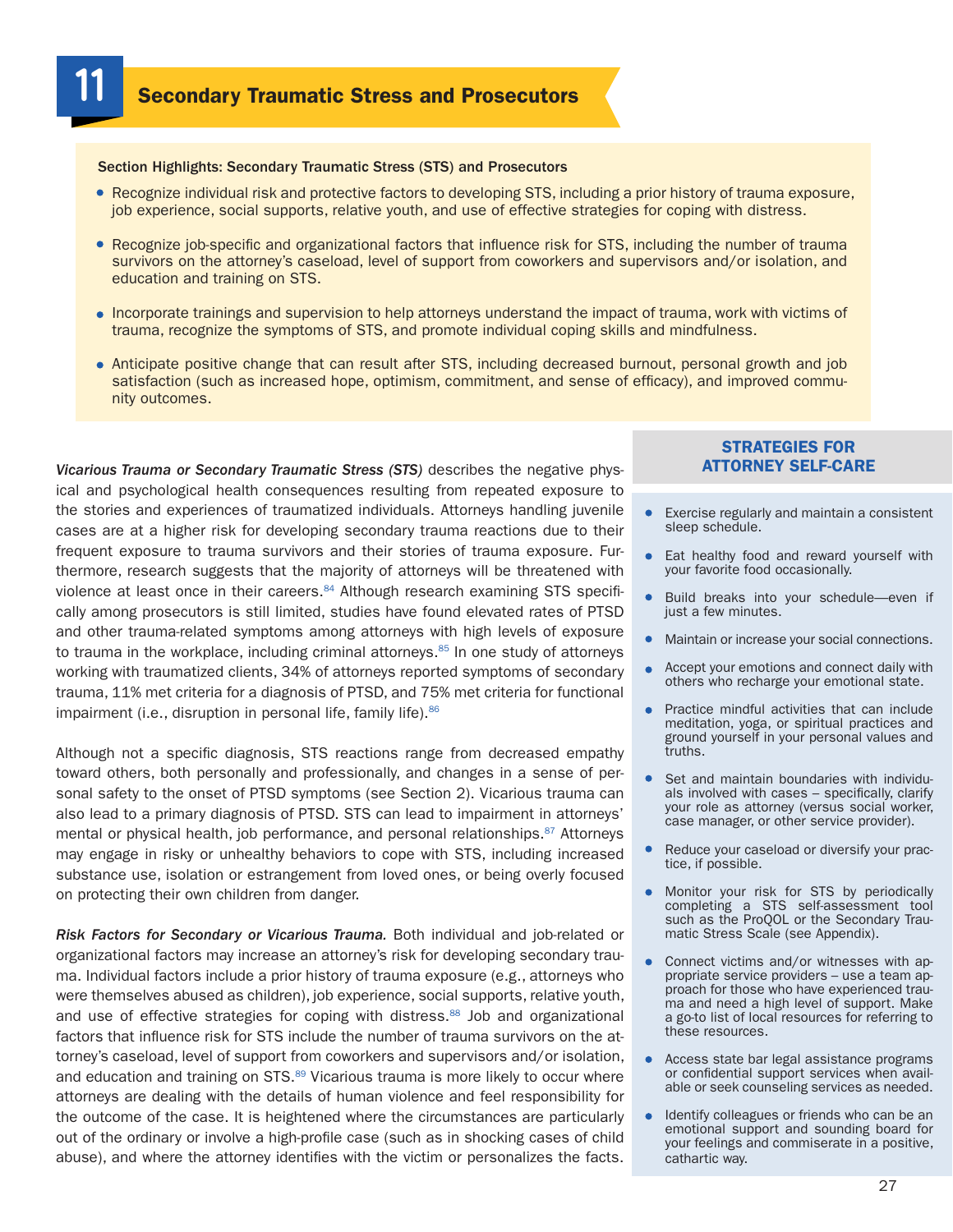When the attorney's duty conflicts with his or her personal values or perceived societal values (e.g., perceived pursuit of justice), or family obligations, vicarious trauma is more likely to result. In a study on secondary trauma among attorneys, participants attributed their traumatic stress reactions to a lack of education on understanding clients with trauma histories and the absence of a regular forum for discussing the impacts of working with clients with trauma histories.<sup>90</sup>

*Preventing Secondary Trauma and Developing Vicarious Resiliency.* There are several strategies that individual attorneys and agencies can take to help prevent secondary trauma.<sup>91</sup> Training on working with trauma survivors has been shown to increase empathy and confidence in working with this population among mental health providers.  $92$ Recommended areas of focus for training with attorneys include:

Understanding the impact of trauma on children and adults.

Skills for working with trauma survivors.

Recognizing the signs and risks for secondary trauma.

Stress reduction and management skills (e.g., mindfulness).<sup>93</sup>

Formal supervision and peer support groups can also help prevent STS by providing attorneys with support and a forum for discussing the challenges of working with trauma survivors. Agencies should also clearly communicate the agency's mission in a manner that can support teamwork and coherency of vision. Agencies should promote a respectful workplace, free of discrimination and harassment, and which is open to discussion about the disparate impact of trauma on employees from marginalized groups and the modification of policies to address the impacts of vicarious trauma (such as employee workload, retention, and promotion policies). Agencies should also offer employee assistance programs or referrals to outside mental health providers for attorneys who develop symptoms of STS. By training their employees on recognizing and anticipating vicarious trauma, as well as the positive growth that can result (known as compassion satisfaction or vicarious resilience), agencies can decrease burnout while fostering employees' personal growth and job satisfaction (such as increased hope, optimism, commitment, and sense of efficacy), and thereby improve community outcomes.<sup>94</sup>

#### POTENTIAL IMPACT OF SECONDARY TRAUMA ON JOB PERFORMANCE

- Reduced empathy towards victims, witnesses, and defendants.
- Cannot listen to, or avoidance of, victims and witnesses.
- Over-identifying with victims, or conversely, shutting down emotionally (both responses interfere with effective legal rep- $\bullet$ resentation).
- Distancing oneself from exposure to key aspects of a victim's or defendant's history and ongoing trauma thereby potentially missing events with high probative value in litigation.
- $\bullet$ Increased chance for unconscious bias to impact decisions.
- Disregard for victims,' witnesses,' and defendants' challenges, difficulties, or limitations.  $\bullet$
- $\bullet$ Displaying hypervigilance through inappropriate outbursts in court, or with colleagues, victims, witnesses, or others.
- $\bullet$ Showing subtle irritability or excessive anger resulting from STS may be masked as zealous advocacy in a trial setting, but may in fact be damaging to the attorney and interests of justice (such as unduly harsh dispositional recommendations).
- Feeling depleted emotionally or cognitively affected by secondary trauma, compromises the quality of legal representation  $\bullet$ for the attorney. Some traumatized professionals, believing they can no longer be of service to their clients, end up leaving their jobs or the serving field altogether. Several studies indicate the development of secondary traumatic stress often predicts that a helping professional will eventually leave the field for another type of work.

#### SIGNS OF VICARIOUS OR SECONDARY TRAUMA

- $\bullet$ Disruption in perceptions of safety, trust, and independence.
- Sleeping difficulties or nightmares.
- Exhaustion.  $\bullet$
- Using alcohol or drugs to self-medicate.
- Anger or cynicism towards "the system" that begins to interfere with work or personal life.
- Difficulty controlling emotions.
- Hyper-sensitivity to danger.
- Increased fear and anxiety.
- Intrusive thoughts or images of client  $\bullet$ trauma stories.
- Social withdrawal.  $\bullet$
- Minimizing the impact of trauma.
- Illness, increase in sick days at work.
- Diminished self-care and depletion of personal resources.
- $\bullet$ Reduced sense of self-efficacy.
- Feelings of loss of sense of purpose or  $\bullet$ meaning.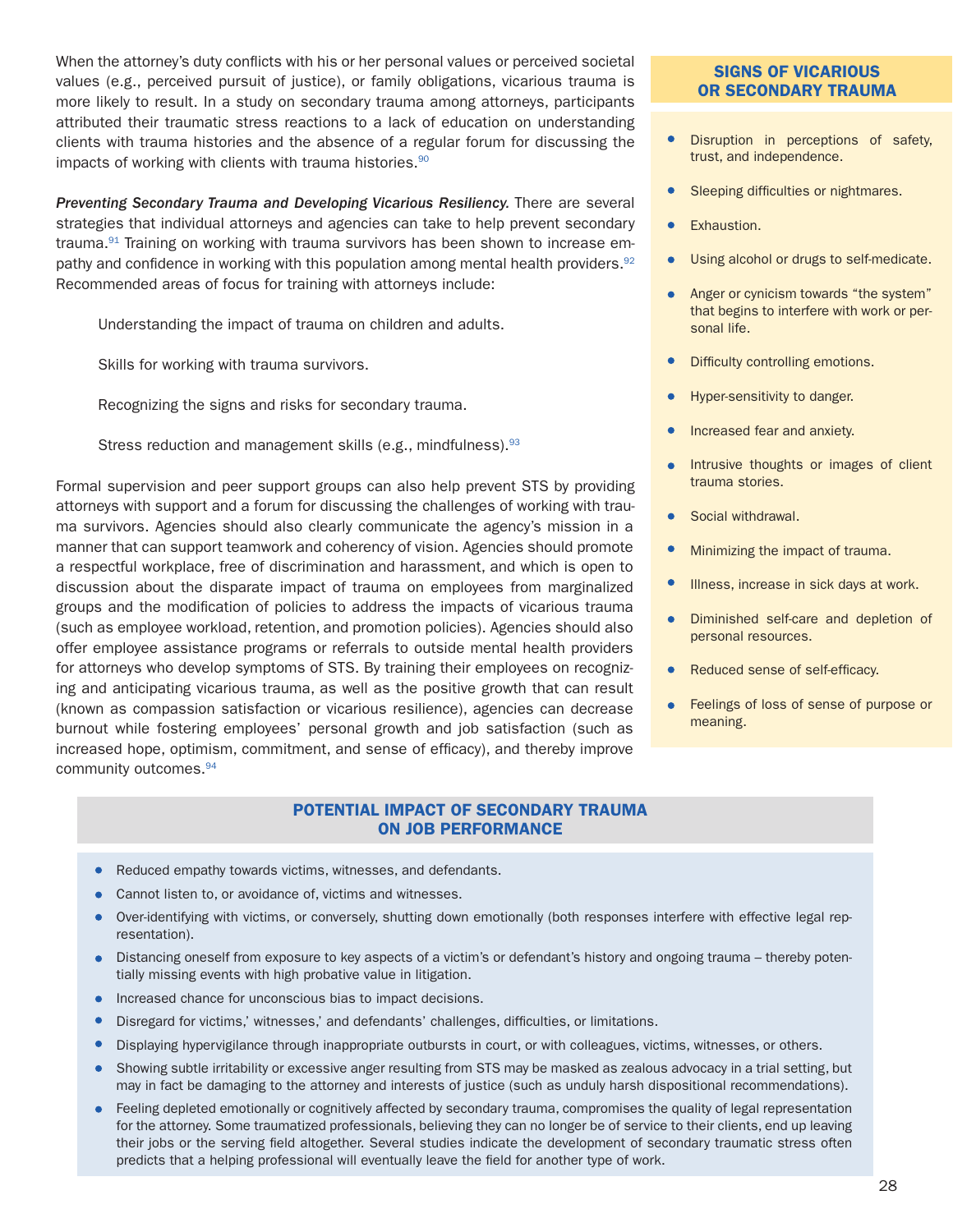REFERENCES



<sup>1</sup> Attorney General's National Task Force on Children Exposed to Violence. (2012). *Defending childhood: Report of the Attorney General's National Task Force on Children Exposed to Violence.* Washington, DC: US Department of Justice.

<sup>2</sup> American Bar Association, "Policy on Trauma-Informed Advocacy for Children and Youth," adopted Feb. 10, 2014 by the ABA House of Delegates. <sup>3</sup> Depending upon the court and jurisdiction, the terms defendant or respondent may be used in prosecutions of juveniles. For the purposes of this document, the term "defendant" will be used to refer to any juvenile who is the subject of prosecution in a criminal or juvenile delinquency case. 4 Ford, J. D., Courtois, C. A., Steele, K., Hart, O. V. D., & Nijenhuis, E. R. (2005). Treatment of complex posttraumatic self-dysregulation. *Journal of traumatic stress*, 18(5), 437-447.

5 Masten, A. S., & Monn, A. R. (2015). Child and family resilience: A call for integrated science, practice, and professional training. *Family Relations,* 64, 5-21.

6 <https://www.cdc.gov/violenceprevention/childabuseandneglect/acestudy/aboutace.html>

<sup>7</sup> <https://developingchild.harvard.edu/science/key-concepts/toxic-stress/>

8 American Psychiatric Association. (2013). *Diagnostic and statistical manual of mental disorders (5th Edition): DSM-5.* Washington, DC: American Psychiatric Publishing.

9 Costa, D. L., YEtter, N., & DeSomer, H. (2018). Intergenerational transmission of paternal trauma among US Civil War ex-pows. *Proceedings of the National Academy of Sciences of the United States of America, 115*(44), 11215-11220. <https://doi.org/10.1073/pnas.1803630115>

 $10$  Ford, J. D., Wasser, T., & Connor, D. F. (2011). Identifying and determining the symptom severity associated with polyvictimization among psychiatrically impaired children in the outpatient setting. *Child Maltreatment, 16*, 216-226; Ford, J. D., Grasso, D. J., Hawke, J., & Chapman, J. F. (2013). Poly-victimization among juvenile justice-involved youths. *Child Abuse & Neglect, 37*, 788-800.

#### 11 <https://www.ojjdp.gov/pubs/248547.pdf>

 $12$  Abram, K. M., Teplin, L. A., Charles, D. R., Longworth, S. L., McClelland, G. M., & Dulcan, M. K. (2004). Posttraumatic stress disorder and trauma in youth in juvenile detention. Archives of general psychiatry, 61(4), 403-410; Dierkhising, C. B., Ko, S. J., Woods-Jaeger, B., Briggs, E. C., Lee, R., & Pynoos, R. S. (2013). Trauma histories among justice-involved youth: Findings from the National Child Traumatic Stress Network. European Journal of Psychotraumatology, 4, 1-12.<https://doi.org/10.3402/ejpt.v4i0.20274>

 $^{13}$  Arain, M. et al. (2013). Maturation of the adolescent brain. Neuropsychiatric disease and treatment, 9, 449; Casey, B.J., Jones, R. M, & Hare, T. A. (2008). The adolescent brain. *Annals of the New York Academy of Sciences, 1124*, 111.

14 Dierkhising, C. B., Ko, S. J., Woods-Jaeger, B., Briggs, E. C., Lee, R., & Pynoos, R. S. (2013). Trauma histories among justice-involved youth: Findings from the National Child Traumatic Stress Network. *European Journal of Psychotraumatology, 4*(1), 20274.

15 See Lehmann, S., Havik, O.E., Havik, T, & Heiervang, E.R. (2013). *Mental Disorders in foster children: a study of prevalence, comorbidity and risk factors*, Child Adolescent Psychiatry Mental Health: 2013; 7:39, available here: <https://capmh.biomedcentral.com/articles/10.1186/1753-2000-7-39>

16 Mollon, P. (2002). Remembering trauma : A psychotherapist's guide to memory and illusion (2nd ed.). London: Whurr; Van der Kolk, B., Mc-Farlane, Alexander C, & Weisæth, Lars. (2007). *Traumatic stress : The effects of overwhelming experience on mind, body, and society.* New York: Guilford Press; Van der Kolk, B. (2014). The body keeps the score: Brain, mind, and body in the healing of trauma. New York: Viking; Van der Kolk, B., & Cavalcade Productions. (2005). Trauma and memory. Nevada City, Calif.: Cavalcade Productions.

<sup>17</sup> Mollon, P. (2002). Remembering trauma : A psychotherapist's guide to memory and illusion (2nd ed.). London: Whurr.

18 Mollon, P. (2002). *Remembering trauma: A psychotherapist's guide to memory and illusion* (2nd ed.). London: Whurr.

<sup>19</sup> This is not dissimilar from the current debate and attacks surrounding the existence and viability of the diagnosis of abusive head trauma, previously known as Shaken Baby Syndrome. Some studies and researchers have found that false memories can be created or adopted through normal memory mechanisms as well as suggestive practices in either therapy or during investigations. For further analysis and research on false memory, see, e.g.,<https://www.ncbi.nlm.nih.gov/pmc/articles/PMC5665161/>; Appelbaum, P., Uyehara, Lisa A, & Elin, Mark R. (1997). *Trauma and memory : Clinical and legal controversies.* New York: Oxford University Press; Mollon, P. (2002). *Remembering trauma : A psychotherapist's guide to memory and illusion* (2nd ed.). London: Whurr.

20 See Appelbaum, P., Uyehara, Lisa A, & Elin, Mark R. (1997). *Trauma and memory: Clinical and legal controversies.* New York: Oxford University Press; Williams, L.M. (1995). Recovered memories of abuse in women with documented child sexual victimization histories. Journal of Traumatic Stress 8, no. 4, 649-73; Van der Kolk, B., McFarlane, Alexander C, & Weisæth, Lars. (2007). *Traumatic stress: The effects of overwhelming experience on mind, body, and society.* New York: Guilford Press.

21 Lee K.A., et al., "A 50-Year Prospective Study of the Psychological Sequelae of World War II Combat," *American Journal of Psychiatry* 152 no. 4 (April 1995); 516-522.

 $22$  Individualized Education Programs (IEPs) and Section 504 plans are education plans that implement protections and educational rights for students under the Individuals with Disabilities Education Act (IDEA), the Rehabilitation Act of 1973, and the Americans with Disabilities Act Amendments Act of 2008 and afford those students services and accommodations, as needed, to address disabilities. See [https://www2.](https://www2.ed.gov/about/offices/list/ocr/504faq.html) [ed.gov/about/offices/list/ocr/504faq.html;](https://www2.ed.gov/about/offices/list/ocr/504faq.html) <https://www2.ed.gov/parents/needs/speced/iepguide/index.html>

<sup>23</sup> Studies have shown that while preschool-aged children are more suggestible, by 10-11 years of age, children are no more suggestible than adults. Cole, C.B., Loftus, E.F. (1987) The memory of children. In SJ Ceci, M Toglia, D Ross (eds) Children's Eyewitness Memory. New York: Springer-Verlag, pp. 178-208; Ceci SJ, Bruck M (1993). Suggestibility of the child witness: a historical review and synthesis. *Psychological Bulletin* 113: 403-39.

<sup>24</sup> The reliability of eyewitness testimony has been examined in recent years. Courts and researchers alike have noted factors such as the opportunity to perceive an event, the presence of a weapon, the length of time of the event, the passage of time from that event's occurrence, familiarity with individuals involved, cross-racial identification, use of disguises or presence of distinctive features, and suggestive questioning or identification procedures can each affect memory reliability. (See, e.g., National Research Council of the National Academies, Identifying the Culprit: Assessing Eyewitness Identification 59-69 (2014) (National Academies); D. Reisberg, The Science of Perception and Memory: A Pragmatic Guide for the Justice System 51-52 (2014); Commonwealth v. Gomes, 470 Mass. 352, 369 (2015); Supreme Judicial Court Study Group on Eyewitness Evidence: Report and Recommendations to the Justices 15 (July 25, 2013), available at [http://www.mass.gov/courts/docs/sjc/](http://www.mass.gov/courts/docs/sjc/docs/) [docs/](http://www.mass.gov/courts/docs/sjc/docs/) eyewitness-evidence-report-2013.pdf [[http://perma.cc/WY4M-YNZN\]](http://perma.cc/WY4M-YNZN)). Some factors may help to distinguish typical eyewitness testimony from traumatic memories, including the high degree of arousal experienced during a traumatic event that potentially may lead to better encoding of memories, as well as the more intense degree of witnessing, participating in, or experiencing of a traumatic event. (Mollon, P. (2002). *Remembering trauma : A psychotherapist's guide to memory and illusion* (2nd ed.). London: Whurr; Van der Kolk, B., McFarlane, Alexander C, & Weisæth, Lars. (2007). *Traumatic stress : The effects of overwhelming experience on mind, body, and society.* New York: Guilford Press; Van der Kolk, B. (2014). The body keeps the score: Brain, mind, and body in the healing of trauma. New York: Viking)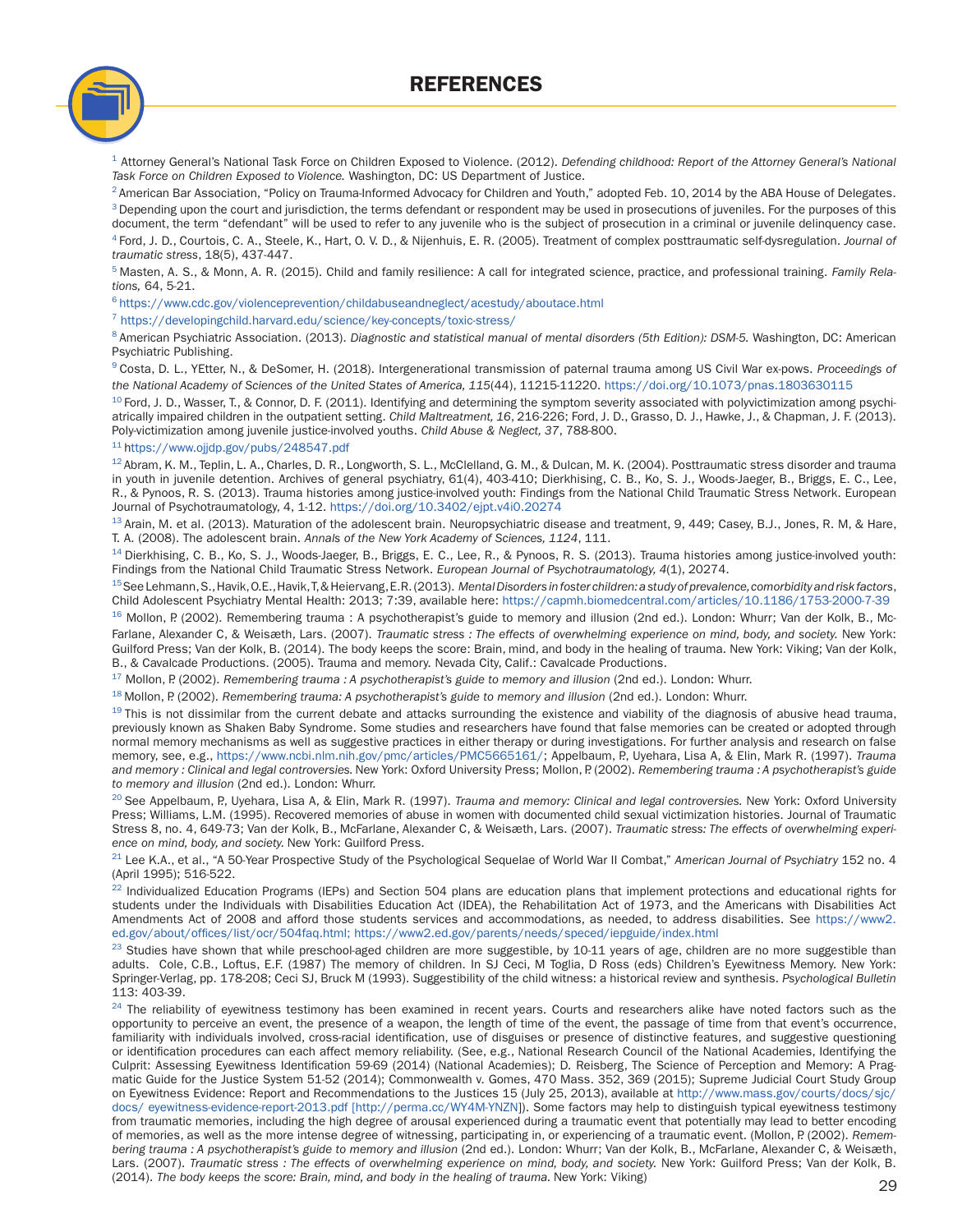<sup>25</sup> Ellison, L [orcid.org/0000-0002-8030-990X](http://orcid.org/0000-0002-8030-990X) and Munro, VE (2017) Taking Trauma Seriously: Critical Reflections on the Criminal Justice Process. International Journal of Evidence and Proof, 21 (3). 1365712716655168. pp. 183-208. ISSN 1365-7127

<sup>26</sup> Sagy T, Even Heroes Need to Talk: Psycho-Legal Soft Spots in the Field of Asylum Lawyering Bepress Legal Series paper 1014 [http://law.bep](http://law.bepress.com/expresso/eps/1014)[ress.com/expresso/eps/1014](http://law.bepress.com/expresso/eps/1014) (accessed February 11, 2019).

 $27$  Safety planning provides an opportunity to work collaboratively with youth to identify trauma reminders, early warning signs for behaviors that can lead to justice-involvement, and coping skills that will prevent youth from engaging in these behaviors. The safety plan is a living document that can help important adults in the youth's life, including prosecutors, think through the best way to maintain the safety of youth and the general public. A safety plan template can be found in the Think Trauma Second Edition Curriculum developed by the NCTSN.

28 Attorney General's National Task Force on Children Exposed to Violence. (2012). *Defending childhood: Report of the Attorney General's National Task Force on Children Exposed to Violence.* Washington, DC: US Department of Justice.

29 Arnett, J. J. (2000). Emerging adulthood: A theory of development from the late teens through the twenties. *American Psychologist*, 55, 469–480.

<sup>30</sup> Office of Juvenile Justice and Delinquency Prevention [OJJDP]. (2017) Diversion from Formal Juvenile Court Processing, Literature review. Retrieved from: [https://www.ojjdp.gov/mpg/litreviews/Diversion\\_Programs.pdf](https://www.ojjdp.gov/mpg/litreviews/Diversion_Programs.pdf)

<sup>31</sup> Despite decreasing rates of incarceration for juveniles, black youth are still over five times more likely than their white counterparts to be detained in a country that incarcerates children at more than twice the rate of any other country in the world.

 $32$  Chilton, M., Chyatte, M., & Breaux, J. (2007). The negative effects of poverty and food

insecurity on child development. *Indian Journal of Medical Research*, 126,

262-272.

33 Irvine, A., & Canfield, A. (2017). Reflections on New National Data on LGBQ/GNCT Youth in the Justice System. LGBTQ Policy Journal, 7.

34 Turner, H., Finkelhor, D., & Ormrod, R. (2006). The effect of lifetime victimization on the mental health of children and adolescents. *Social Science & Medicine*, 62(1), 13-27.

35 Schlesinger, T. (2018) Decriminalizing Racialized Youth Through Juvenile Diversion. Retrieved from: [https://www.researchgate.net/publica](https://www.researchgate.net/publication/318875971_Decriminalizing_Racialized_Youth_through_Juvenile_Diversion)[tion/318875971\\_Decriminalizing\\_Racialized\\_Youth\\_through\\_Juvenile\\_Diversion](https://www.researchgate.net/publication/318875971_Decriminalizing_Racialized_Youth_through_Juvenile_Diversion)

36 Fusco, R. (2015). Second generation mothers in the child welfare system: Factors that predict engagement. *Child and Adolescent Social Work Journal, 32*, 545-554. Doi: 10.1007/s10560-015-0394-4

<sup>37</sup> Carney, M. M., & Buttell, F. P. (2008). Attachment theory. In B. A. Thyer (Ed.), *Comprehensive handbook of social work and social welfare: Human behavior and the social environment* (pp. 207-228). Hoboken, NJ: John Wiley & Sons.

<sup>38</sup> Brown, R.A., Rehkopf, D.H., Copeland, W.E., Costello, E.J. & Worthman, C.M. (2009). Lifecourse priorities among Appalachian emerging adults: Revisiting Wallace's organization of diversity. ETHOS, 37(2), 225-242.

39 Forman, B. (2016). The geography of incarceration. Boston Indicators Project. Retrieved from [https://massinc.org/research/the-geogra](https://massinc.org/research/the-geography-of-incarceration/)[phy-of-incarceration/](https://massinc.org/research/the-geography-of-incarceration/)

 $^{40}$  Abramovitz, R., & Mingus, J. (2016). Unpacking racism, poverty, and trauma's impact on the school-to-prison pipeline. Strategies for deconstructing racism in the health and human services, 245-265.

41 Crosby, S. D. (2016). Trauma-informed approaches to juvenile justice: A critical race perspective. *Juvenile and Family Court Journal, 67*(1), 5-18.  $42$  Lacey, C. (2013). Racial disparities and the juvenile justice system: A legacy of trauma. Los Angeles, CA, and Durham, NC: National Center for Child Traumatic Stress.

43 Attorney General's National Task Force on Children Exposed to Violence. (2012). *Defending childhood: Report of the Attorney General's National Task Force on Children Exposed to Violence.* Washington, DC: US Department of Justice; Crosby, 2016; Lacey, 2013; Helms, J. E., Nicolas, G., & Green, C. E. (2012). Racism and ethnoviolence as trauma: Enhancing professional and research training. Traumatology, 18(1), 65-74. 44 Helms et al., 2012.

<sup>45</sup> Nadal, K. L., Griffin, K. E., Wong, Y., Hamit, S., & Rasmus, M. (2014). The impact of racial microaggressions on mental health: Counseling implications for clients of color. Journal of Counseling & Development, 92(1), 57-66.

#### 46 Helms et al., 2012.

 $47$  Foster, R. P. (2001). When immigration is trauma: Guidelines for the individual and family clinician. American Journal of Orthopsychiatry, 71(2), 153-170.

<sup>48</sup> Bridges, A. J., de Arellano, M. A., Rheingold, A. A., Danielson, C. K., & Silcott, L. (2010). Trauma exposure, mental health, and service utilization rates among immigrant and United States-born Hispanic youth: Results from the Hispanic family study. Psychological Trauma: Theory, research, practice, and policy, 2(1), 40.

<sup>49</sup> Liebmann, T. (2006). Family court and the unique needs of children and families who lack immigration status. Colum. JL & Soc. Probs., 40, 583 50 Gilligan, J. (2003). Shame, guilt, and violence. Social Research, 70(4), 1149-1180.

<sup>51</sup> [https://www.nctsn.org/sites/default/files/resources//trauma\\_among\\_girls\\_in\\_the\\_jj\\_system.pdf](https://www.nctsn.org/sites/default/files/resources//trauma_among_girls_in_the_jj_system.pdf) See also [http://rights4girls.org/wp-con](http://rights4girls.org/wp-content/uploads/r4g/2015/02/2015_COP_sexual-abuse_layout_web-1.pdf)[tent/uploads/r4g/2015/02/2015\\_COP\\_sexual-abuse\\_layout\\_web-1.pdf](http://rights4girls.org/wp-content/uploads/r4g/2015/02/2015_COP_sexual-abuse_layout_web-1.pdf) <sup>52</sup> *Id.*

<sup>53</sup>*See, e.g.,* Lippert, T, Cross, T. P., Jones, L., & Walsh, W. (2009). *Telling interviewers about sexual abuse: predicgtors of child disclosure at forensic interviews, Child Maltreatment,* February 2009; 100-13.

<sup>54</sup> [http://rights4girls.org/wp-content/uploads/r4g/2015/02/2015\\_COP\\_sexual-abuse\\_layout\\_web-1.pdf](http://rights4girls.org/wp-content/uploads/r4g/2015/02/2015_COP_sexual-abuse_layout_web-1.pdf)

55 Juvenile Law Center [JLC]. (2018) Broken Bridges: How Juvenile Placements Cut Off Youth from Communities and Successful Futures. Retrieved from:<https://jlc.org/resources/broken-bridges-how-juvenile-placements-cut-youth-communities-and-successful-futures>

 $56$  Dierkhising, C.B., Lane, A., & Natsuaki, M. N. (2014). Victims behind bars: A preliminary study of abuse during juvenile incarceration and post-release social and emotional functioning. *Psychology, Public Policy, and Law, 20*(2), 181–190. <https://doi.org/10.1037/law0000002>

57 Glucksman Hyne, E., McInerney, M., & Children's Rights & Education Law Center. (2018) Unsafe and Uneducated: Indifference to Dangers in Pennsylvania's Residential Child Welfare Facilities. Retrieved from: [https://www.childrensrights.org/wp-content/uploads/2018/12/2018\\_Penn](https://www.childrensrights.org/wp-content/uploads/2018/12/2018_Pennsylvania-Residential-Facilities_Childrens-Rights_Education-Law-Center.pdf)[sylvania-Residential-Facilities\\_Childrens-Rights\\_Education-Law-Center.pdf](https://www.childrensrights.org/wp-content/uploads/2018/12/2018_Pennsylvania-Residential-Facilities_Childrens-Rights_Education-Law-Center.pdf)

58 Reid, C. (2007). The transition from state care to adulthood: International examples of best practices. *New Directions for Student Leadership* (2007)113, 33–49. Doi: 10.1002/yd.200

59 (Crosby, 2016; Lacey, 2013

60 Glucksman Hyne, E., McInerney, M., & Children's Rights & Education Law Center [ELC]. (2018) Unsafe and Uneducated: Indifference to Dangers in Pennsylvania's Residential Child Welfare Facilities. Retrieved from: *[https://www.childrensrights.org/wp-content/uploads/2018/12/2018\\_Penn](https://www.childrensrights.org/wp-content/uploads/2018/12/2018_Pennsylvania-Residential-Facilities_Childrens-Rights_Education-Law-Center.pdf)[sylvania-Residential-Facilities\\_Childrens-Rights\\_Education-Law-Center.pdf](https://www.childrensrights.org/wp-content/uploads/2018/12/2018_Pennsylvania-Residential-Facilities_Childrens-Rights_Education-Law-Center.pdf)*

61 Dierkhising et al., 2014; Rubin, O'Reilly, Luan, & Localio, 2007; Ryan & Testa, 2005.

62 Beck, Adams, & Guerino, 2008; Dierkhising, Lane, & Natsuaki, 2014; Sedlak & McPhersion, 2010.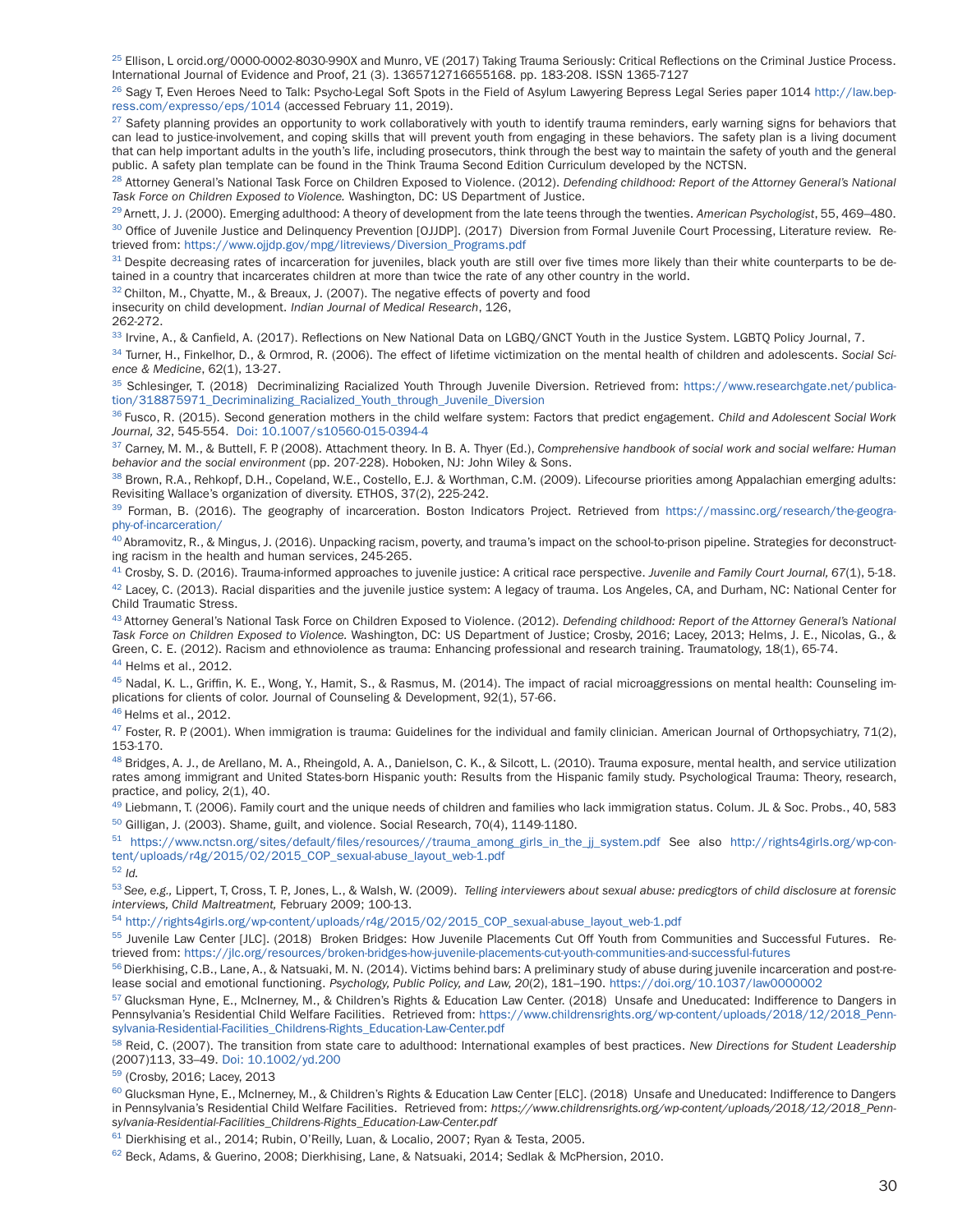63 The Center for Communities That Care is part of the Social Development Research Group, School of Social Work, University of Washington [\(https://www.washington.edu/boundless/communities-that-care/](https://www.washington.edu/boundless/communities-that-care/)).

64 Richard J. Bonnie, et al. *Reforming Juvenile Justice: A Developmental Approach*, National Academy of Sciences, p. 120 (2012).

<sup>65</sup> Id. at 3, 122-23.

66 Huskey, K. (2017). Justice for veterans: Does theory matter? *Arizona Law Review, Vol. 59*:697-736.

<sup>67</sup>*Id.*

<sup>68</sup> *Id.*

69 Reid, 2007; Schwartz, S., Cote, J. & Arnett, J. (2005). Identity and agency in emerging adulthood: Two developmental routes in the individualization process. *Youth and Society, 37*(2), 201-229.

 $^{70}$  Fox, B., Perez, N., Cass, E., Baglivio, M., Epps, N. (2015) Trauma Changes Everything: Examining the relationship between adverse childhood experiences and serious, violent and chronic juvenile offenders. Retrieved from: [https://www.sciencedirect.com/science/article/abs/pii/](https://www.sciencedirect.com/science/article/abs/pii/S0145213415000356?via%3Dihub) [S0145213415000356?via%3Dihub](https://www.sciencedirect.com/science/article/abs/pii/S0145213415000356?via%3Dihub)

 $71$  Formal diversion is usually more appropriate for high-risk youth. Both options should prioritize community-based programs that offer accountability proportionate to the needs identified. Informal diversion also has the potential to reduce the costs and decrease the caseloads connected to court-involved youth, thereby reserving limited juvenile justice resources for the most serious offenses

72 Office of Juvenile Justice and Delinquency Prevention [OJJDP]. (2017) Diversion from Formal Juvenile Court Processing, Literature review. Retrieved from: [https://www.ojjdp.gov/mpg/litreviews/Diversion\\_Programs.pdf](https://www.ojjdp.gov/mpg/litreviews/Diversion_Programs.pdf)

73 Schlesinger, T. (2018) Decriminalizing Racialized Youth Through Juvenile Diversion. Retrieved from: [https://www.researchgate.net/publica](https://www.researchgate.net/publication/318875971_Decriminalizing_Racialized_Youth_through_Juvenile_Diversion)[tion/318875971\\_Decriminalizing\\_Racialized\\_Youth\\_through\\_Juvenile\\_Diversion](https://www.researchgate.net/publication/318875971_Decriminalizing_Racialized_Youth_through_Juvenile_Diversion)

74 Saleebey, D. (2008). The strengths perspective: Putting possibility and hope to work in our practice. In B. W. White (Ed.), *Comprehensive handbook of social work and social welfare: The profession of social work* (pp. 123-142). Hoboken, NJ: John Wiley & Sons; Collins, S. (2015). Hope and helping in social work. *Practice: Social Work in Action 27*(3), 197-213.

<sup>75</sup> Office of Juvenile Justice and Delinquency Prevention [OJJDP]. (2017). Diversion from Formal Juvenile Court Processing, Literature review. Retrieved from: [https://www.ojjdp.gov/mpg/litreviews/Diversion\\_Programs.pdf](https://www.ojjdp.gov/mpg/litreviews/Diversion_Programs.pdf)

 $^{76}$  For example, where labeling youth as delinquent or deviant impacts how they see themselves in the world, self/societal perceptions can negatively influence behavior and cast young people into preconceived roles based on biases. Strength-based diversion programming can counteract this by creating prosocial expectations to not only overcome stereotypes, but to also promote positive youth development.

<sup>77</sup> Inspired by the RJIP, the Montgomery County Public Defender's (MCPD) Disproportionate Minority Contact (DMC) Working Group initiated diversion programming (Youth Law-Enforcement Forums and Youth Courts) that incorporate restorative justice models to encourage high-risk youth to increase their "sense of accountability" to peers/family and community/victims. Since 2014, MCPD has maintained one of the longest running Youth Courts in the region, empowering high school students to explore harm and accountability while offering defendants restorative dispositions unavailable in zero tolerance models like detention and suspension. Youth serve in the roles of judge, bailiff, youth advocate, jury foreperson, and jury. There are over 1,500 Youth Courts nationwide using positive peer pressure to influence behavior, while also teaching their members how to use critical thinking, analysis, and teamwork to resolve conflict.

78 Malik, A. B., Shuaib, A., & Turner, M. (2017). Neuropsychological Evaluation. *Medscape*. Retrieved from [https://emedicine.medscape.com/](https://emedicine.medscape.com/article/317596-overview#a1) [article/317596-overview#a1](https://emedicine.medscape.com/article/317596-overview#a1)

 $^{79}$  Alim, T. N., Feder, A., Graves, R. E., Wang, Y., Weaver, J., Westphal, M., & Mellman, T. A. (2008). Trauma, resilience, and recovery in a high-risk African-American population. *American Journal of Psychiatry, 165*(12), 1566-1575.

80 Bonanno, G. A. (2005). Resilience in the face of potential trauma. *Current Directions in Psychological Science*, 14(3), 135-138.

81 Ford, J.D., Kerig, P.K., Olafson, E. (2014). Evidence informed interventions for posttraumatic stress problems with youth involved in the juvenile justice system. National Child Traumatic Stress Network, California. Retrieved from [https://www.nctsn.org/resources/trauma-focused-interven](https://www.nctsn.org/resources/trauma-focused-interventions-youth-juvenile-justice-system)[tions-youth-juvenile-justice-system](https://www.nctsn.org/resources/trauma-focused-interventions-youth-juvenile-justice-system)

82 Dierkhising, C. B., Lane, A., & Natsuaki, M. N. (2014). Victims Behind Bars: A preliminary study of abuse during juvenile incarceration and post-release social and emotional functioning. *Psychology, Public Policy, and Law, 20*(2), 181–190. <https://doi.org/10.1037/law0000002>

83 Winningham, R. D., Banks, D. E., Buetlich, M. R., Aalsma, M. C., & Zapolski, T. C. B. (2019). Substance use disorder and posttraumatic stress disorder symptomology on behavioral outcomes among juvenile justice youth. *American Journal on Addictions, 28(*1), 29–35. [https://doi.](https://doi.org/10.1111/ajad.12831) [org/10.1111/ajad.12831](https://doi.org/10.1111/ajad.12831)

84 Brown & MacAlister, 2006

<sup>85</sup> Macguire, G., & Byrne, M. K. (2017). The law is not as blind as it seems: Relative rates of vicarious trauma among lawyers and mental health professionals. *Psychiatry, Psychology and Law, 24*(2), 233-243; Vrklevski & Franklin, 2008

86 Levin et al., 2011

87 Levin, Besser, Albert, Smith, Neria, 2012

88 Vrklevski & Franklin, 2008; Baranoski, M. (March, 2018). *Lawyering and vicarious trauma.* Middlesex District Attorney's Office & Newton-Wellesley Hospital. Lecture conducted from Newton, Massachusetts.

89 Levin, A. P. (2008). Secondary trauma and burnout in attorneys.: Effects of work with clients who are victims of domestic violence and abuse. *ABA Commission on Domestic Violence eNewsletter, 9*. Retrieved from [http://www.americanbar.org/content/dam/aba/publishing/cdv\\_enewslet](http://www.americanbar.org/content/dam/aba/publishing/cdv_enewsletter/LevinWinter2008.authcheckdam.pdf)[ter/LevinWinter2008.authcheckdam.pdf](http://www.americanbar.org/content/dam/aba/publishing/cdv_enewsletter/LevinWinter2008.authcheckdam.pdf)

90 Levin & Greisberg, 2003

91 Baetz, C. (2019). Resilience in the face of secondary trauma exposure: Working with child survivors of trauma. *CDAA Prosecutor's Brief, 41*(3), 238-251

92 Greenwald, Maguin, Smyth, Greenwald, Johnston, & Weiss, 2008

93 Skogstad, M., Skorstad, M., Lie, A., Conradi, H. S., Heir, T., & Weisæth, L. (2013). Work-related post-traumatic stress disorder. *Occupational Medicine*, 63, 175–182. <http://doi.org/10.1093/occmed/kqt003>. See also<https://vtt.ovc.ojp.gov/>for additional resources.

94 See Arnold, D., Calhoun, L., Tedeschi, R., & Cann, A. (2005). Vicarious posttraumatic growth in psychotherapy. Journal of Humanistic Psychology, 45, 239-263. doi:10.1177/0022167805274729; Counselling Psychology Quarterly, 26, 89-105. doi: 10.1080/09515070.2012.727553; Calhoun, L.G., & Tedeschi, R.G. (2006). The foundations of posttraumatic growth: An expanded framework. In. L. G. Calhoun & R.G. Tedeschi (Eds.), Handbook of Posttraumatic Growth (1-24). Lawrence Erlbaum Associates, Inc. Mahwah, NJ. ; Cohen, K. & Collens, P. (2013). The impact of trauma work on trauma workers: A metasynthesis on vicarious trauma and vicarious posttraumatic growth. *Psychological Trauma: Theory, Research, Practice, and Policy, 5, 570-580. doi:10.1037/a0030388; Fedele, K. M. (2019). An investigation of factors impacting vicarious traumatization and vicarious posttraumatic growth in crisis workers: Vicarious exposure to trauma, feminist beliefs, and feminist self-labeling* (Order No. AAI10991842). Available from PsycINFO. (2179753151; 2018-65237-012). Retrieved from [https://proxy.bc.edu/login?qurl=https%3A%2F%2Fsearch.proquest.](https://proxy.bc.edu/login?qurl=https%3A%2F%2Fsearch.proquest.com%2Fdocview%2F2179753151%3Facc) [com%2Fdocview%2F2179753151%3Facc](https://proxy.bc.edu/login?qurl=https%3A%2F%2Fsearch.proquest.com%2Fdocview%2F2179753151%3Facc)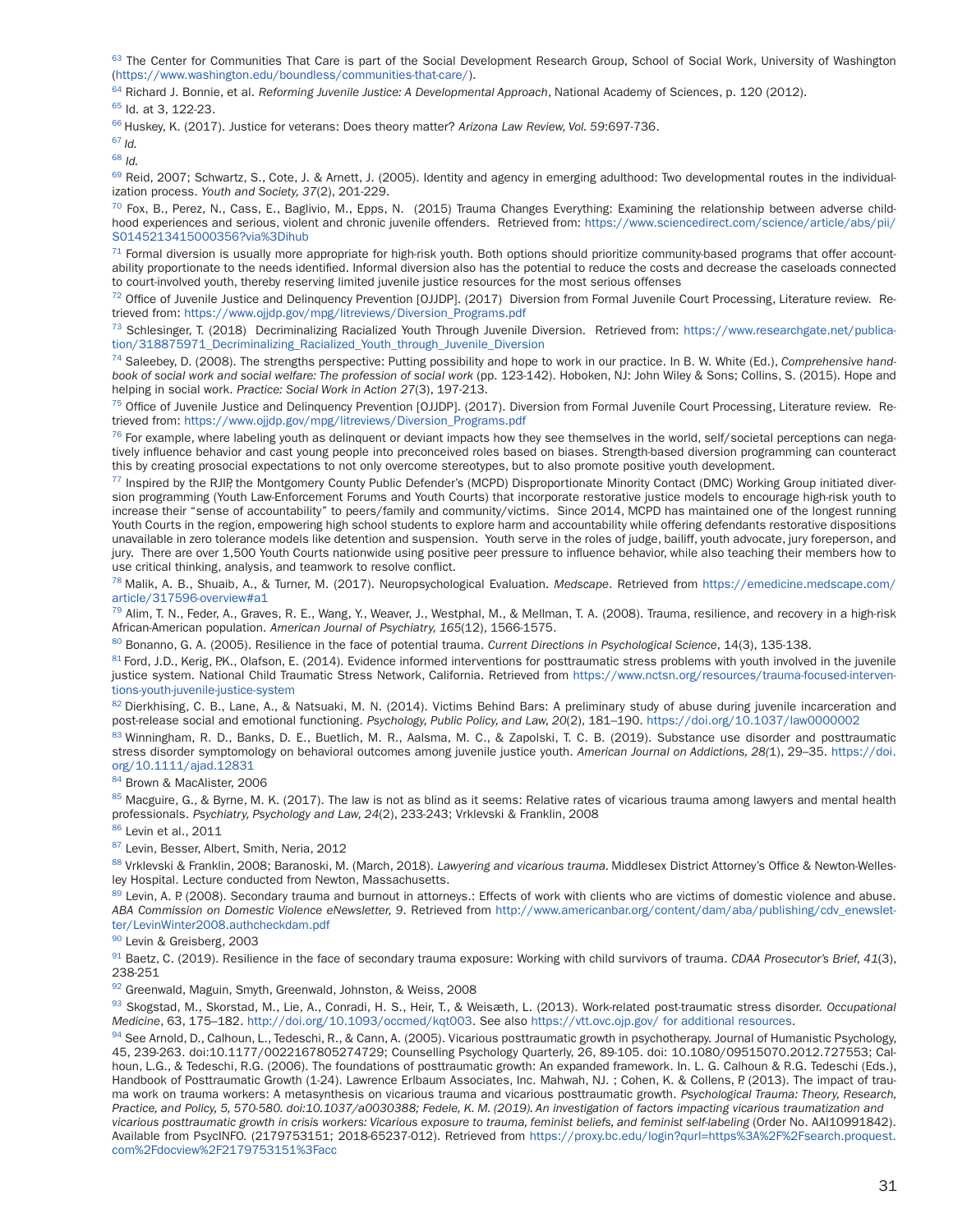## APPENDIX



This section provides resources that may be helpful to prosecutors engaging trauma-informed legal practices.

*\*\*Please note that some of the resources listed below are not specific to the juvenile justice system or the role of the prosecutor. Many were developed for the child welfare system and the very different role of child attorneys in that system. While they have been included as sources of information, all prosecutors should read these resources with the cautions expressed throughout this document and the prosecutor's individual ethical responsibilities.*

#### RESOURCES FOR ATTORNEYS

#### TRAUMA AND ITS EFFECTS ON YOUTH:

Forkey, Heather. (2015) *Medical Aspects of Trauma: A Guide for Lawyers, ABA Child Law Practice, 34*, (7). Available from [https://www.americanbar.org/groups/public\\_interest/child\\_law/resources/child\\_law\\_practiceonline/](https://www.americanbar.org/groups/public_interest/child_law/resources/child_law_practiceonline/child_law_practice/vol-34/july-2015/medical-effects-of-trauma--a-guide-for-lawyers/) [child\\_law\\_practice/vol-34/july-2015/medical-effects-of-trauma--a-guide-for-lawyers/](https://www.americanbar.org/groups/public_interest/child_law/resources/child_law_practiceonline/child_law_practice/vol-34/july-2015/medical-effects-of-trauma--a-guide-for-lawyers/)

Klain, E. J. (2014). Understanding trauma and its impact on child clients. *Child Law Practice, 33*. Available from [http://www.americanbar.org/publications/child\\_law\\_practice/vol-33/september-2014/un](http://www.americanbar.org/publications/child_law_practice/vol-33/september-2014/understanding-trauma-and-its-impact-on-child-clients.html)[derstanding-trauma-and-its-impact-on-child-clients.html](http://www.americanbar.org/publications/child_law_practice/vol-33/september-2014/understanding-trauma-and-its-impact-on-child-clients.html)

National Child Traumatic Stress Network. (2016). Racial injustice and trauma: African Americans in the US. Available from [http://www.nctsn.org/sites/default/files/assets/pdfs/racialinjusticeandtrauma\\_101816\\_final.pdf](http://www.nctsn.org/sites/default/files/assets/pdfs/racialinjusticeandtrauma_101816_final.pdf)

Racing ACES. (2016). [https://acestoohigh.com/2016/10/24/racing-aces-gathering-and-reflection-if-its-not-ra](https://acestoohigh.com/2016/10/24/racing-aces-gathering-and-reflection-if-its-not-racially-just-its-not-trauma-informed/)[cially-just-its-not-trauma-informed/](https://acestoohigh.com/2016/10/24/racing-aces-gathering-and-reflection-if-its-not-racially-just-its-not-trauma-informed/)

Center for Child Trauma Assessment and Service Planning, (2016) *[Remembering Trauma](https://www.youtube.com/watch?v=v13XamSYGBk)* [motion picture]. United States: Northwestern University.

Uduakobong Ikpe, M.S., Kendell L. Coker, Ph.D., *Encouraging the Use of Community Involvement and Restorative Practices as a Treatment for Trauma with Black Juvenile Offenders, 15* Pub. Int. L. Rep. 220 (2010).

#### TRAUMA-INFORMED PROSECUTION & LEGAL ADVOCACY RESOURCES::

Fair and Just Prosecution (n.d.). *Juvenile Justice and Young Adult Issues: Promoting Trauma-Informed Practices.* <https://fairandjustprosecution.org/wp-content/uploads/2017/09/FJPBrief.TraumaPractices.9.25.pdf>

American Bar Association's Policy on Trauma-informed Advocacy for Children and Youth (2014) [http://www.](http://www.americanbar.org/content/dam/aba/administrative/child_law/ABA%20Policy%20on%20Trauma-Informed%20Advocacy.authcheckdam.pdf) [americanbar.org/content/dam/aba/administrative/child\\_law/ABA%20Policy%20on%20Trauma-Informed%20Ad](http://www.americanbar.org/content/dam/aba/administrative/child_law/ABA%20Policy%20on%20Trauma-Informed%20Advocacy.authcheckdam.pdf)[vocacy.authcheckdam.pdf](http://www.americanbar.org/content/dam/aba/administrative/child_law/ABA%20Policy%20on%20Trauma-Informed%20Advocacy.authcheckdam.pdf)

American Bar Association Center on Children and the Law's website on *Polyvictimization and Trauma-informed Legal Advocacy* [https://www.americanbar.org/groups/public\\_interest/child\\_law/project-areas/child-and-adoles](https://www.americanbar.org/groups/public_interest/child_law/project-areas/child-and-adolescent-health/resources/)[cent-health/resources/](https://www.americanbar.org/groups/public_interest/child_law/project-areas/child-and-adolescent-health/resources/)

Antoinette Kavanaugh & the National Juvenile Defender Center, *Tips on Youth Trauma: for Juvenile Defenders* (2017) <http://njdc.info/tips-on-youth-trauma-for-juvenile-defenders>

Laura Cohen & Sandra Simkins, *The Critical Role of Post-Disposition Representation in Addressing Needs of Incarcerated Youth, 8* J. Marshall L.J. 311 (Spring 2015).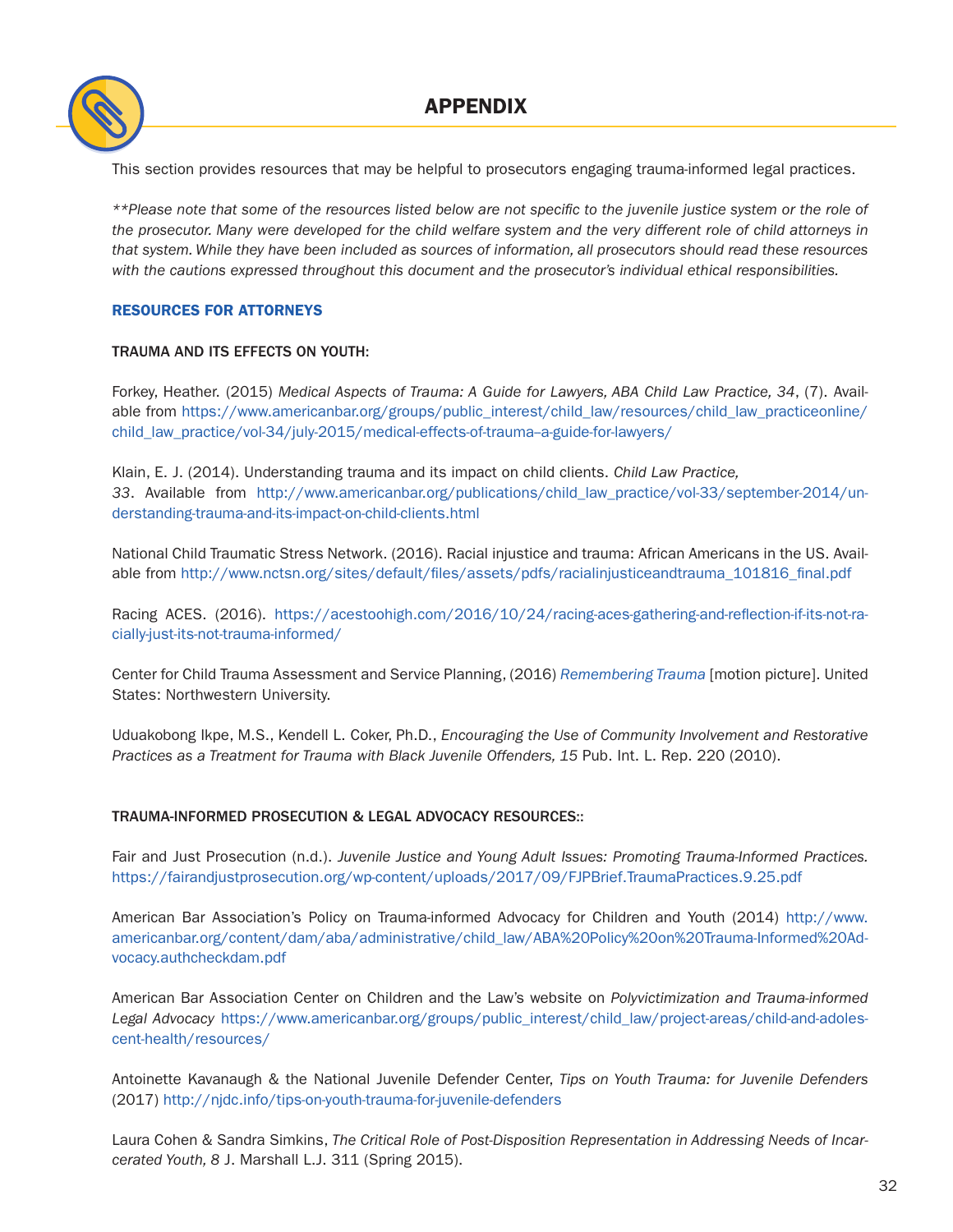#### IMPACT OF TRAUMA ON THE ATTORNEY-CLIENT RELATIONSHIP:

Reitman, K. A. (2011). *Attorneys for children guide to interviewing clients: Integrating trauma informed care and solution focused strategies.* Utica, NY: Child Welfare Court Improvement Project, New York State Unified Court System. Retrieved from:<http://www.nycourts.gov/ip/cwcip/Publications/attorneyGuide.pdf>

#### INFORMATION SHARING:

Stewart, M. (2013). Cross-system collaboration. Los Angeles, CA & Durham, NC: National Center for Child Traumatic Stress. Retrieved from: [http://www.nctsn.org/sites/default/files/assets/pdfs/jj\\_trauma\\_brief\\_crosssys](http://www.nctsn.org/sites/default/files/assets/pdfs/jj_trauma_brief_crosssystem_stewart_final.pdf)[tem\\_stewart\\_final.pdf](http://www.nctsn.org/sites/default/files/assets/pdfs/jj_trauma_brief_crosssystem_stewart_final.pdf)

The Juvenile Law Center and Robert F. Kennedy National Resource Center for Juvenile Justice have developed the Models for Change Information Sharing Toolkit. Retrieved from: <www.infosharetoolkit.org/>

#### SCREENING AND ASSESSMENT:

Pilnik, L., & Kendall, J. R. (2012). Identifying polyvictimization and trauma among court-involved children and youth: A checklist and resource guide for attorneys and other court-appointed advocates. Retrieved from: [http://](http://www.americanbar.org/content/dam/aba/administrative/child_law/IdentifyingPolyvictimization.pdf) [www.americanbar.org/content/dam/aba/administrative/child\\_law/IdentifyingPolyvictimization.pdf](http://www.americanbar.org/content/dam/aba/administrative/child_law/IdentifyingPolyvictimization.pdf)

National Center for Mental Health and Juvenile Justice [NCMHJJ] (2007, November) *Mental health screening within juvenile justice: The next frontier.* Retrieved from<http://www.modelsforchange.net/publications/198>

National Child Traumatic Stress Network. (2017, August 28). Standardized measures to assess complex trauma. Retrieved from: [http://www.nctsn.org/trauma-types/complex-trauma/standardized-measures-assess-com](http://www.nctsn.org/trauma-types/complex-trauma/standardized-measures-assess-complex-trauma)[plex-trauma](http://www.nctsn.org/trauma-types/complex-trauma/standardized-measures-assess-complex-trauma)

National Center for PTSD. (2017, August 28). Traumatic Events Screening Inventory for Children (TESI-C). Retrieved from:<https://www.ptsd.va.gov/index.asp>

American Psychological Association Services (n.d.). Sample trauma screener: [https://www.apaservices.org/](https://www.apaservices.org/practice/reimbursement/health-registry/ptsd-screening-assessment.pdf) [practice/reimbursement/health-registry/ptsd-screening-assessment.pdf](https://www.apaservices.org/practice/reimbursement/health-registry/ptsd-screening-assessment.pdf)

#### TREATMENT:

#### *Finding Effective Trauma-Informed Treatment for Children, Teens, & Families*

#### <http://www.nctsn.org/resources/topics/treatments-that-work/promising-practices>

The National Child Traumatic Stress Network's website includes a comprehensive list of the most effective and widely used trauma-informed treatments for children, adolescents, and families. This site includes a description of the core components of trauma-informed treatments and a list of trauma-informed interventions for children, adolescents, and families, with fact sheets summarizing the key components of each treatment and the research evidence that shows its effectiveness.

#### *Finding a Trauma-Informed Therapist or Expert in Your Area*

#### <http://www.nctsn.org/about-us/network-members>

The National Child Traumatic Stress Network is comprised of more than 100 federally-funded and affiliated academic and treatment centers around the US that provide trauma-informed mental health services and training/ consultation on child traumatic stress. To find a trauma expert in your area, search the NCTSN's list of network members by state.

#### <http://www.istss.org/find-a-clinician.aspx>

The International Society for Traumatic Stress Studies offers a searchable online database of mental health professionals that offer trauma-informed treatment across the globe.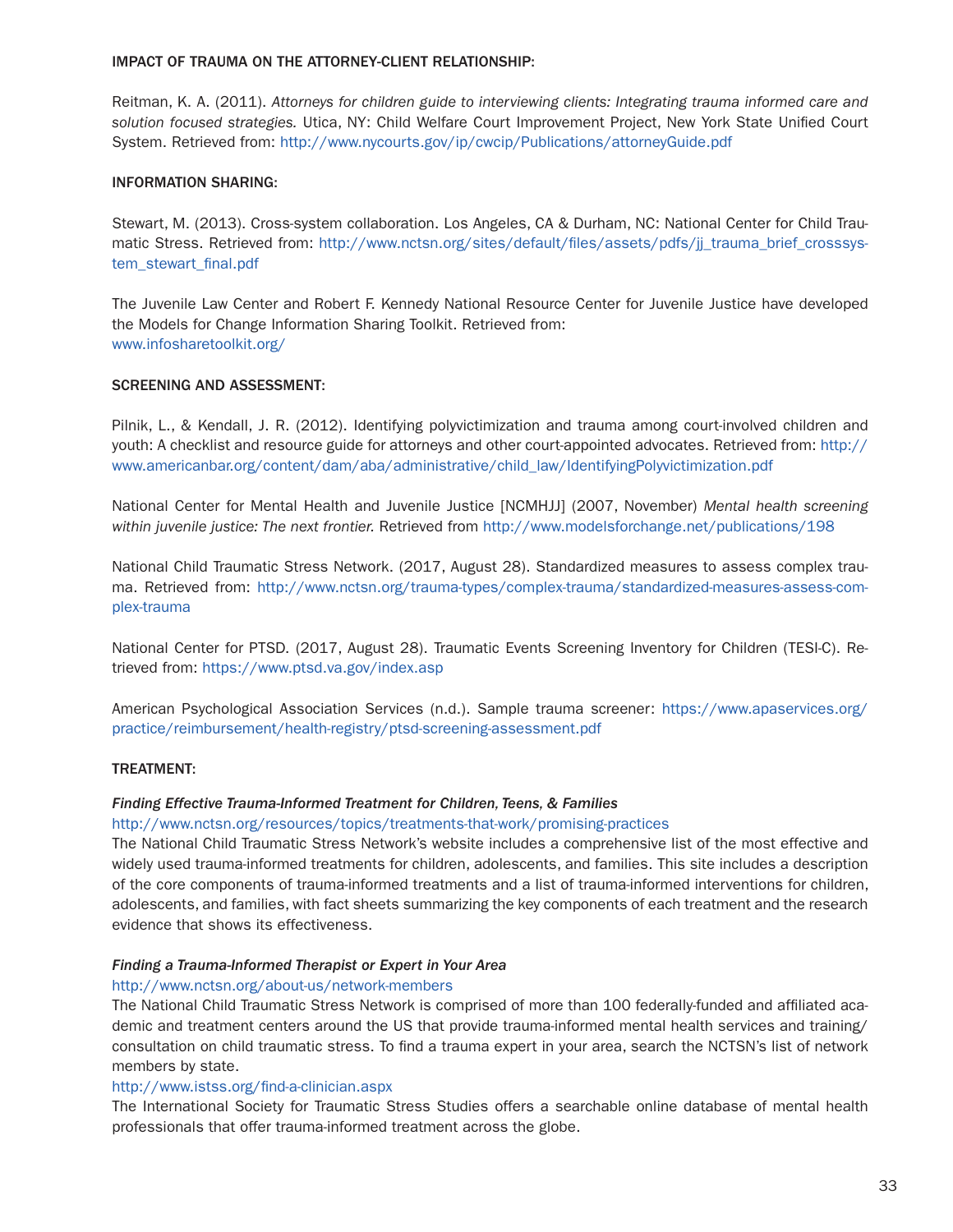#### <http://www.nctsn.org/resources/get-help-now>

The NCTSN's Get Help Now site offers information on help for children who have experienced abuse or neglect.

NCTSN Fact Sheet: *List of Questions to Ask Mental Health Professionals When Assessing Trauma-Informed Treatment*

- 1. Does the individual/agency that provides therapy conduct a comprehensive trauma assessment?
	- a. What specific standardized measures are given?
	- b. What did your assessment show?
	- c. What were some of the major strengths and/or areas of concern?
- 2. Is the clinician/agency familiar with evidenced-based treatment models?
- 3. Have clinicians had specific training in an evidenced-based model (when, where, by whom, how much)?

4. Does the individual/agency provide ongoing clinical supervision and consultation to its staff, including how model fidelity is monitored?

5. Which approaches does the clinician/agency use with children and families?

6. Is parent support, conjoint therapy, parent training, and/or psychoeducation offered?

7. Which techniques are used for assisting with the following: Building a strong therapeutic relationship; Affect expression and regulation skills; Anxiety management; Relaxation skills; Cognitive processing/reframing; Construction of a coherent trauma narrative; Strategies that allow exposure to traumatic memories and feelings in tolerable doses so that they can be mastered and integrated into the child's experience; Personal safety/ empowerment activities; Resiliency and closure

8. How are cultural competency and special needs issues addressed?

9. Is the clinician or agency willing to participate in the multidisciplinary team (MDT) meetings and in the court process, as appropriate?

#### SECONDARY TRAUMATIC STRESS:

Rainville, Cristina. Understanding Secondary Trauma: A Guide for Lawyers Working with Child Victims, ABA Child Law Practice, Volume 34, Number 9 (September 2015). Available [https://www.americanbar.org/groups/pub](https://www.americanbar.org/groups/public_interest/child_law/resources/child_law_practiceonline/child_law_practice/vol-34/september-2015/understanding-secondary-trauma--a-guide-for-lawyers-working-with/)[lic\\_interest/child\\_law/resources/child\\_law\\_practiceonline/child\\_law\\_practice/vol-34/september-2015/under](https://www.americanbar.org/groups/public_interest/child_law/resources/child_law_practiceonline/child_law_practice/vol-34/september-2015/understanding-secondary-trauma--a-guide-for-lawyers-working-with/)standing-secondary-trauma-a-guide-for-lawyers-working-with/

Institute for Redress & Recovery, Santa Clara Law. (n.d.) *Secondary trauma and the legal process: A primer & literature review.* Santa Clara, CA: Author. Available from<http://law.scu.edu/redress#5>

van Dernoot Lipsky, L., & Burk, C. (2009). *Trauma stewardship: An everyday guide to caring for self while caring for others.* San Francisco, CA: Berrett-Koehler Publishers. <http://traumastewardship.com/inside-the-book/>

The *Professional Quality of Life Scale* is a 30-question assessment of secondary traumatic stress, burnout, and compassion satisfaction that is intended for use with a wide range of helping professionals. To download a free copy of the ProQOL, including instructions on how to complete and score the questionnaire, visit [http://www.pro](http://www.proqol.org/ProQol_Test.html)[qol.org/ProQol\\_Test.html.](http://www.proqol.org/ProQol_Test.html) Mental health counseling or other supports can be helpful in addressing high scores on the secondary trauma or burnout scales of the ProQOL. Refer to Section 6 of this Appendix for additional information on locating a trauma-informed therapist in your area.

#### RESOURCES PERTAINING TO JUVENILE COURT JUDGES AND SYSTEMS

National Council of Juvenile & Family Court Judges [NCJFCJ]. (n.d.). Trauma-informed systems of care. Retrieved from: <http://www.ncjfcj.org/our-work/trauma-informed-system-care>

National Child Traumatic Stress Network and National Council of Juvenile & Family Court Judges. (2013). *Bench card for the trauma-informed judge.* Los Angeles, CA and Durham, NC: Authors. [http://www.nctsn.org/products/](http://www.nctsn.org/products/nctsn-bench-card-trauma-informed-judge) [nctsn-bench-card-trauma-informed-judge](http://www.nctsn.org/products/nctsn-bench-card-trauma-informed-judge)